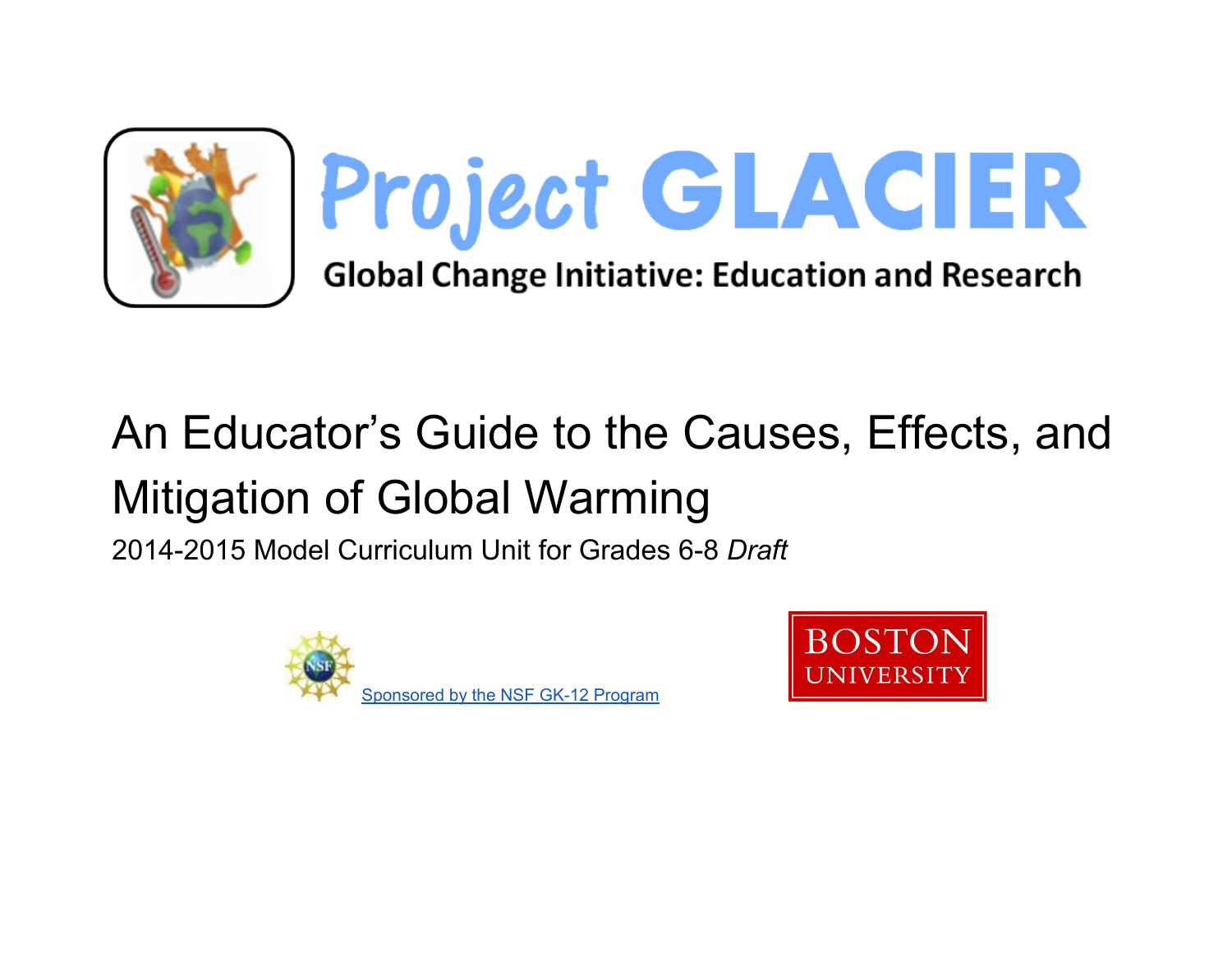# An Educator's Guide to the Causes, Effects, and Mitigation of Global Warming

2014-2015 Model Curriculum Unit for Grades 6-8 *Draft*

This publication is in the Public Domain and is not protected by copyright. Permission is not required for duplication for classroom use. For all other uses, please give credit to Boston University Project GLACIER and the authors. August, 2015



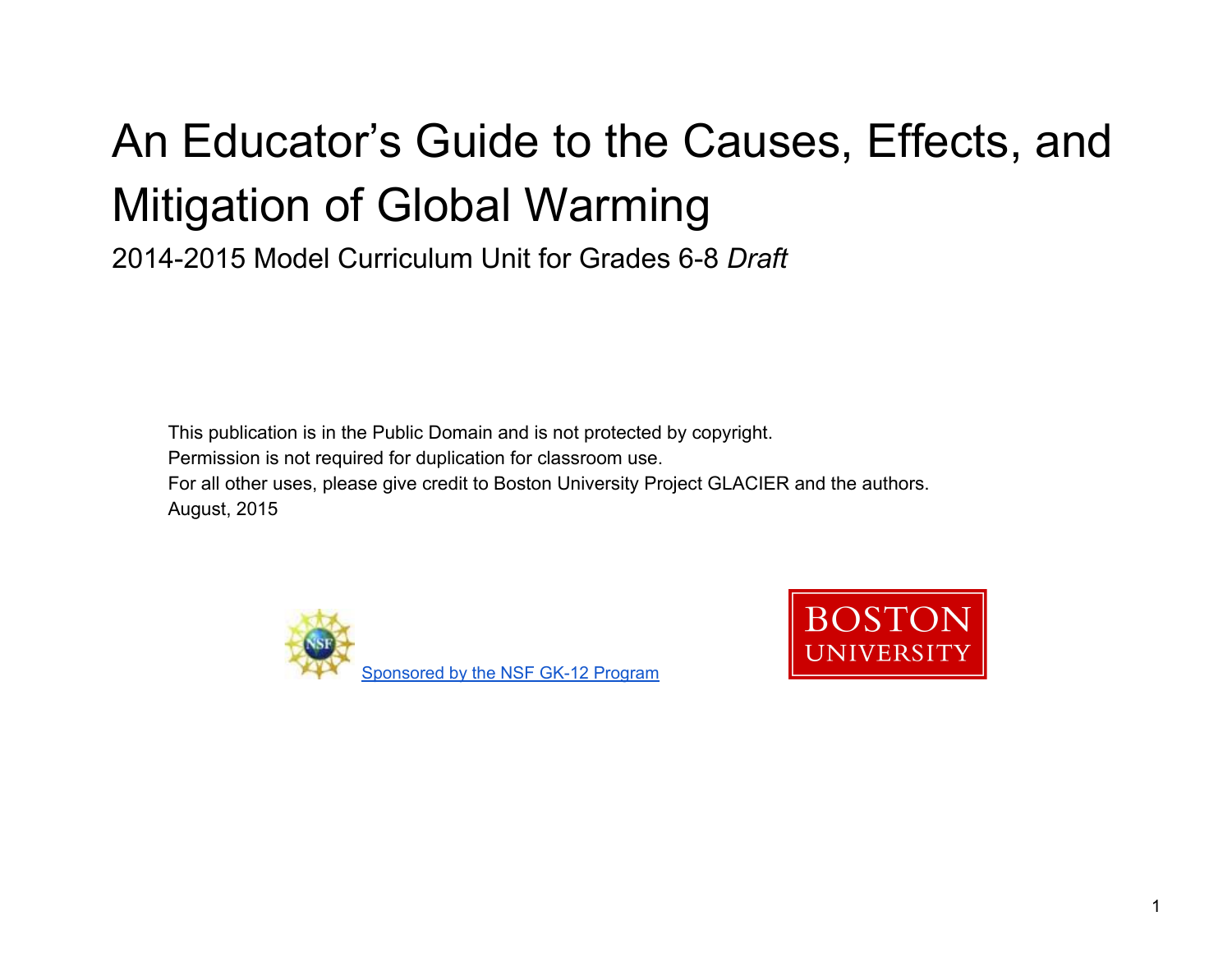## ACKNOWLEDGEMENTS *WRITERS*

Ben Thompson and Djems Domerson, Runkle School, Brookline, MA JanMarie Andersen and Stephanie Pottinger, Davis Leadership Academy, Dorchester, MA Dustin Hickey and Wendy Hanlon, Atlantic Middle School, Quincy, MA Swati Banerjee and Marianne Marks, Oak Hill Middle School, Newton, MA Chris Theissen and Donna Glynn, Atlantic Middle School, Quincy, MA Andrew Christ and Eric Hazlinsky, Driscoll School, Brookline, MA

## *GRAPHICS AND LAYOUT*

Stephanie Pottinger, Boston Public Schools Science Teacher Donna Glynn, Quincy Public Schools Science Teacher Model Curriculum Unit and Lesson Plan Template adapted from **MA DESE Curriculum and Instruction** 

*NOTE: This is a working draft. Please direct any questions, comments, suggestions etc. to Stephanie Pottinger or Donna Glynn.*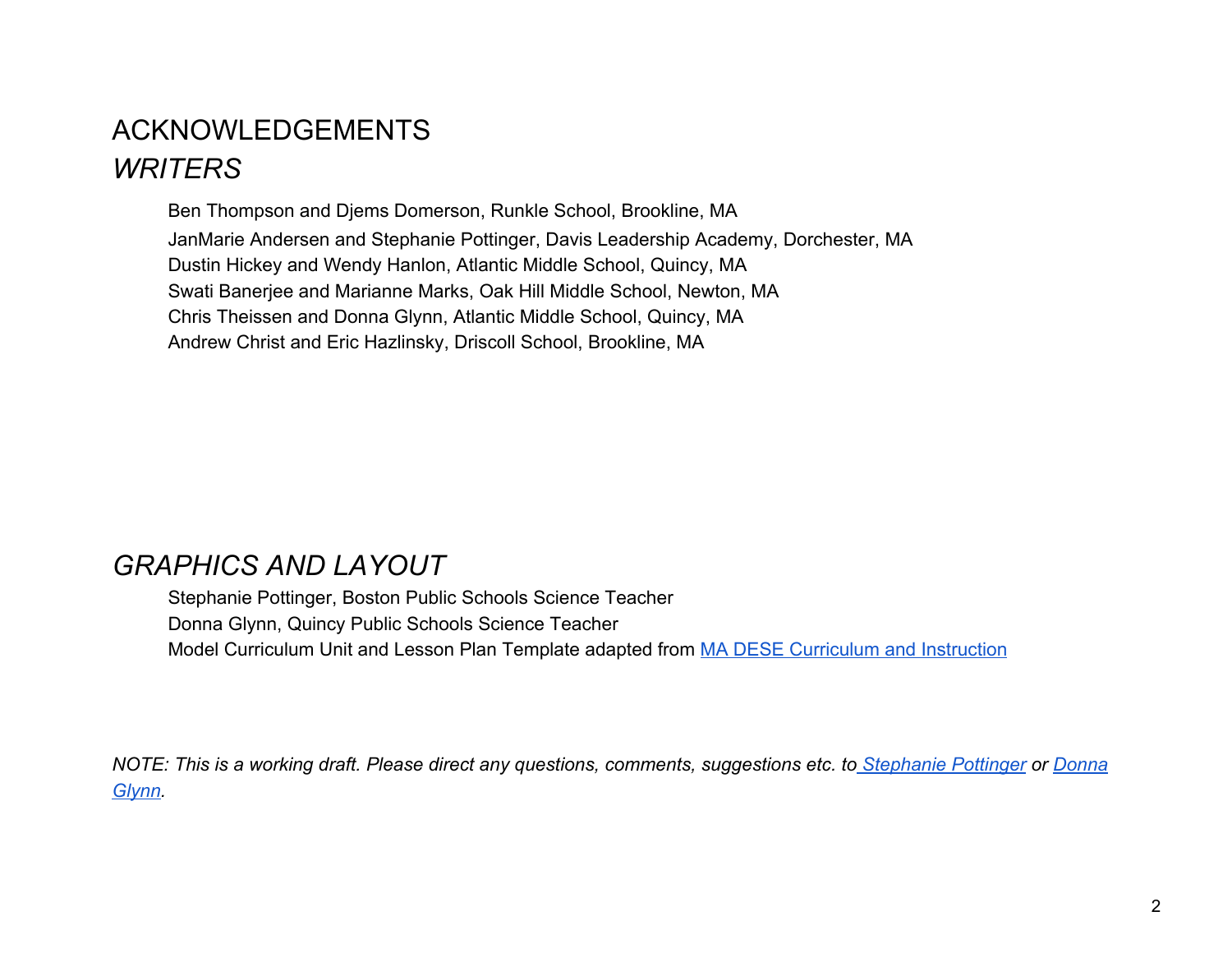## Table of Contents

## **Preface**

**Unit Outline**

**Lesson 1 The Carbon Cycle**

**Lesson 2 Glaciers**

**Lesson 3 Sea Level Rise**

**Lesson 4 Phenology**

- **Lesson 5 Energy Audit**
- **Lesson 6 Climate Solutions**

**List of Unit Resources**

**Climate Resources for Middle School Teachers**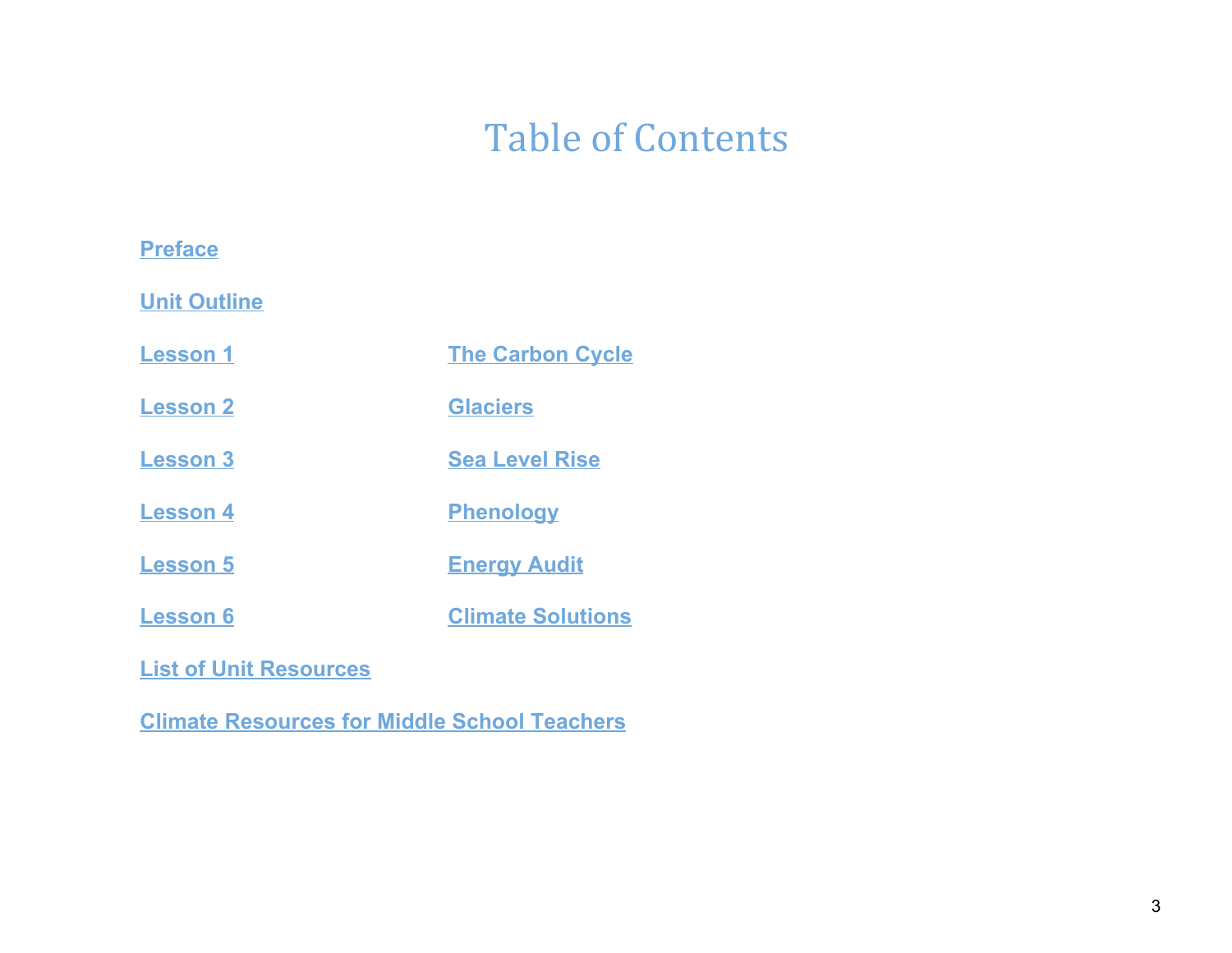## Preface

In this unit, students will examine global climate change with specific emphasis on areas that are accessible, achievable, and relevant to middle school students. The overarching goal is for students to explore issues within climate change, specifically addressing the natural functioning of climate, the causes and effects of human induced global climate change, and possible solutions to slowing such change. Broken up into six distinct lessons, this unit encompasses varying themes within the broad area of global climate change. Each lesson is designed to stand on its own, exist as part of the unit, or to be expanded, with suggestions and resources provided for teachers to tailor the topic to their own curriculum and student needs. Lessons within the unit address various learning styles through different teaching strategies, accommodating for English Language Learners, as well as students who are differently abled.

In Lesson one, The Carbon Cycle: Jurassic Whirled, students will simulate the journey of life's essential element from Jurassic times to today. Through hands-on experimentation, students will utilize laboratory and measurement skills to demonstrate the natural carbon cycle, and be able to explain how a carbon atom exhaled 200 million years ago could be floating around your classroom. Further examination will allow students to use their knowledge of the carbon cycle to defend the claim that human disruption of the natural cycle has a direct impact on climate change.

Glacier World Tour, Lesson 2 in the unit, allows students to visit worldwide glaciers virtually using Google Earth. Students will utilize mapping skills to locate specific glaciers, then collect, graph, and analyze the data. Specific attention will be paid to the relationship between the elevation and latitude of glaciers. Trends should be recognized, allowing for a connection to global climate change and its impact on glaciers. Students will be expected to make claims about the location of glaciers, defending why glaciers are in determined locations as is evidenced by collected elevation and latitudinal data. Defense of claims will be supported by collected data to emphasize the effects of global temperature rise on glaciers.

Lesson 3 examines the global and local consequences of sea level rise. Students will utilize topographic mapping skills to create 3D contour models of a coastal area, projecting anticipated sea level rise. To gain an understanding of the impact of sea level rise, students will research and collect information on coastal cities by completing a webquest. Students will learn how to determine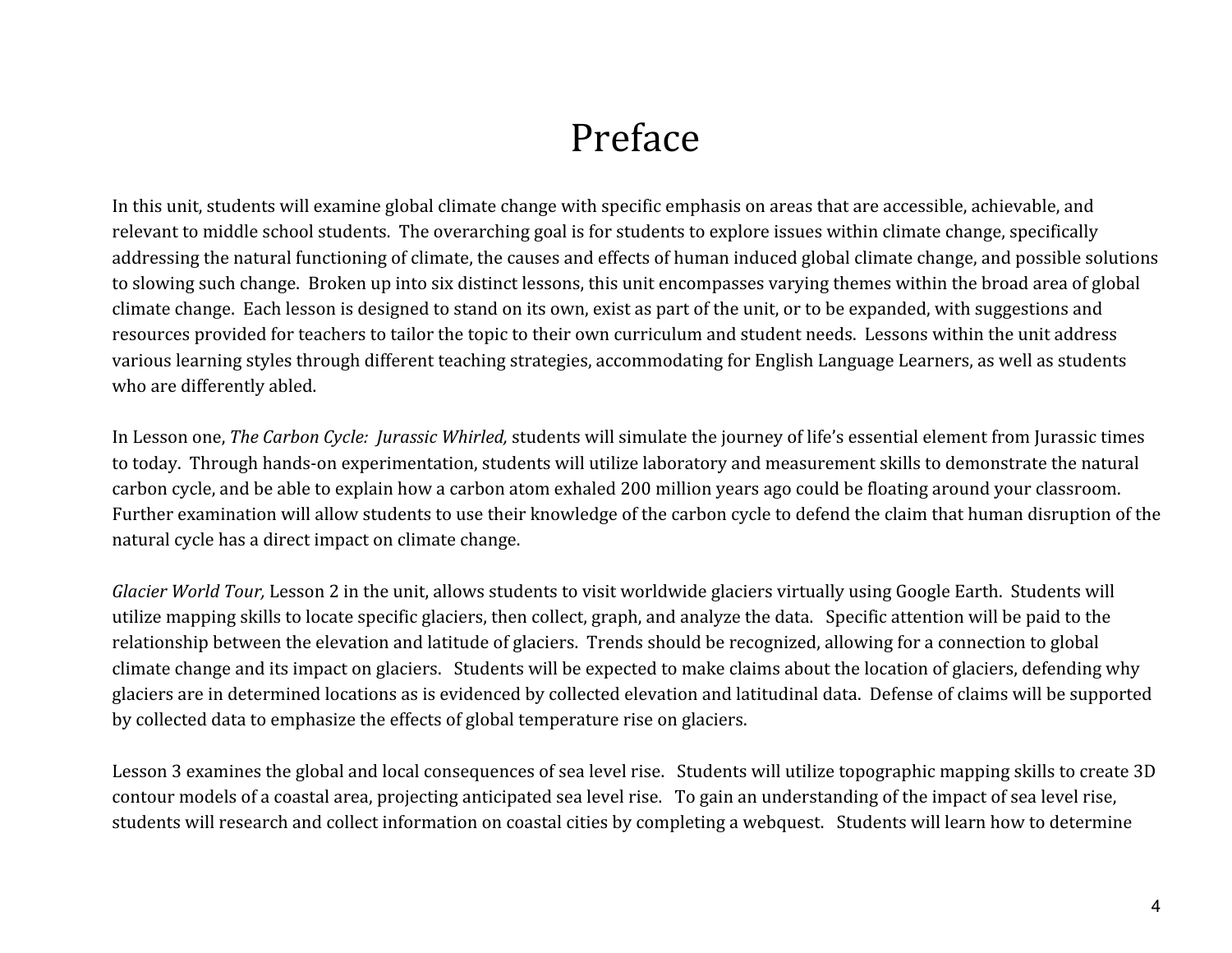the elevation of any location and calculate how much rise needs to occur to flood cities. Through various in class activities, students will acquire the when, where, and how of sea level rise, with particular emphasis on local impact. Contributing factors will be identified and possible solutions determined as students explore adaptations to living with rising seas and design solutions to mitigate such change. At the conclusion of the lesson, students will be able to write confidently about the causes and effects of sea level rise and offer potential viable solutions as well as describe the direct connection between global warming and sea level rise.

Lesson 4 is a long-term study in Phenology. Over the course of 8-10 weeks in the fall, students will observe and collect data from a self-selected tree. Tracking leaf loss is conducted visually with photography, and by estimating percentage of remaining leaves. Comparisons will be made with historic data obtained through a national phenology database. Students will write a formal lab report for which they Test a hypothesis and observe evidence of climate change in their native location. This project culminates in a final poster and presentation project in which students will draw conclusions and explore the implications of early leaf loss and re-budding, and be able to defend this phenomenon as evidence for global temperature rise.

The Home and Family Energy Audit in Lesson 5 allows students to examine the human impact of climate change on a personal level. Students will evaluate individual and family energy choices by conducting and analyzing a full home energy audit. This process includes reviewing types of energy and their efficiencies, and a comparison of fossil fuels and sustainable energy. Online research will be conducted to determine and reduce one's own carbon footprint. A modeling activity requires students to identify all sources of carbon dioxide gas currently added to the atmosphere. Also, they must consider the contribution of carbon dioxide gas by industrial nations and be able to explain how the use of carbon-based fossil fuels contribute to the greenhouse effect and climate change. In short, students should be able to use information gained in this lesson to affect real and immediate change.

The final lesson in the unit explores solutions to mitigate the negative impacts of global climate change through a fun, hands-on activity while also promoting math practice. Students begin by modeling a fishery using M&Ms, with the fishery serving as an example of general environmental problems. Through this activity, students will collect data, and construct and analyze line graphs and pie charts. The importance of quantification and graphing in policy analysis is emphasized. Students will also examine the concept of the global carbon budget. Discussion includes various ways to address climate change and recognizing the importance of cooperation in addressing climate change.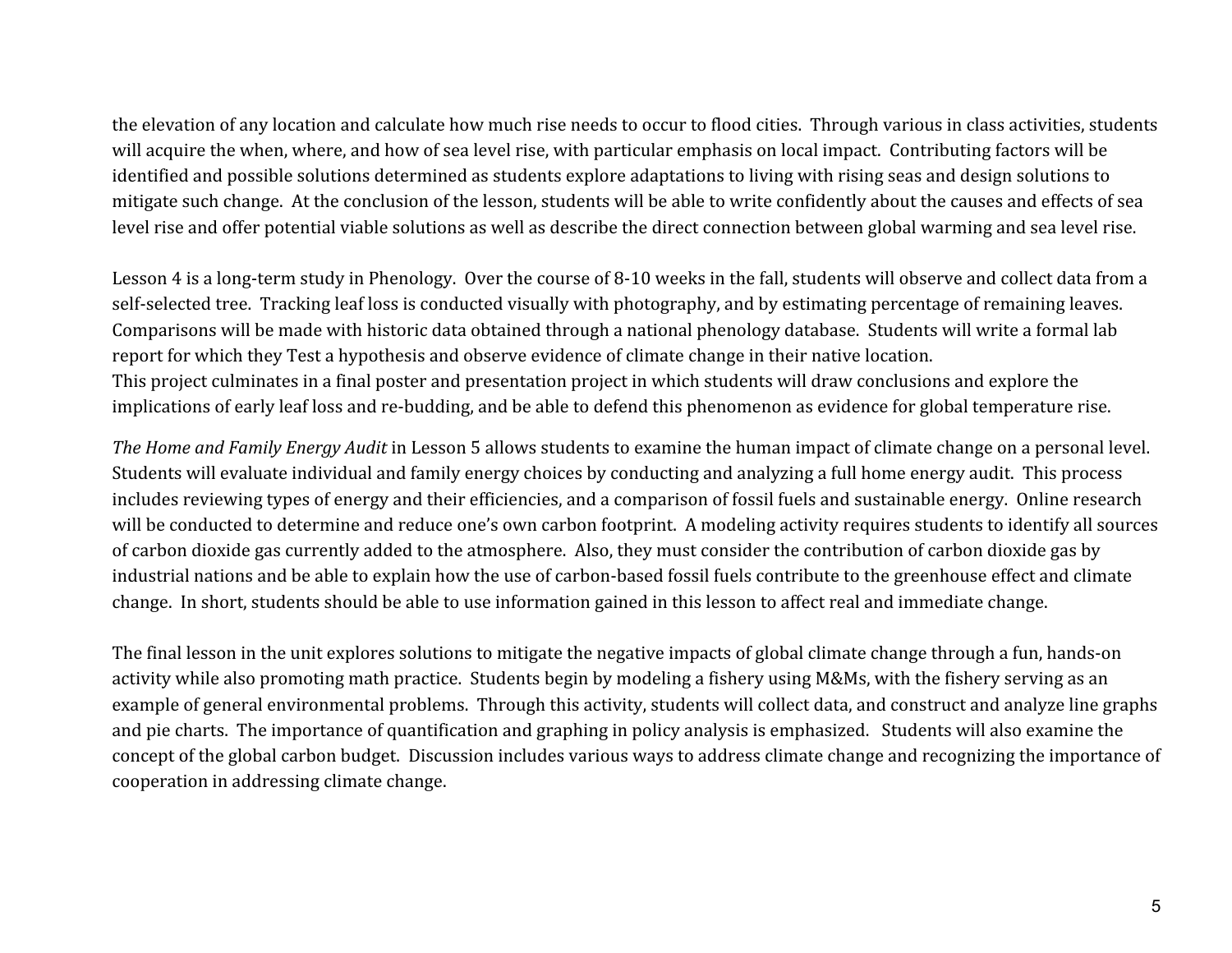Upon completion of this unit, students will have participated in an engaging and challenging scientific experience, but should also leave feeling empowered. Used in part or in its entirety, the unit encompasses skills critical to the scientific method such as observation, surveying, research, measurement, and analysis. Additionally, it promotes effective scientific communication by applying essential Common Core reading and writing skills. Ultimately, students should leave this unit equipped and inspired to slow the effects of global climate change. They can do this not only by reducing their own planetary impact but also by being prepared to educate and encourage others to do the same.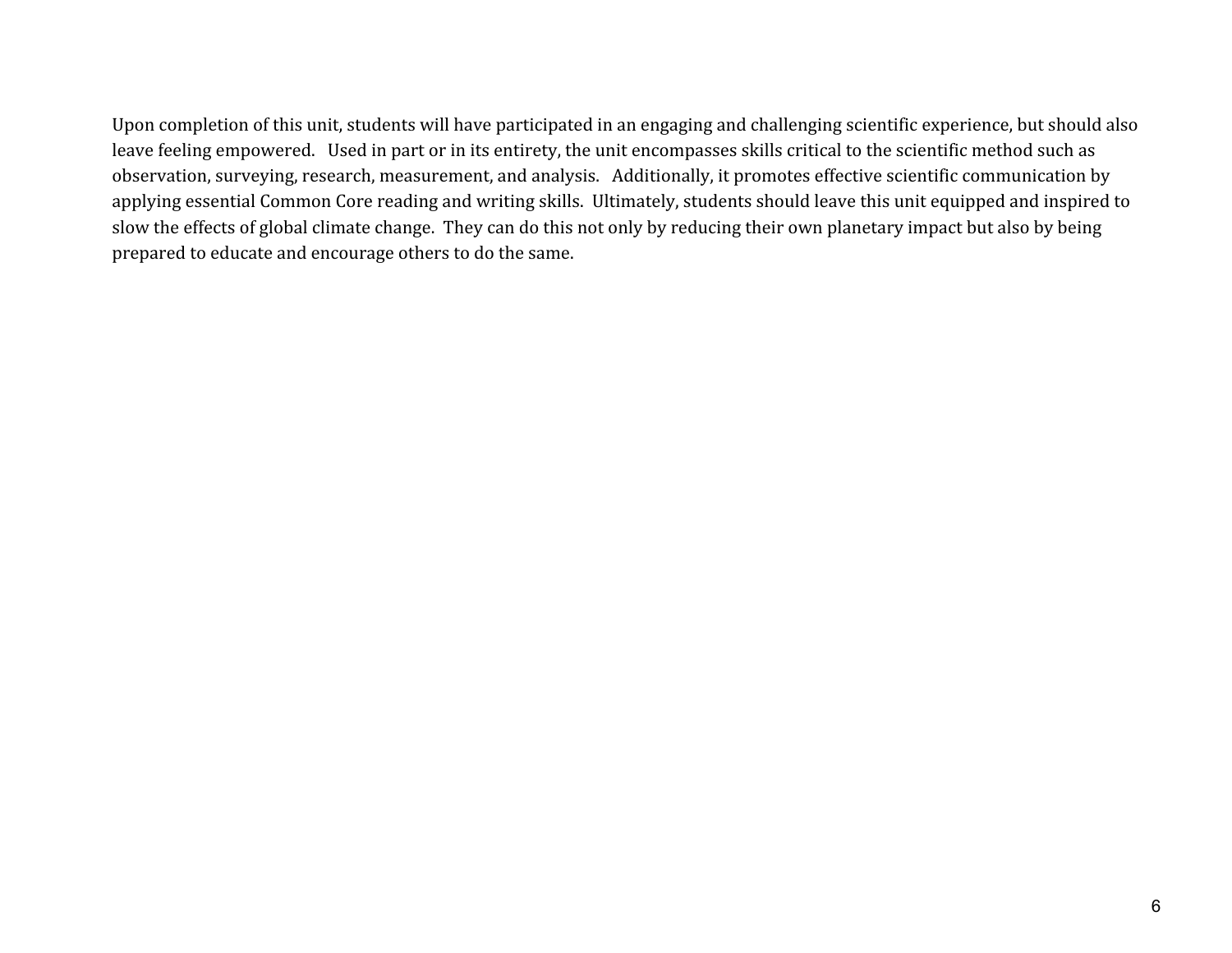## Unit Outline

#### **Stage 1 Desired Results**

ESTABLISHED GOALS G

To ensure students gain an intricate understanding of the causes, effects, and slow-up of global warming. This includes the following educat standards:

data to describe the role that

Students will be able to independently use their learning to T Promote the slow up of global warming by reducing their own impact on the Earth and educating and encouraging others to do the same.

Transfer

| includes the following educational<br>standards:                                                                                                                                                                                                                                                                                                                                                                                                                                                                                                                                                                                                                                                                                                        |                                                                                                                                                                                                                                                                                                                                                                                                                                                                                                                                                                                                                               | Meaning                                                                                                                                                                                                                                                                                                                                               |
|---------------------------------------------------------------------------------------------------------------------------------------------------------------------------------------------------------------------------------------------------------------------------------------------------------------------------------------------------------------------------------------------------------------------------------------------------------------------------------------------------------------------------------------------------------------------------------------------------------------------------------------------------------------------------------------------------------------------------------------------------------|-------------------------------------------------------------------------------------------------------------------------------------------------------------------------------------------------------------------------------------------------------------------------------------------------------------------------------------------------------------------------------------------------------------------------------------------------------------------------------------------------------------------------------------------------------------------------------------------------------------------------------|-------------------------------------------------------------------------------------------------------------------------------------------------------------------------------------------------------------------------------------------------------------------------------------------------------------------------------------------------------|
| Science, Technology and Engineering<br>[NOTE: These are draft revised STE standards (as of<br>10/22/13); final adopted STE standards may be<br>slightly different.]<br>MS-ES 3.2 Obtain and communicate<br>information on how data from past<br>geologic events are analyzed for<br>patterns and used to forecast the<br>location and likelihood of future<br>catastrophic events.<br><b>MS-ES 3.4 Construct an argument</b><br>supported by evidence that human<br>activities and technologies can be<br>engineered to mitigate the negative<br>impact of increases in human<br>population and per capita<br>consumption of natural resources on<br>the environment.<br><b>MS-ES 3.5</b> Examine and interpret<br>data to describe the role that human | <b>UNDERSTANDINGS</b><br>U<br>Students will understand that<br>U1 Carbon is a necessary component<br>that supports all forms of life on Earth;<br>U2 Human activity influences the<br>natural carbon cycle;<br>U3 Glaciers are located worldwide as<br>determined by elevation and latitude;<br>U4 Sea levels are rising, directly<br>impacting coastal areas;<br>U5 There is evidence of Climate change<br>happening everywhere, even where<br>they live;<br>U6 Types of energy impact climate<br>differently, determined by their<br>efficiencies;<br>U7 Policy analysis involves the<br>quantification of data and graphs. | <b>ESSENTIAL QUESTIONS</b><br>Q1 What is the role of human activity in the carbon<br>cycle?<br>Q2 What is contributing to the rising of sea levels?<br>Q3 What evidence is there of climate change?<br>Q4 How are energy use choices impacting Earth's<br>climate?<br>Q5 How can human activities negate the negative<br>impact on natural resources? |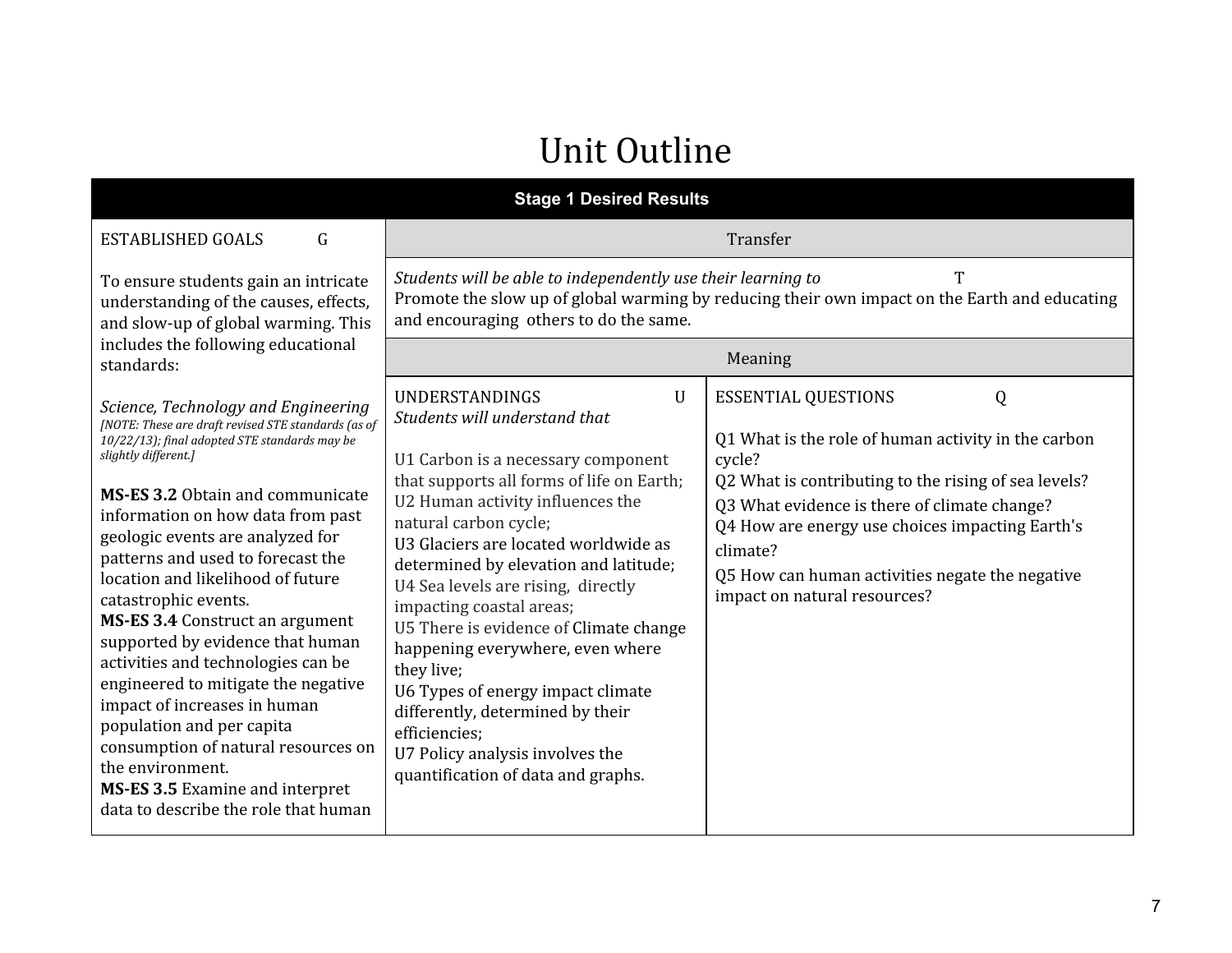| Acquisition                                                                                                                                                                                                                                                                                                                                                                                                                                                                                                                                                                                                                                                                                                                                                                                                                                                                                                                                                                                                                                                                                  | activities have played in causing the                                                                                                                                                                                                                                                                                                                                                                                                                                                                                                                                                                                                                                                                                                                                                                                                |
|----------------------------------------------------------------------------------------------------------------------------------------------------------------------------------------------------------------------------------------------------------------------------------------------------------------------------------------------------------------------------------------------------------------------------------------------------------------------------------------------------------------------------------------------------------------------------------------------------------------------------------------------------------------------------------------------------------------------------------------------------------------------------------------------------------------------------------------------------------------------------------------------------------------------------------------------------------------------------------------------------------------------------------------------------------------------------------------------|--------------------------------------------------------------------------------------------------------------------------------------------------------------------------------------------------------------------------------------------------------------------------------------------------------------------------------------------------------------------------------------------------------------------------------------------------------------------------------------------------------------------------------------------------------------------------------------------------------------------------------------------------------------------------------------------------------------------------------------------------------------------------------------------------------------------------------------|
| Students will know<br>Students will be skilled at<br>K                                                                                                                                                                                                                                                                                                                                                                                                                                                                                                                                                                                                                                                                                                                                                                                                                                                                                                                                                                                                                                       | rise in global temperatures over the<br>past century.                                                                                                                                                                                                                                                                                                                                                                                                                                                                                                                                                                                                                                                                                                                                                                                |
| K1 How human activity is influencing<br>S1 Designing and/or conducting an experiment to test<br>the carbon cycle and why engineers are<br>a hypothesis using the scientific method;<br>working to understand and rebalance<br>S2 Making claims utilizing evidence obtained during<br>the carbon cycle;<br>an experiment;<br>K2 Where glaciers are located and what<br>S3 Collecting, organizing, and analyzing data then<br>comparing it to another data set;<br>determines that location;<br>K3 Causes of sea level rise and how to<br>S4 Constructing graphical displays of data to identify<br>calculate the amount necessary for<br>relationships;<br>S5 Considering limitations of data analysis;<br>flooding to occur;<br>K4 The difference between climate and<br>S6 reading and creating topographic and two<br>weather;<br>dimensional maps;<br>S7 Generating models to predict or show<br>K5 The different types of energies and<br>unobservable phenomena.<br>their efficiencies;<br>K6 How to conduct an energy audit;<br>K7 Several approaches to addressing<br>climate change. | MS-LS 2.1 Analyze and interpret<br>data to provide evidence for the<br>effects of periods of abundant and<br>scarce resources on the growth and<br>number of organisms., Collect and<br>compile a data set for comparison<br>against historic climate data sets.<br>MS-LS 2.3 Develop a model to<br>describe the cycling of matter among<br>living and nonliving parts of an<br>ecosystem including through the<br>process of photosynthesis and<br>cellular respiration.<br>English Language Arts and Literacy<br>RST.6-8.2 Determine the central<br>ideas or conclusions of a text;<br>provide an accurate summary of the<br>text distinct from prior knowledge<br>or opinions.<br>RST.6-8.3 Follow precisely a<br>multistep procedure when carrying<br>out experiments, taking<br>measurements, or performing<br>technical tasks. |
|                                                                                                                                                                                                                                                                                                                                                                                                                                                                                                                                                                                                                                                                                                                                                                                                                                                                                                                                                                                                                                                                                              | <b>RST.6-8.4</b> Determine the meaning of<br>symbols, key terms, and other                                                                                                                                                                                                                                                                                                                                                                                                                                                                                                                                                                                                                                                                                                                                                           |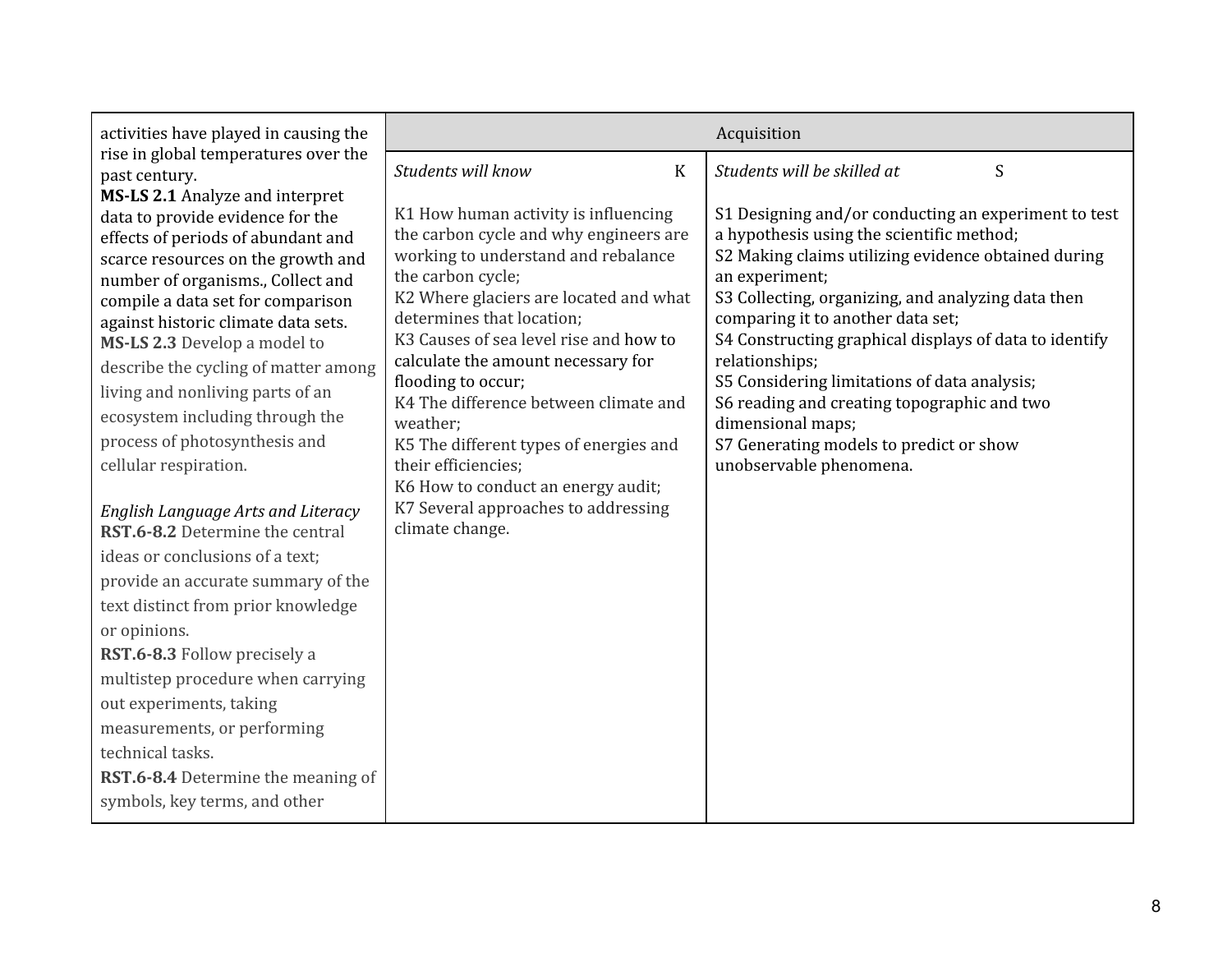| domain-specific words and phrases    |  |
|--------------------------------------|--|
| as they are used in a specific       |  |
| scientific or technical context      |  |
| relevant to grades 6-8 texts and     |  |
| topics.                              |  |
| RST.6-8.7 Integrate quantitative or  |  |
| technical info expressed in words in |  |
| a text with a version of that info   |  |
| expressed visually (e.g., in a       |  |
| flowchart, diagram, model, graph, or |  |
| table).                              |  |
| RST.6-8.9 Compare and contrast the   |  |
| information gained from              |  |
| experiments, simulations, video, or  |  |
| multimedia sources with that gained  |  |
| from reading a text on the same      |  |
| topic.                               |  |
| WHST.6-8.1 Write arguments           |  |
| focused on discipline-specific       |  |
| content.                             |  |
| WHST.6-8.2 Write informative/        |  |
| explanatory texts, including the     |  |
| narration of historical events,      |  |
| scientific procedures/experiments,   |  |
| or technical processes.              |  |
| WHST.6-8.6 Use technology,           |  |
| including the Internet, to produce   |  |
|                                      |  |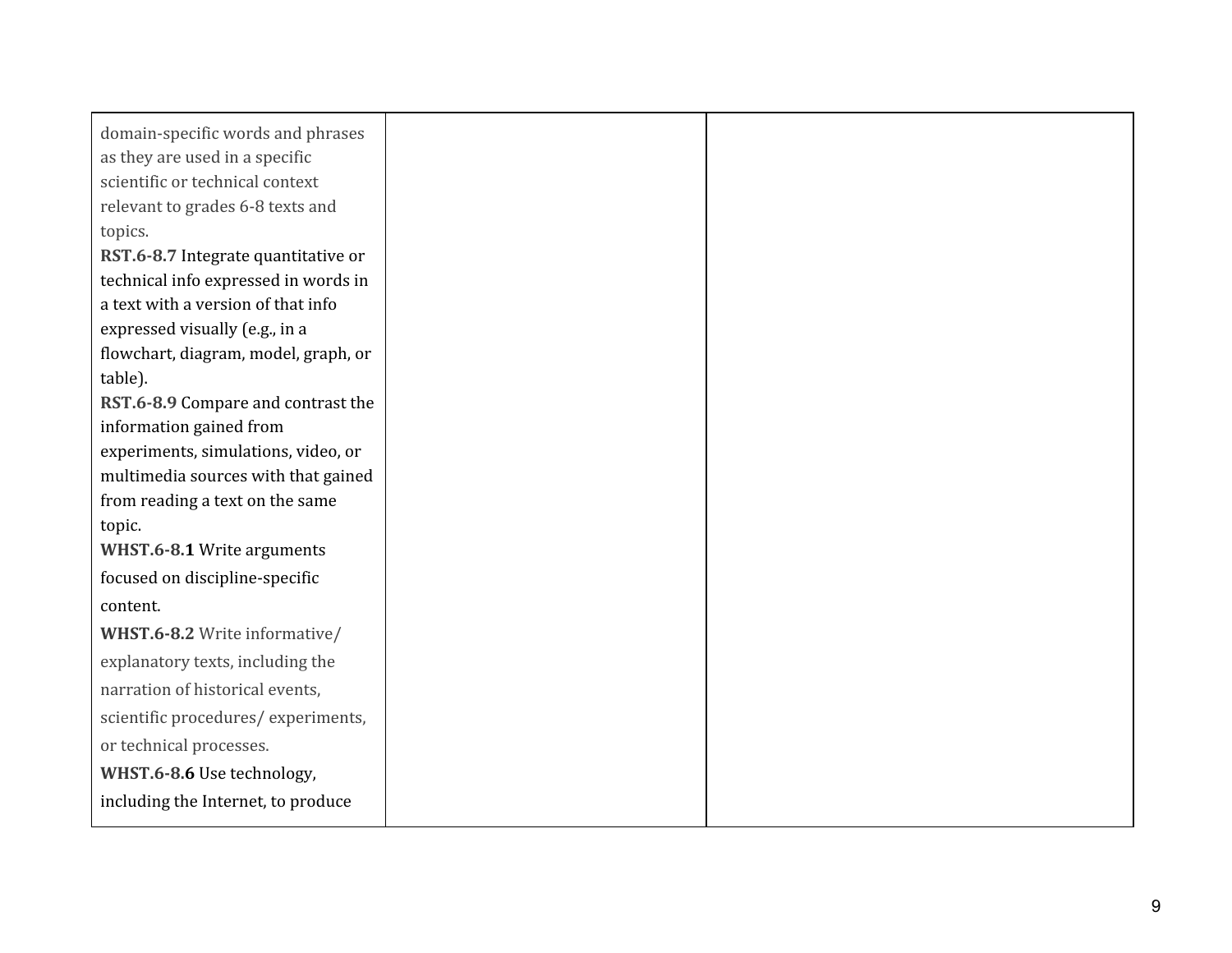| and publish writing and present the<br>relationships between information<br>and ideas clearly and efficiently.<br>WHST.6-8.9 Draw evidence from<br>informational texts to support<br>analysis, reflection, and research. |                                                                                                                                                                                                                                                                                                                                                                                                                                                                                                                                                                |  |  |
|--------------------------------------------------------------------------------------------------------------------------------------------------------------------------------------------------------------------------|----------------------------------------------------------------------------------------------------------------------------------------------------------------------------------------------------------------------------------------------------------------------------------------------------------------------------------------------------------------------------------------------------------------------------------------------------------------------------------------------------------------------------------------------------------------|--|--|
| <b>Mathematics</b><br>Math.Practice.MP2 Reason<br>abstractly and quantitatively.                                                                                                                                         |                                                                                                                                                                                                                                                                                                                                                                                                                                                                                                                                                                |  |  |
|                                                                                                                                                                                                                          | <b>Stage 2 - Evidence</b>                                                                                                                                                                                                                                                                                                                                                                                                                                                                                                                                      |  |  |
| <b>Evaluative Criteria</b>                                                                                                                                                                                               | <b>Assessment Evidence</b>                                                                                                                                                                                                                                                                                                                                                                                                                                                                                                                                     |  |  |
| See CEPA Rubric                                                                                                                                                                                                          | PT<br><b>CURRICULUM EMBEDDED PERFORMANCE ASSESSMENT (PERFORMANCE TASKS)</b><br>Lesson 1: Carbon Cycle, Jurassic Whirled<br>Lab experiment response summary and CER defense writing<br>Lesson 2: Glacier World Tour<br>Data collection, graphing and CER writing<br>Lesson 3: Sea Level Rise<br>3D model and map, Expository Essay<br><b>Lesson 4: Phenology</b><br>Formal Lab Report and Poster/Powerpoint Presentation<br>Lesson 5: Energy Audit Conducting/analyzing full energy audit and Reducing Our Carbon<br>Footprint research and writing assignment, |  |  |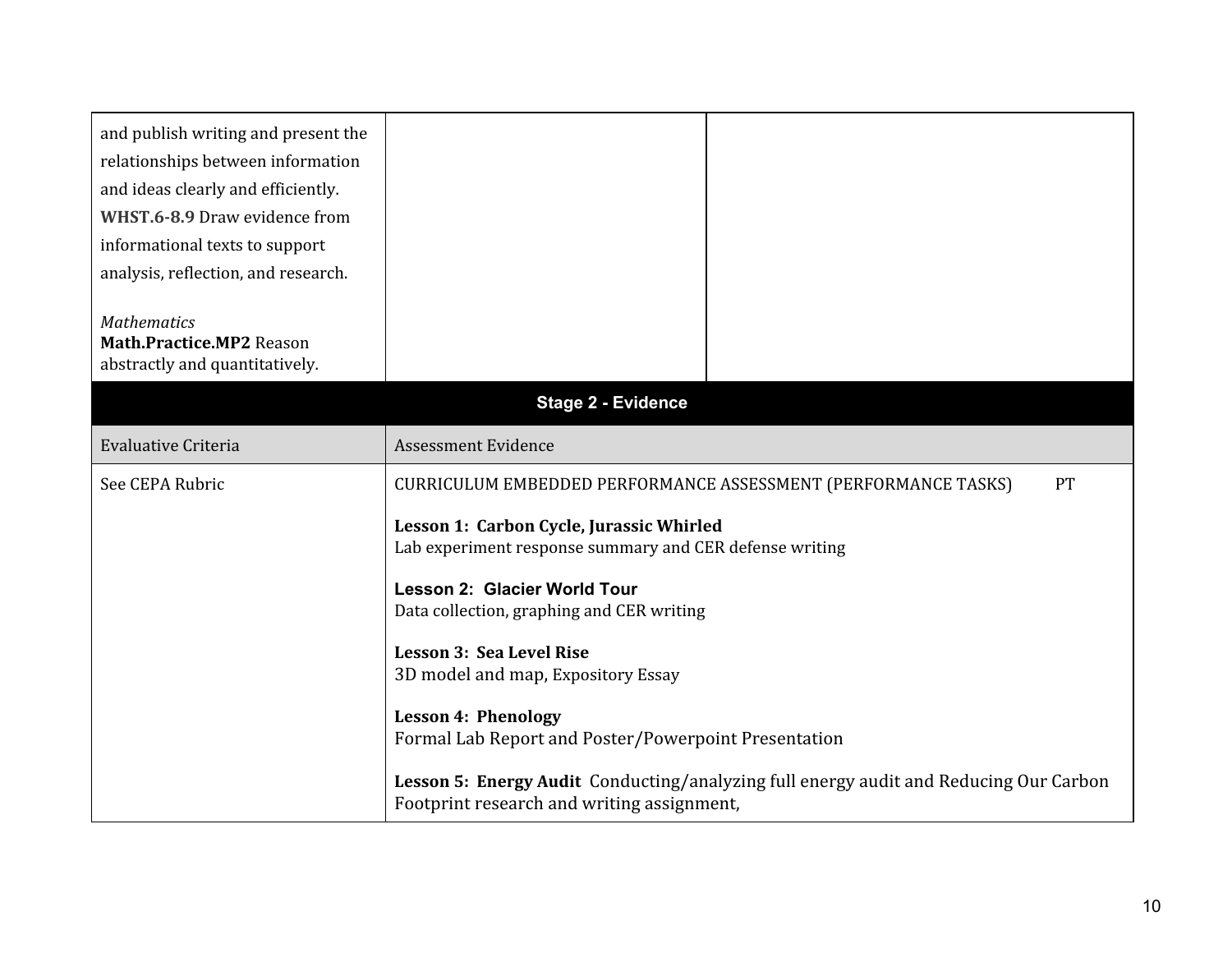|                                                                                                                                                                                                                                                                                                                                                                                                                                                                                                                                                                                                                                                                                                                                                                                                                                                                                                                                                                                                                                                                                                                                                                                                                                                                                                                                                                                                                                                                                                                                                                                                                                          | <b>Lesson 6: Climate Solutions</b><br>Constructed graphs from activity with a data analysis of the data                                                                                                                                                                                                                                                                                                          |  |  |  |
|------------------------------------------------------------------------------------------------------------------------------------------------------------------------------------------------------------------------------------------------------------------------------------------------------------------------------------------------------------------------------------------------------------------------------------------------------------------------------------------------------------------------------------------------------------------------------------------------------------------------------------------------------------------------------------------------------------------------------------------------------------------------------------------------------------------------------------------------------------------------------------------------------------------------------------------------------------------------------------------------------------------------------------------------------------------------------------------------------------------------------------------------------------------------------------------------------------------------------------------------------------------------------------------------------------------------------------------------------------------------------------------------------------------------------------------------------------------------------------------------------------------------------------------------------------------------------------------------------------------------------------------|------------------------------------------------------------------------------------------------------------------------------------------------------------------------------------------------------------------------------------------------------------------------------------------------------------------------------------------------------------------------------------------------------------------|--|--|--|
|                                                                                                                                                                                                                                                                                                                                                                                                                                                                                                                                                                                                                                                                                                                                                                                                                                                                                                                                                                                                                                                                                                                                                                                                                                                                                                                                                                                                                                                                                                                                                                                                                                          | <b>OE</b><br><b>OTHER EVIDENCE:</b><br>L1-OE: Think-Pair-Share small group discussions; Dinosaur Breath worksheet; Formative<br>assessments include group discussions and Carbon cycle graphic organizer exit ticket.<br>L3-OE: Design solutions to mitigate effects of sea level rise.<br>L4-OE: Answer Essential Questions.<br>L5-OE: Open Response Question; Formative assessments include group discussions. |  |  |  |
|                                                                                                                                                                                                                                                                                                                                                                                                                                                                                                                                                                                                                                                                                                                                                                                                                                                                                                                                                                                                                                                                                                                                                                                                                                                                                                                                                                                                                                                                                                                                                                                                                                          | <b>Stage 3 - Learning Plan</b>                                                                                                                                                                                                                                                                                                                                                                                   |  |  |  |
| Summary of Key Learning Events and Instruction:<br>Suggested Text: Climate Literacy Principles with Text Dependent Questions<br>Lesson 1: Carbon Cycle, Jurassic Whirled (two-three 50-minute instructional periods)<br>Investigate the role of animals, from dinosaurs to humans, in the carbon cycle, and examine their impact on global climate change.<br>Lesson 2: Glacier World Tour (two 50-minute instructional periods)<br>Employ mapping and graphing skills to locate, compare, and analyze glaciers worldwide, emphasizing the relationship between elevation<br>and latitudes of glaciers.<br>Lesson 3: Sea Level Rise (five 50-minute instructional periods)<br>Utilize topographical mapping and 3D modeling skills to investigate the effects of global sea level rise.<br><b>Lesson 4: Phenology</b> (8 weeks)<br>Demonstrate local evidence of climate change through collection and comparison of leaf drop data, connecting the effects of<br>earlier leaf loss with a change in $CO2$ cycling.<br>Lesson 5: Energy Audit (five 50-minute instructional periods)<br>Analyze personal and home energy use, examining individual and familial impact on the greenhouse effect and climate change.<br>Lesson 6: Climate Solutions (two 60-minute instructional periods)<br>Construct and analyze line and pie graphs, and examine their relevance in policy analysis and addressing climate change.<br>Possible Extension to Communicate Info: Reflection in Action Science without Borders Challenge Ocean Awareness Student Contest<br>American Geosciences Institute Contests Youth and Climate Change Music Contest |                                                                                                                                                                                                                                                                                                                                                                                                                  |  |  |  |
|                                                                                                                                                                                                                                                                                                                                                                                                                                                                                                                                                                                                                                                                                                                                                                                                                                                                                                                                                                                                                                                                                                                                                                                                                                                                                                                                                                                                                                                                                                                                                                                                                                          | Understanding by Design®. © 2012 Grant Wiggins and Jay McTighe. Used with permission.                                                                                                                                                                                                                                                                                                                            |  |  |  |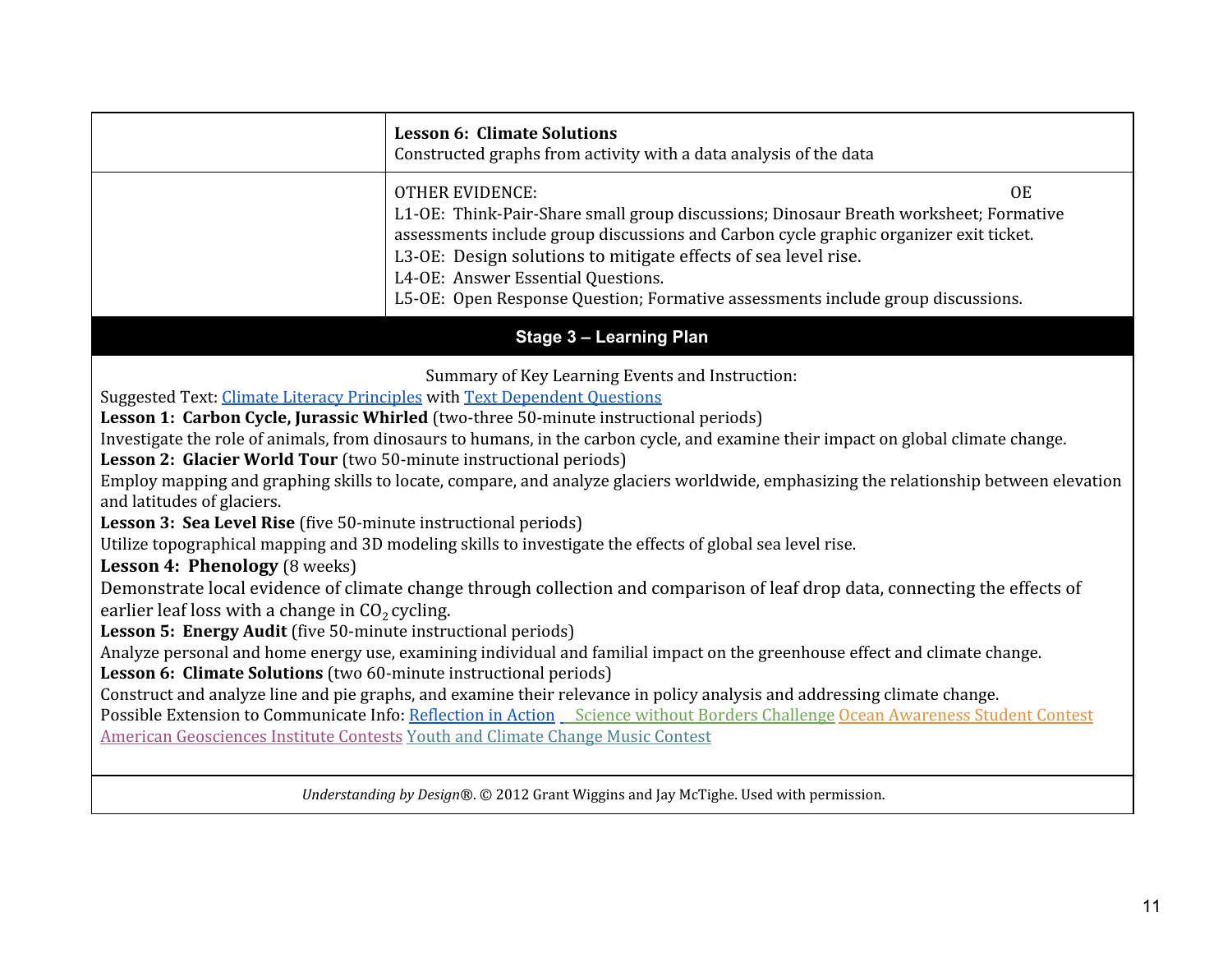## Lesson 1: The Carbon Cycle

Jurassic Whirled: Breath of a Dinosaur

By Fellow Christopher A. Theissen and Teacher Donna J. Glynn, SY2014-2015

Brief Overview of Lesson (what this lesson is about): Students will investigate the role of living things in the carbon cycle and their effect on global climate change.

## Prior Knowledge Required:

- Understanding of the processes of weathering, erosion, photosynthesis, and respiration.
- Prior introduction to the geologic carbon cycle processes of subduction and volcanic activity.
- Familiarity with the impact of human activity on global climate change.

Estimated Time (minutes): One-three 50 minute class periods.

## Resources for Lesson (list resources and materials):

- Handouts: Student Background Reading: *Life of a Carbon Atom* and Dinosaur Breath Worksheet (Univ. of Colorado)
- · chalk (NOT dustless chalk)
- rolling pin/hammer and hard surface to crush chalk
- · 1 small sandwich bag in which to crush chalk
- $\frac{1}{4}$  cup white vinegar
- · 2 small beakers, graduated cylinders, or small glass jars
- General classroom supplies: splash-proof goggles, digital scales, paper towels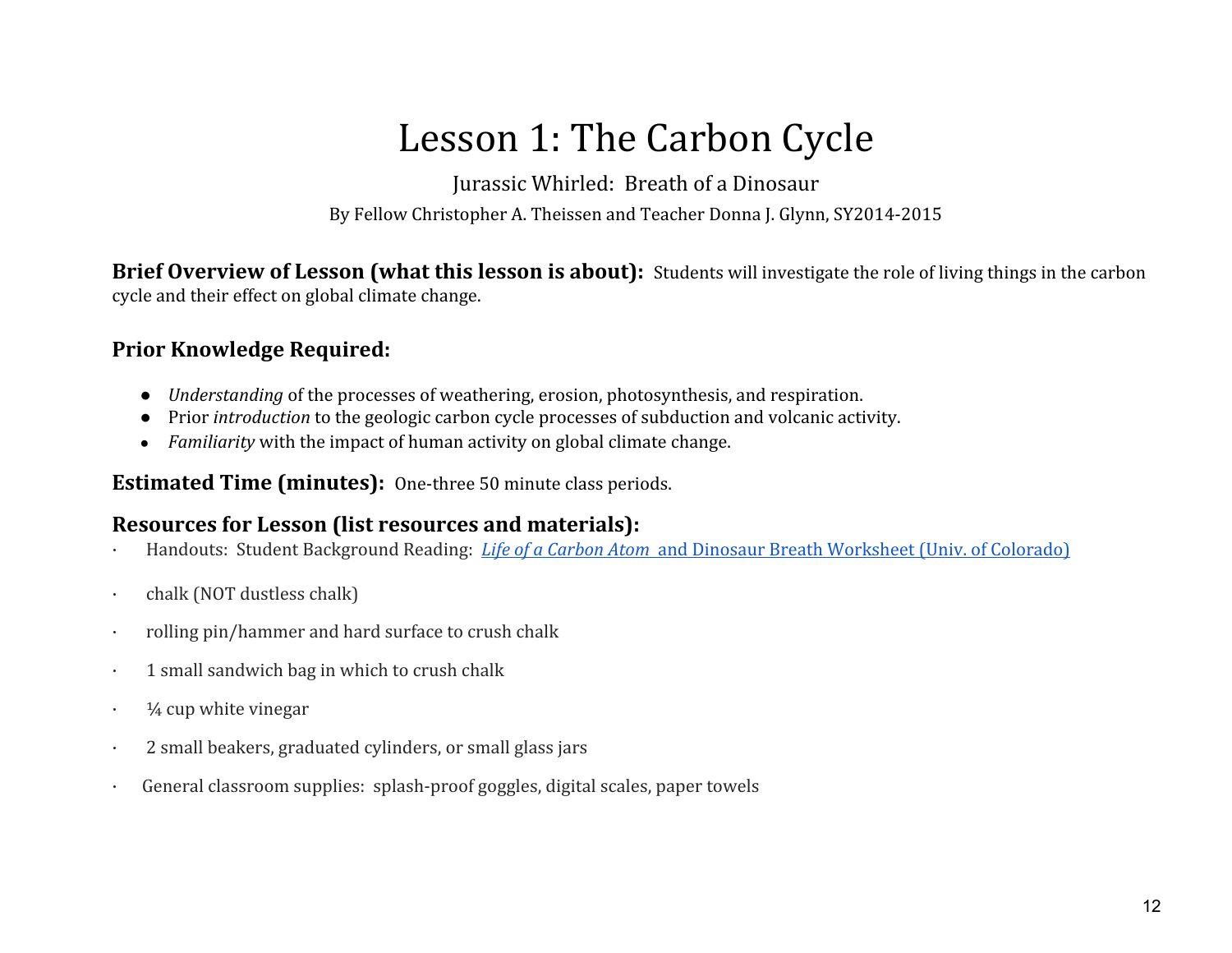## **MA Model Curriculum Lesson Plan**

Lesson Number and Name: Lesson #1: The Carbon Cycle: Jurassic Whirled, Breath of a Dinosaur By Fellow Christopher A. Theissen and Teacher Donna J. Glynn, SY2014-2015

Time (minutes): 1-3 Fifty minute class periods. NOTE: This activity can easily be modified as a class demonstration.

Overview of the Lesson: Students will investigate the role of dinosaurs in the ancient geologic carbon cycle through reading, discussion, and hands-on experimentation. Their understanding of the carbon cycle may be extended to include its role in global climate change, as well as what can be done to reduce contributing  $CO<sub>2</sub>$  emissions.

NOTE: This activity was adapted from various carbon cycle lessons, the most complete of which was done by the Integrated Teaching and Learning Program at the University of Colorado Boulder, College of Engineering: Hands-on Activity, Dinosaur Breath. (https://www.teachengineering.org/)

### **Standard(s)/Unit Goal(s) to be addressed in this lesson:**

#### Standards/Unit Goal: SCIENCE

MS-ES 3.4 Construct an argument supported by evidence that human activities and technologies can be engineered to mitigate the negative impact of increases in human population and per capita consumption of natural resources on the environment. MS-ES 3.5 Examine and interpret data to describe the role that human activities have played in causing the rise in global temperatures over the past century.

(MS-LS 2.3 Develop a model to describe the cycling of matter among living and nonliving parts of an ecosystem including through the process of photosynthesis and cellular respiration.)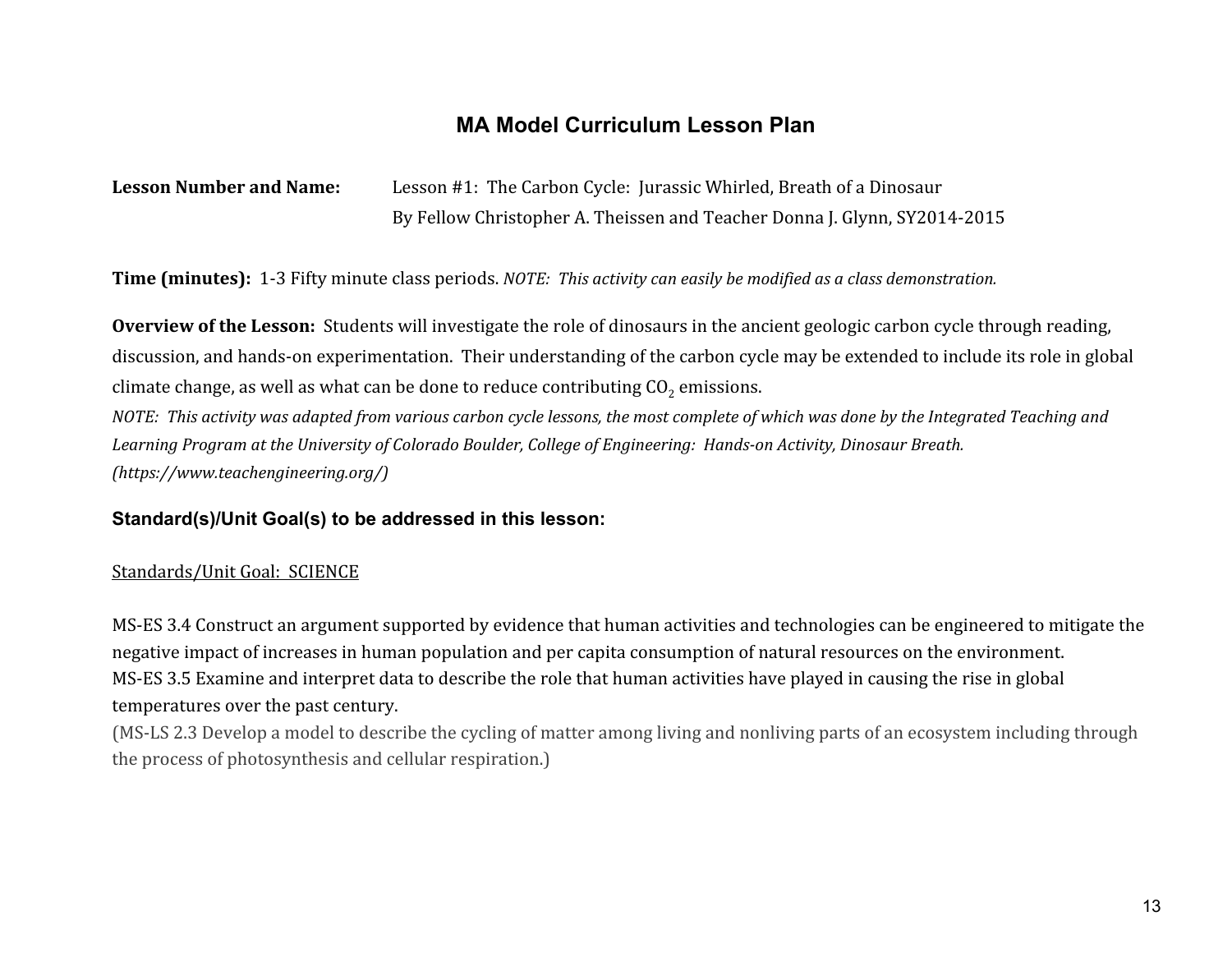### Standards/Unit Goal: READING

RST.6-8.2 Determine the central ideas or conclusions of a text; provide an accurate summary of the text distinct from prior knowledge or opinions.

RST.6-8.3 Follow precisely a multistep procedure when carrying out experiments, taking measurements, performing technical tasks.

RST.6-8.4 Determine the meaning of symbols, key terms, and other domain-specific words and phrases as they are used in a specific scientific or technical context relevant to grades 6-8 texts and topics.

RST.6-8.7 Integrate quantitative or technical info expressed in words in a text with a version of that info expressed visually (e.g., in a flowchart, diagram, model, graph, or table).

### Standards/Unit Goal: WRITING

WHST.6-8.1 (A, B, E) Write arguments focused on discipline-specific content.

WHST.6-8.2 Write informative/explanatory texts, including the narration of historical events, scientific procedures/experiments, or technical processes.

WHST.6-8.9 Draw evidence from informational texts to support analysis, reflection, and research.

## **Essential Question(s) addressed in this lesson:**

- · Which element is the essential building block to all life on Earth?
- · What is the carbon cycle?
- · What are the effects of the four main processes of the geological carbon cycle?
- · What is the role of human activity in the carbon cycle?
- $\cdot$  How can a carbon atom expelled by a dinosaur as CO<sub>2</sub> during the Jurassic Period exist and be relevant today?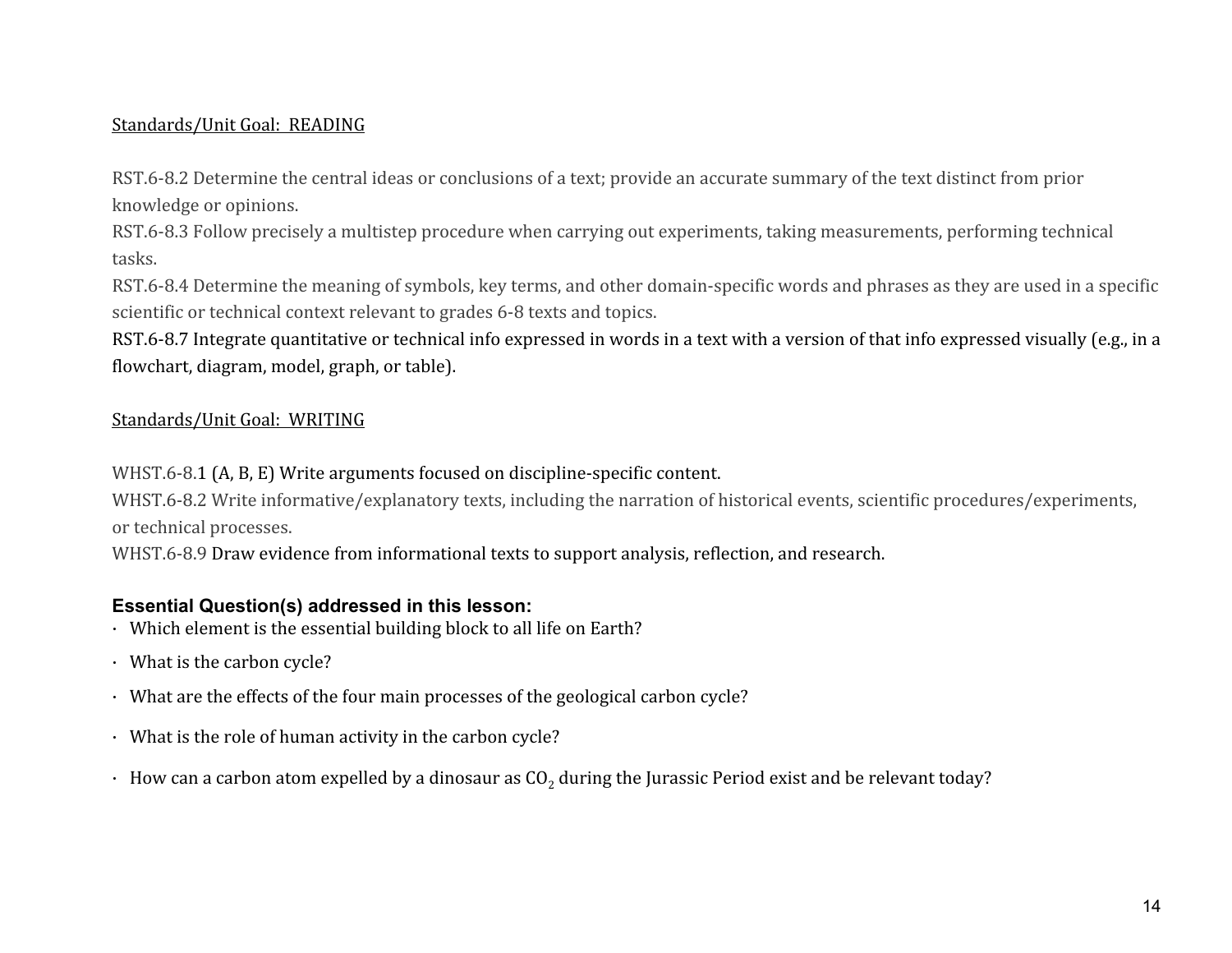· Why are scientists and engineers working to understand and rebalance the carbon cycle?

## **Objectives:**

## Science Skill Objectives:

- · Illustrate the carbon cycle
- · Make a claim utilizing evidence obtained during the experiment

## Content Knowledge Objectives:

Upon completion of this lesson, students should be able to:

- Define carbon as a necessary component that supports all forms of life on Earth.
- Describe how it is possible for a carbon atom in a Jurassic dinosaur's breath to be present in a piece of chalk today. (Trace the movement of a carbon atom through the cycle/time)
- Identify and explain ways in which human activity is influencing the carbon cycle.
- Explain why engineers are working to understand and rebalance the carbon cycle.

Language Objectives: During and upon completion of this lesson, students should be able to:

All Students: CCSS.ELA-Literacy.SL.1 Engage effectively in a range of collaborative discussions (one-on-one, in groups, and teacher-led) with diverse partners on grade level topics, texts, and issues, building on others' ideas and expressing their own clearly.

## Levels 1-3:

- · With a partner, identify key vocabulary connected to this content area.
- · Identify carbon as the element essential to all life on Earth.
- · State and/or illustrate the carbon cycle.
- · Define and/or provide evidence of global climate change.

## Levels 2-4: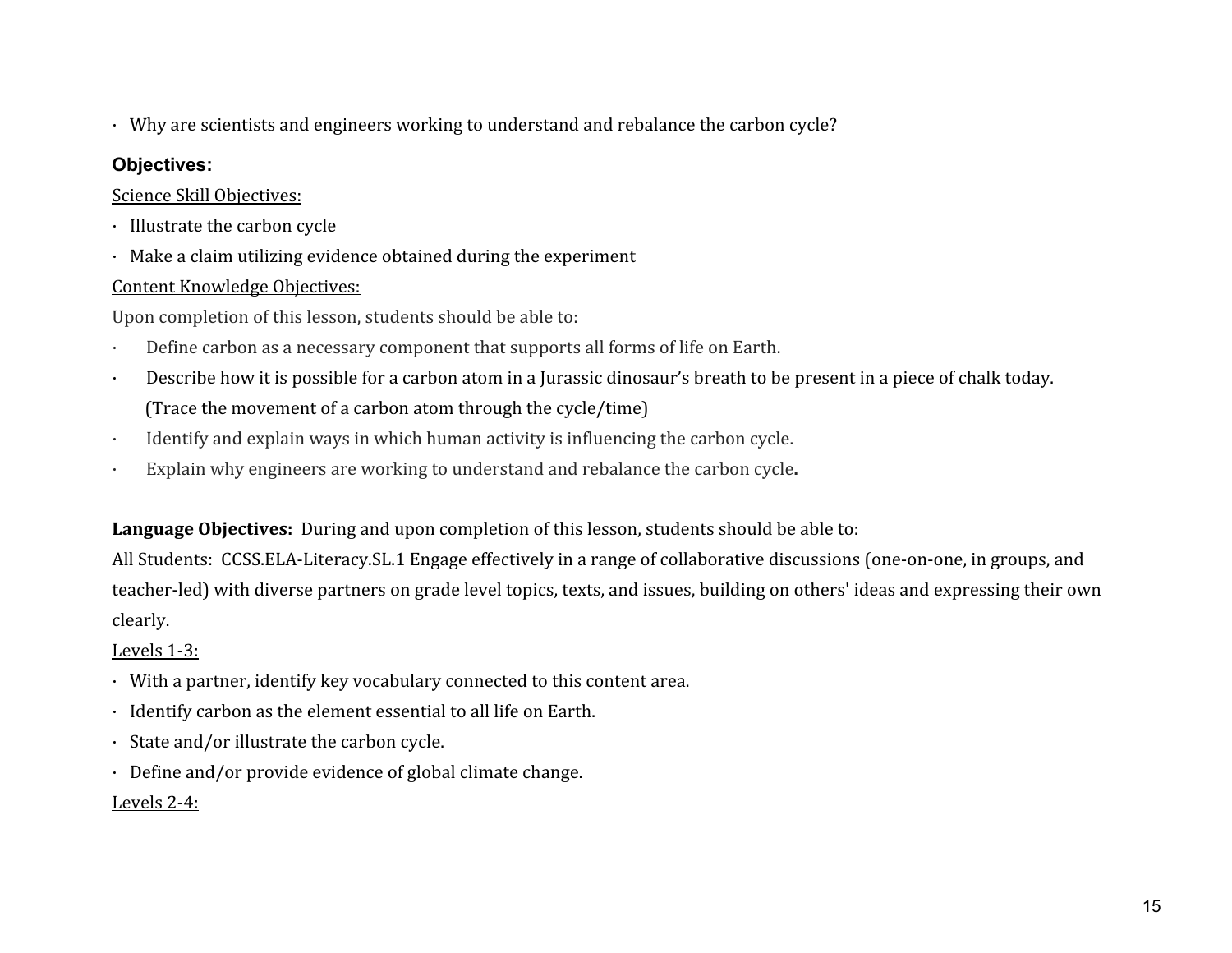- · Appropriately use key vocabulary from the reading during the activity with the help of visuals and/or word banks and glossaries.
- · Explain how all animals, including humans, are naturally connected to the carbon cycle.
- · Explain how human actions affect the carbon cycle beyond their natural connectedness. (How do humans release carbon?) Levels 3-5:
- · Appropriately use key vocabulary from the reading during class discussion.
- · Describe how it is possible for a carbon atom in a Jurassic dinosaur's breath to be present in a piece of chalk today.
- · Connect, orally and through writing, the effect of human activity on the carbon cycle with the current carbon cycle imbalance that is so concerning to scientists. (How is human disruption of the carbon cycle directly impacting global climate change?)

## **Targeted Academic Language:**

| Tier 1   | Tier 2                | Tier 3               |
|----------|-----------------------|----------------------|
| Atom     | Atmosphere            | Carbon cycle         |
| Carbon   | Erosion               | Carboniferous period |
| Chalk    | <b>Global Warming</b> | <b>Fossil Fuels</b>  |
| Climate  | Product               | Jurassic Period      |
| Cycle    | Reactant              | Photosynthesis       |
| Element  | Respiration           | Subduction zone      |
| Molecule | (Subduction)          | Volcanic activity    |
| Oxygen   | Weathering            |                      |

## **What students should know and be able to do before starting this lesson?**

Students should have some familiarity with the *impact of human activity on global climate change*. They should also have been previously introduced to the geologic carbon cycle processes of subduction and volcanic activity. It is expected that students have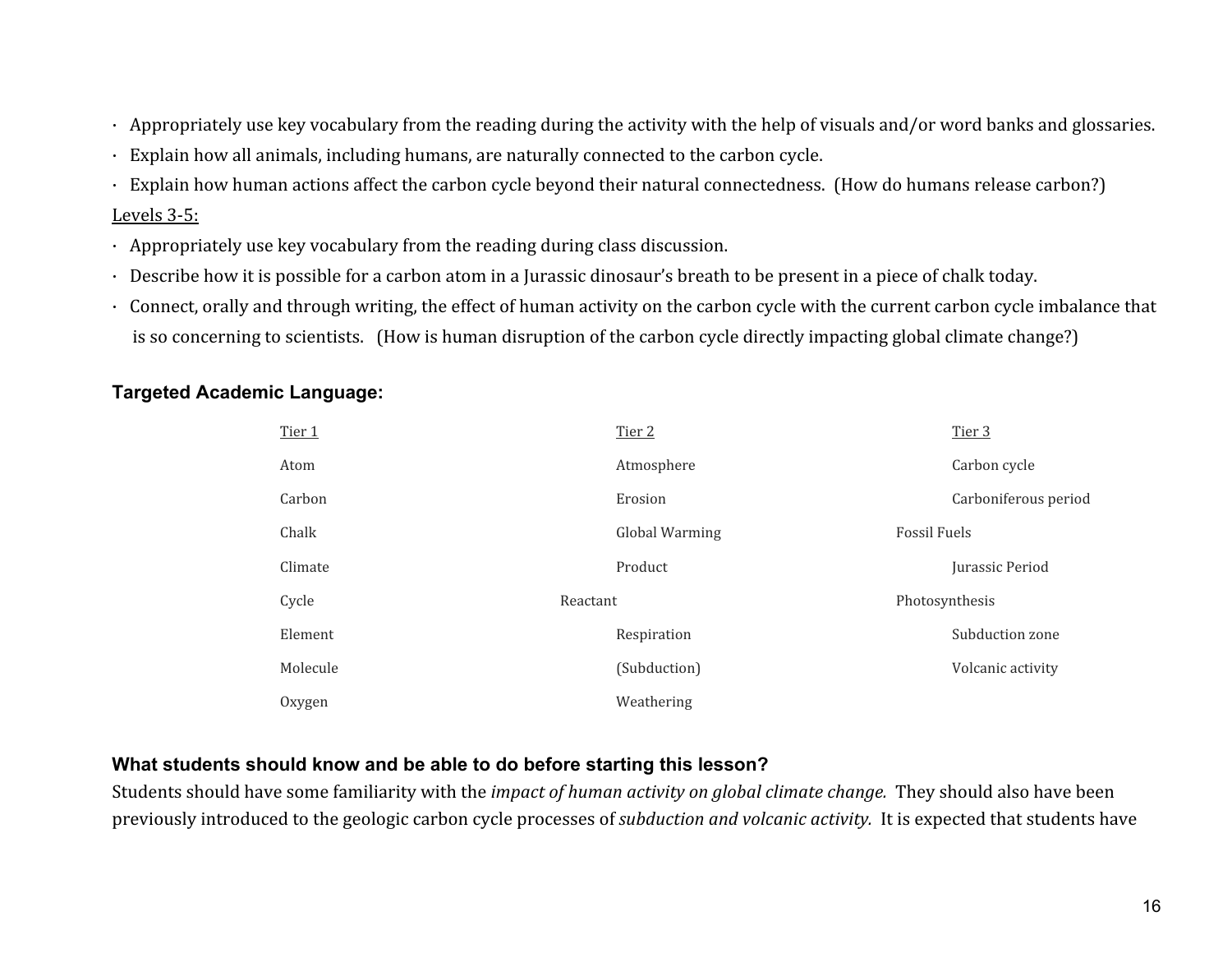knowledge of other contributing processes such as weathering and erosion, as well as a solid understanding of photosynthesis and respiration.

### **Anticipated Student Pre-conceptions/Misconceptions:**

- · Carbon is NOT the element essential to life (Oxygen or water molecules expected responses)
- · Their own, individual actions do not contribute to 1) a cycle 2) climate change
- · Global Warming may not be/is not happening (that it may still be open to debate)

**Instructional Materials/Resources/Tools:** Note: This exercise requires the expendable materials, estimated cost is  $\sim $1$  per student.

One per student:

- · splash-proof goggles
- Student Background Reading: Life of a Carbon Atom and Dinosaur Breath Worksheet (Univ. of Colorado)

### Per group:

- · chalk (NOT dustless chalk)
- rolling pin/hammer and hard surface to crush chalk
- · 1 small sandwich bag in which to crush chalk
- $\frac{1}{4}$  cup white vinegar
- · 2 small beakers, graduated cylinders, or small glass jars
- · baking soda
- Shared classroom equipment and supplies:
- digital scales
- paper towels

## **Advanced Preparation for Teachers:**

- · Keep key vocabulary posted in the room as a word bank.
- · Prepare sandwich bags in advance by placing 3-4 pieces of regular chalk in each bag.
- · Make copies of the reading and activity worksheets, one per student.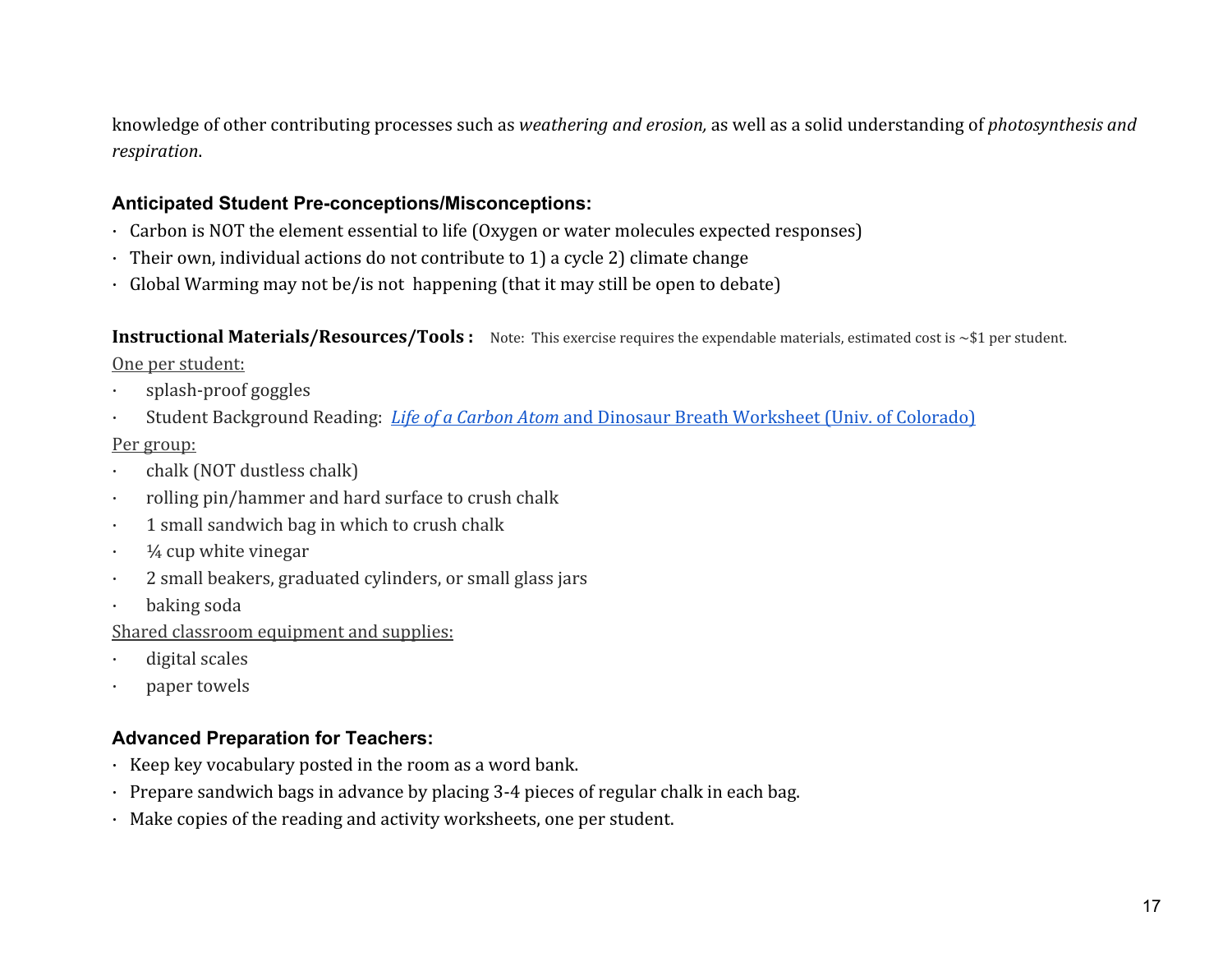- · Assign the reading Life of a Carbon Atom and have students answer associated questions prior to the activity.
- · Pre-assign student working groups (ideally 2-3 students/group but can be managed with 4-5)
- · Package the materials for each group in a plastic container to facilitate distribution.

## **Instructional Tips/Strategies/Suggestions for Teacher:**

- · Do not use dustless chalk.
- · Thicker sandwich bags may be better; be prepared for cheaper bags to tear a little.
- · Red vinegar will work but may be more likely to stain if spilled.
- · A second adult present is suggested when students use hammers/rolling pins.
- · A mortar and pestle may be useful, but the chalk should remain in the bag.
- · Walk students through the calculation portion of the experiment as needed.
- · If scales are too few, stagger the experiment: some students find container mass while others are crushing chalk and vice versa.
- · The University of Colorado lesson "Dinosaur Breath" suggests adding sodium bicarbonate to produce a more noticeable reaction (in both the chemistry and the students), but it is not necessary. See their explanation at: teachengineering.org.

## **Assessment:**

- · The Life of a Carbon Atom and Dinosaur Breath worksheets should be completed during and upon completion of the activity.
- · Students will conduct a Think-Pair-Share discussion within their group, with a written summary response to share with the class.
- · The teacher will facilitate a whole class discussion following group responses. The teacher should also be sure to review the correct answers to the Dinosaur Breath worksheet. Students should take notes and correct any inconsistencies.
- · Students will complete a small carbon cycle graphic organizer Exit Ticket as an informal assessment.
- · Homework, CER writing: Using the essential questions as a guide, students create a CER connecting the carbon cycle to global climate change. Students should defend writing with evidence from research and experimentation. (See CEPA for details).

## **Lesson Details (including but not limited to):**

Lesson Prerequisites: Day 1

· Review Language Objectives with students.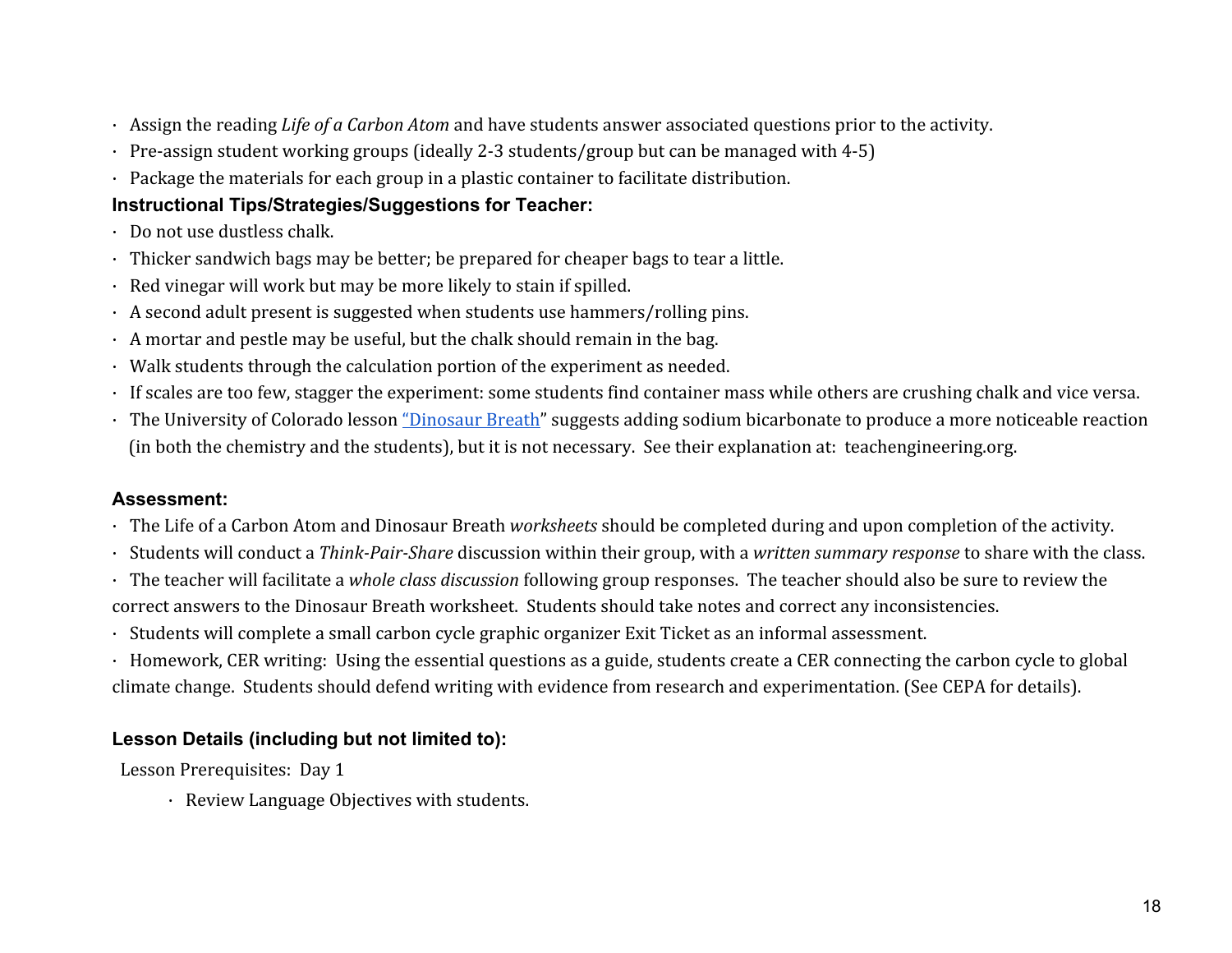- · Pre-assessment conduct a Write Around: "The carbon cycle is ..."
- · See Advanced Preparation for Teachers: students should complete the reading and associated questions prior to activity.
- · If time allows, discuss the reading and questions, correcting misconceptions as needed.

#### Lesson Opening: Day 2

- · Review Content Knowledge and Science Skills Objectives with students.
- · Do Now: MCAS style practice question on the Carbon Cycle
- · Review tiered vocabulary as appropriate (Tier 1 & Tier 2 Cross-Curricular terms) with a Sentence Frame Admit Ticket. Students may use posted word bank terms.
- · Remind students of the reading and questions from the Life of a Carbon Atom handout.

#### **During the Lesson:** Activity, Day 2

Conduct the experiment to examine how carbon changes form, and to calculate how much is released into the atmosphere.

- · Distribute the Dinosaur Breath worksheet. Together with students, read instructions.
- · Distribute experiment materials: goggles, chalk, rolling pin, hammer, glassware.
- · At teachers cue, students should begin the experiment, following the instructions on the worksheet:
- 1. Label Container #1 and Container #2, and illustrate set up on the worksheet.
- 2. Using a hammer or rolling pin, smash the chalk into small bits within the bag, first making sure the bag is sealed.
- 3. Add 1 tablespoon of baking soda into the bag and mix with the chalk bits.
- 4. Measure the mass of both glass containers and/or graduated cylinders while they are empty, making sure to record.
- 5. Fill Container #1 with the chalk/baking soda mixture, find the mass, and record.
- 6. Fill Container  $#2$  with  $\frac{1}{4}$  c vinegar, find the mass, and record.
- 7. Subtract the mass of Container #1 empty from the mass of Container #1 filled with the chalk/baking soda mixture to obtain the mass of just the chalk/baking soda mixture. Record.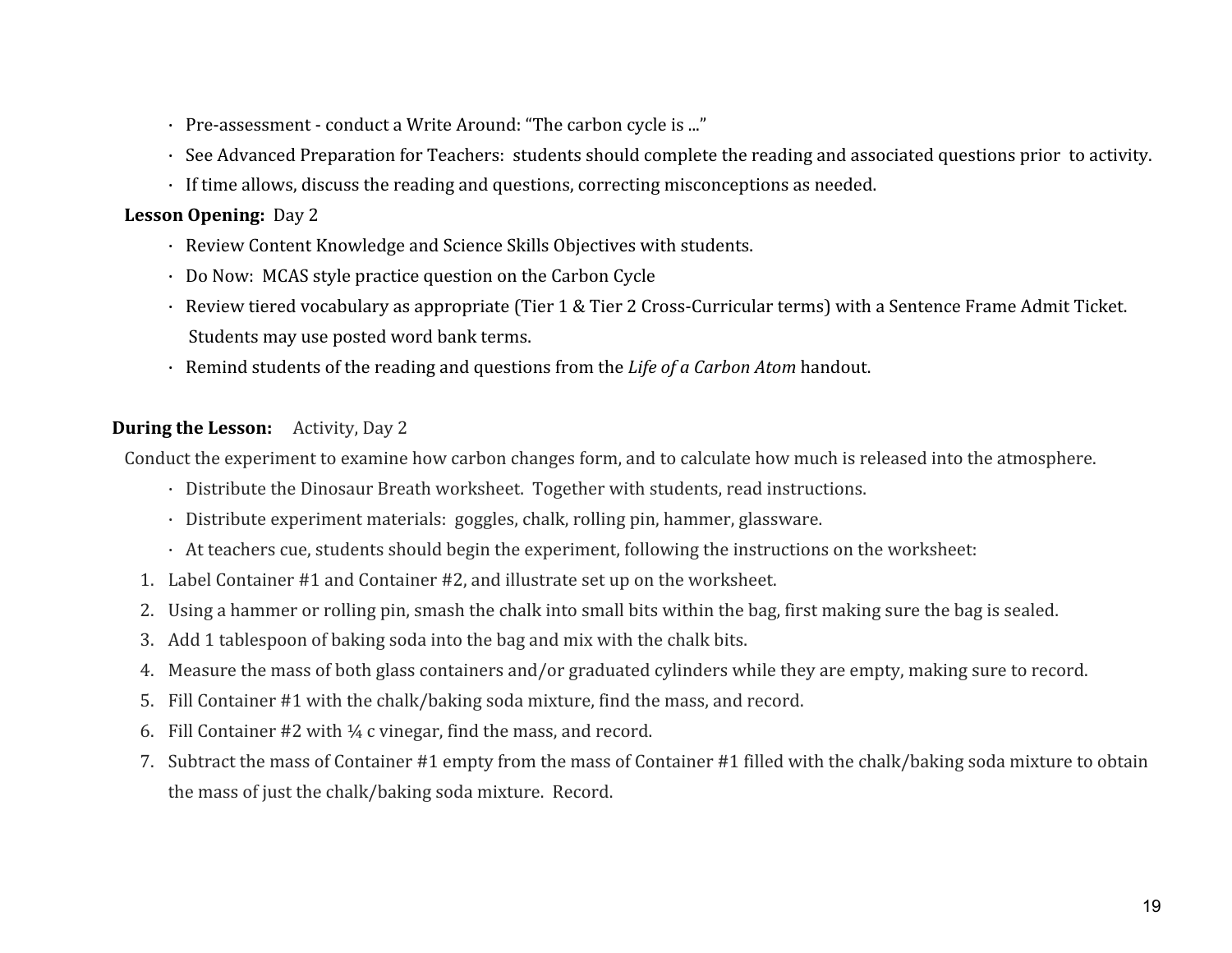- 8. Subtract the mass of Container #2 empty from the mass of Container #2 filled with vinegar to obtain the mass of just the vinegar. Record.
- 9. Add the mass of chalk/baking soda mixture and vinegar to get the mass of the products before the reaction. Record.
- 10. Pour the vinegar in Container #2 into the chalk/baking soda mixture and mix. Allow a minute or so for the reaction to take place. (Note: chalk + vinegar = CO2 [exhaled dinosaur breath] + water + calcium compound.)
- 11. After about a minute has passed, measure the mass of the reactant products.
- 12. Record the mass of the reaction products (water + calcium carbonate in Container #1). Remember to subtract out the mass of Container #1 when empty. (Note: the mass of the reaction products should be less than the original combined mass of Container #1 and Container #2. This is because the chemical reaction between the calcium carbonate and the vinegar released some of the carbon that was stored in the chalk into the atmosphere.)
- 13. Subtract the mass of the reactant products from the combined mass of the products before the reaction to estimate how much of the carbon was converted to gas. Record.

## **Lesson Closing:**

- · Complete the Dinosaur Breath worksheet (see Assessment).
- · Think-Pair-Share group discussions (see Assessment).
- · Teacher led class discussion and review of answers.
- · Exit Ticket: fill in small graphic organizer of the carbon cycle.

## SUGGESTED ACTIVITIES:

### Extensions and Reinforcement:

- · Determine prior knowledge: Write Around questions, i.e. What is the carbon cycle?
- · Review Carbon Cycle: Class discussion and create graphic organizer/study guide.
- · Technical Writing: Design a stepwise lesson plan and explanation of the carbon cycle that could be used to instruct elementary school students.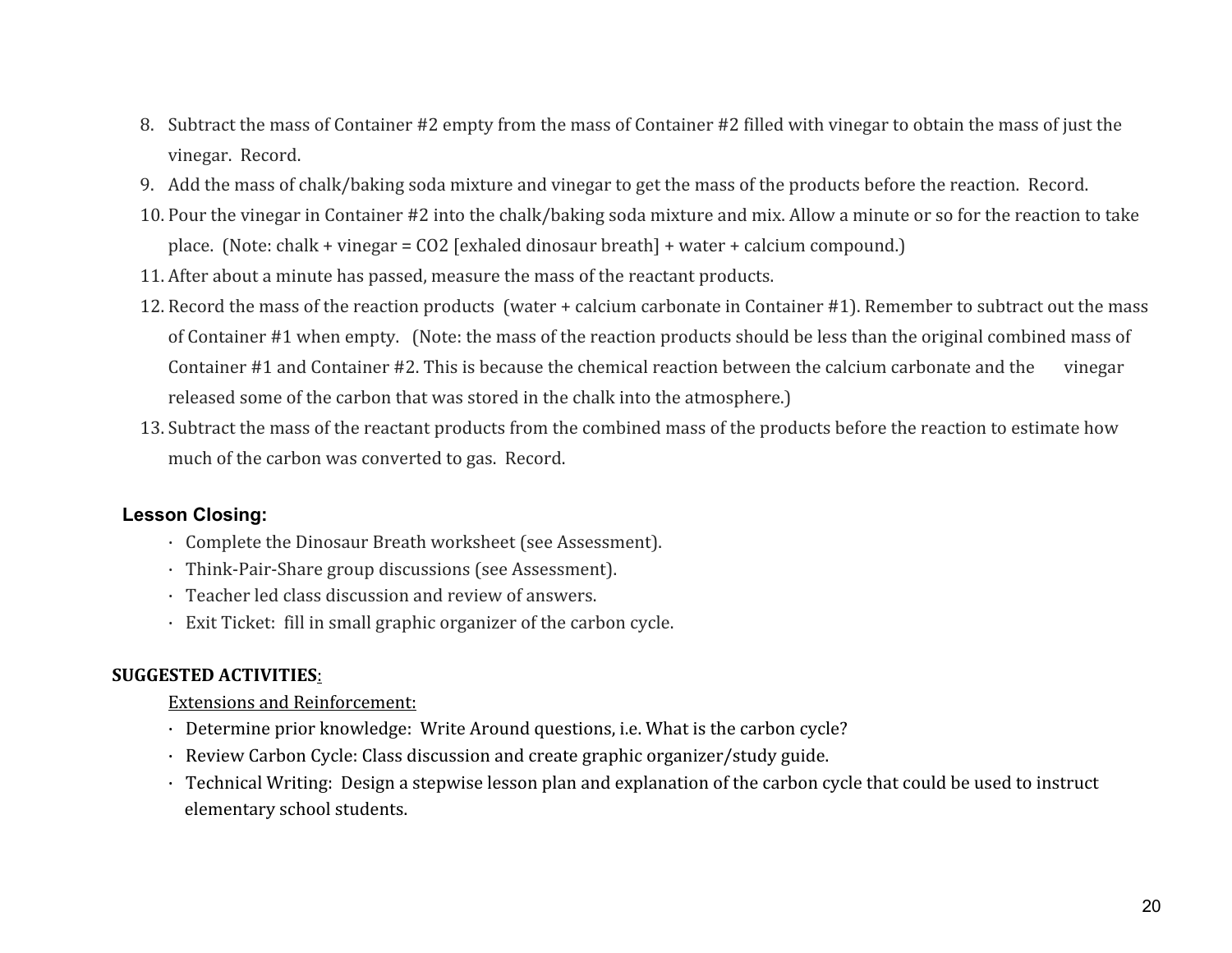- · Creative Writing: story/journal of time travel through the life of a carbon atom.
- · Intercurricular Connections: Construct a "Timeline of Earth's History" with skills and content in math, history, science, technology, engineering, and art highlighting key events that involve the presence of carbon, the development of the carbon cycle, the introduction of oxygen, and the beginning of life on Earth.
- · Advanced connections: Create a Venn diagram comparing the geologic vs. biologic carbon cycles. Use the collected information to write an explanation of their roles.
- · Reading: Student Science News, Recycling the Dead (with Word Search and Questions) Student Science News, How People Have Been Shaping the Earth
- · Video: Crash Course with Hank Green, The Global Carbon Cycle, Crash Course #46 NASA: Keeping Up With Carbon An Inconvenient Truth, Davis Guggenheim, 2006.

## **List of Lesson Resources**

## List and include resources by lesson sequence:

Prior Knowledge required: Life of a Carbon Atom reading, questions, and answers .doc and .pdf formats.

Lesson Opening: Do Now: Sample MCAS Test Item, (Grade 10 Biology, Feb. 2011)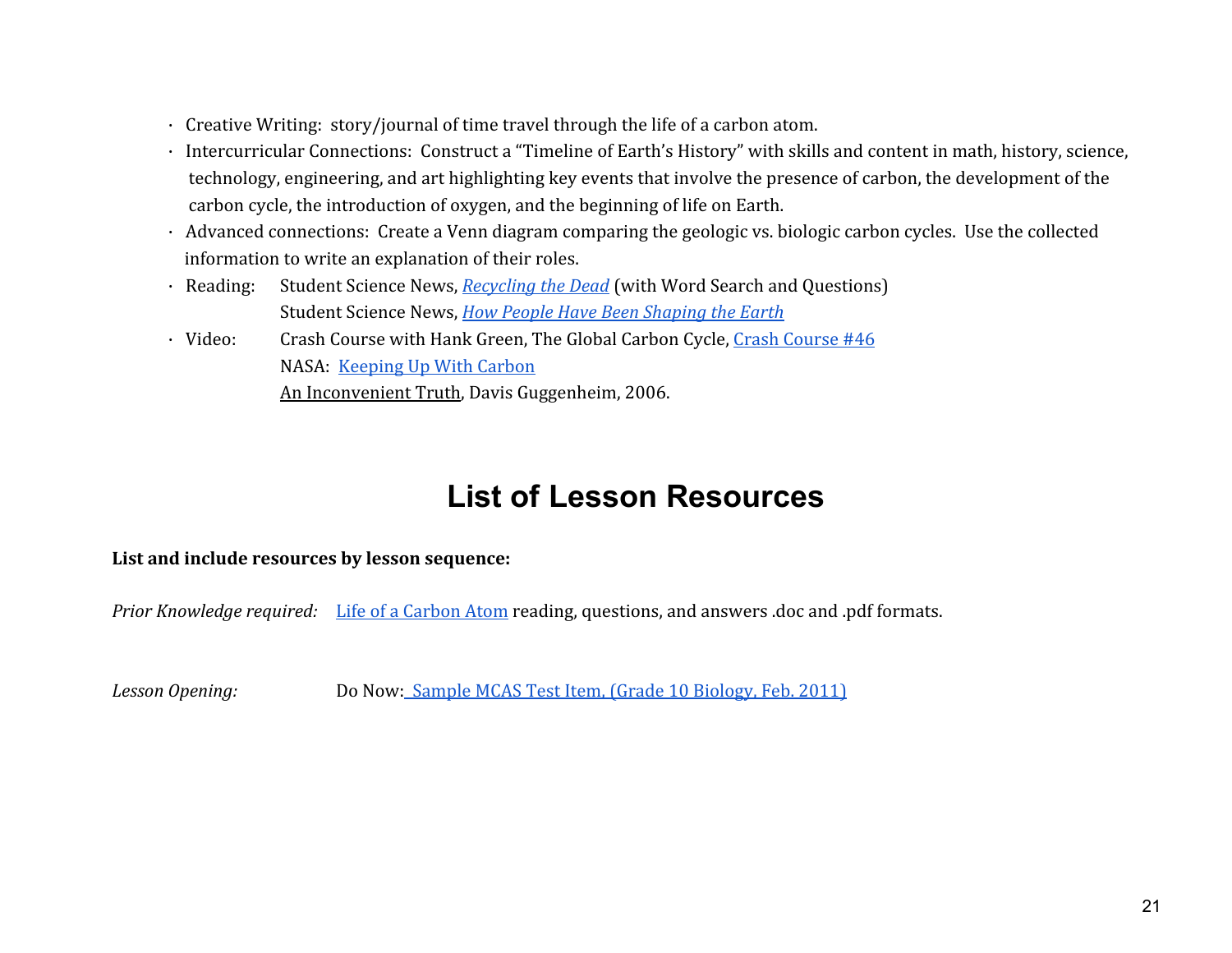|                            | Cellular respiration, decomposition,<br>combustion, and photosynthesis are<br>processes that drive which of the<br>following cycles in ecosystems? |
|----------------------------|----------------------------------------------------------------------------------------------------------------------------------------------------|
|                            | A. the carbon cycle<br>B. the nitrogen cycle<br>C. the phosphorus cycle<br>D. the water cycle                                                      |
| Lesson Materials/Activity: | Dinosaur Breath activity with worksheet, questions, and answers doc and pdf formats.                                                               |
| Lesson Closing:            | <b>Sample Exit Ticket</b>                                                                                                                          |
|                            | Sample Carbon Cycle Graphic                                                                                                                        |
| Homework:                  | <b>Sample CER</b><br>Sample CER Rubric, See Boston University Project Glacier, Forest to Sea Curriculum, page 32.                                  |

## Resources for Extension/Reinforcement:

- Integrated Teaching and Learning Program at the University of Colorado Boulder, College of Engineering: Hands-on Activity, Dinosaur Breath. (https://www.teachengineering.org/)
- Boston University Project GLACIER, Global Change Initiative: Education and Research Resources
- Student Science News, Recycling the Dead (with Word Search and Questions)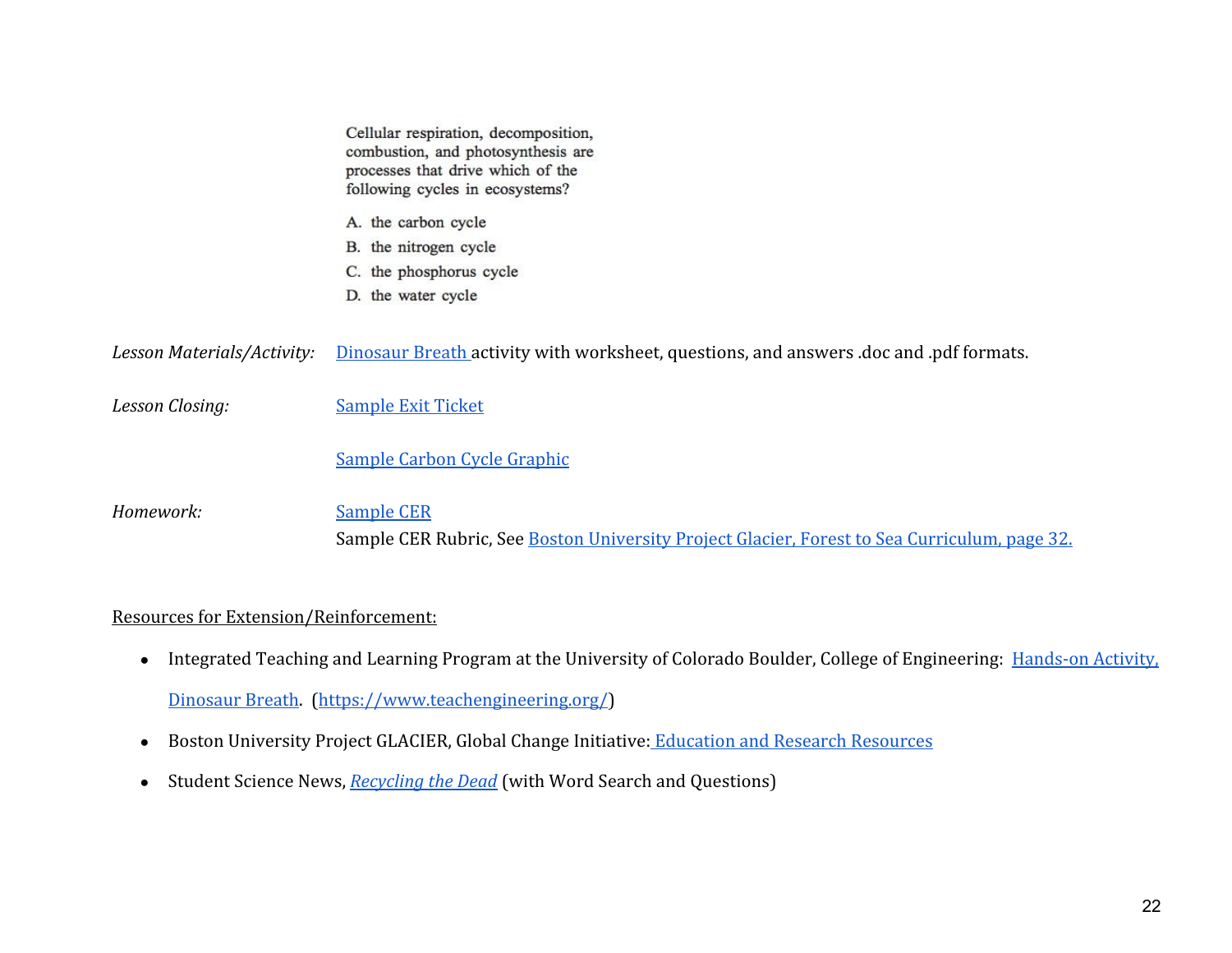- Student Science News, How People Have Been Shaping the Earth
- Crash Course, The Global Carbon Cycle, Crash Course #46
- NASA: Keeping Up With Carbon
- An Inconvenient Truth, Davis Guggenheim, 2006.

## **Curriculum Embedded Performance Assessment (CEPA)**

- A. CCSS.ELA-Literacy.SL.1 Engage effectively in a range of collaborative discussions (one-on-one, in groups, and teacher-led) with diverse partners on grade level topics, texts, and issues, building on others' ideas and expressing their own clearly.
	- a. Pre-assessment conduct a Write Around: "The carbon cycle is ..."
	- b. Completion of Dinosaur Breath lab activity.
	- c. Think-Pair-Share group discussions.
	- d. Teacher led class discussion and review of answers.
- B. CCSS.ELA-Literacy.RST.6-8.2 Determine the central ideas or conclusions of a text; provide an accurate summary of the text distinct from prior knowledge or opinions.
	- a. Read the background information and answer the associated questions prior to the activity. Answer key attached.
	- b. Complete the Dinosaur Breath worksheet. Answer Key attached.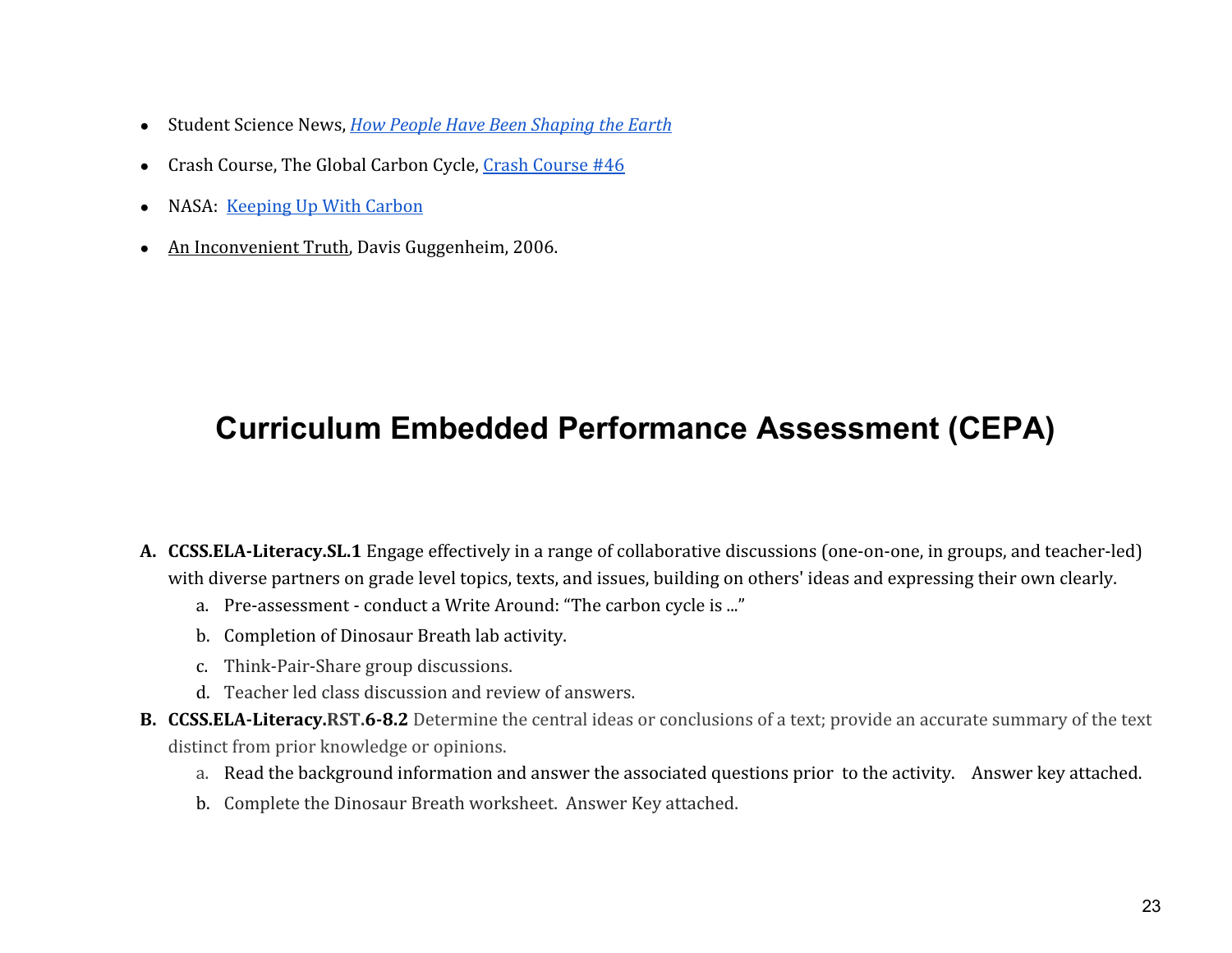- C. CCSS.ELA-Literacy.RST.6-8.3 Follow precisely a multistep procedure when carrying out experiments, taking measurements, or performing technical tasks.
	- a. Complete the Dinosaur Breath worksheet. Answer Key attached.
- D. CCSS.ELA-Literacy.RST.6-8.4 Determine the meaning of symbols, key terms, and other domain-specific words and phrases as they are used in a specific scientific or technical context relevant to grades 6-8 texts and topics.
	- a. Read the background information and answer the associated questions prior to the activity. Answer key attached.
	- b. Sentence Frame Admit Ticket.
- E. CCSS.ELA-Literacy.RST.6-8.7 Integrate quantitative or technical information expressed in words in a text with a version of that information expressed visually (e.g., in a flowchart, diagram, model, graph, or table).
	- a. Exit Ticket: carbon cycle graphic organizer/diagram.
- F. CCSS.ELA-Literacy.WHST.6-8.1 Write arguments focused on discipline-specific content. This includes :

CCSS.ELA-Literacy.WHST.6-8.1A Introduce claim(s) about a topic or issue, acknowledge and distinguish the claim(s) from alternate or opposing claims, and organize the reasons and evidence logically. CCSS.ELA-LITERACY.WHST.6-8.1.B Support claim(s) with logical reasoning and relevant, accurate data and evidence that demonstrate an understanding of the topic or text, using credible sources. CCSS.ELA-LITERACY.WHST.6-8.1. E Provide a concluding statement or section that follows from and supports the argument presented.

a. Homework: Upon completion of this activity, students create a CER connecting the carbon cycle to global climate change. They will use the information gathered through reading and research to make a Claim about the carbon cycle as it relates to global climate change, provide Evidence from their experience and/or additional research, and defend their Reasoning with scientific argument. Written discussion should include lesson essential questions such as why scientists are working to rebalance the carbon cycle and the connection between the natural role of humans in the carbon cycle as compared to those human activities contributing to the atmospheric imbalance. The teacher should remind students of these essential questions, as well as the curriculum content and language objectives. This assignment will serve as a study guide for future traditional open response assessment and standardized test preparation.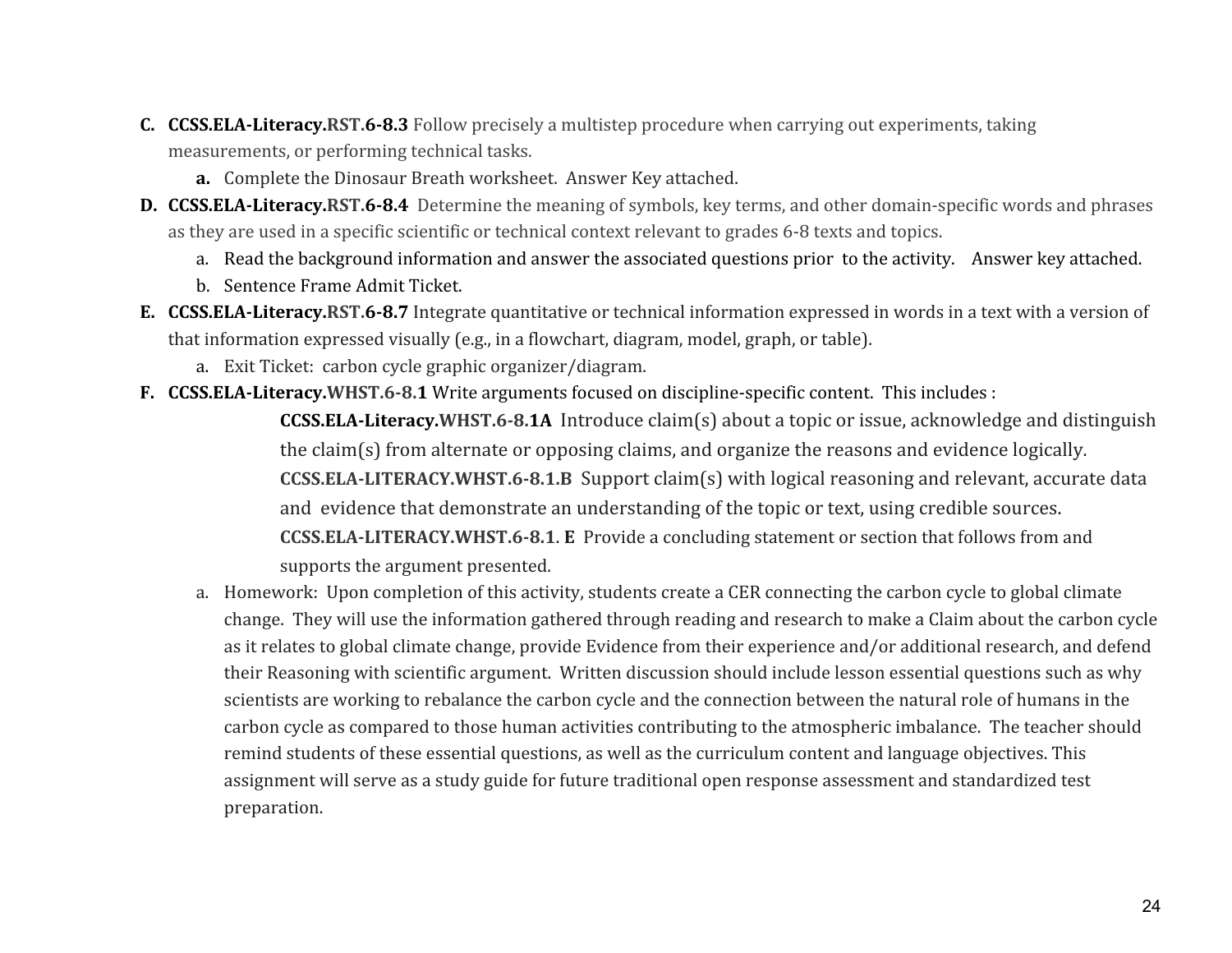- G. CCSS.ELA-Literacy.WHST.6-8.2 Write informative/explanatory texts, including the narration of historical events, scientific procedures/experiments, or technical processes.
	- a. Life of a Carbon Atom worksheet portion: questions/open response writing. Answer Key attached.
	- b. Complete the Dinosaur Breath worksheet. Answer Key attached.
- H. CCSS.ELA-Literacy.WHST.6-8.9 Draw evidence from informational texts to support analysis, reflection, and research.
	- a. Life of a Carbon Atom questions/open response writing. Answer Key attached.
	- b. Complete the Dinosaur Breath worksheet. Answer Key attached.
	- c. Think-Pair-Share group discussions and written summary responses.
	- d. Homework: CER Writing. (See F-a above).

## Lesson 2: Glaciers

By Fellow Andrew Christ and Teacher Eric Hazlinsky, SY2014-2015

Brief Overview of Lesson (what this lesson is about): Students will explore the relationship between elevation and latitude of glaciers using Google Earth.

Prior Knowledge Required: Familiarity with metric units, latitude and longitude, and Google Earth.

Estimated Time (minutes): Two 50 minute class periods.

Resources for Lesson (list resources and materials):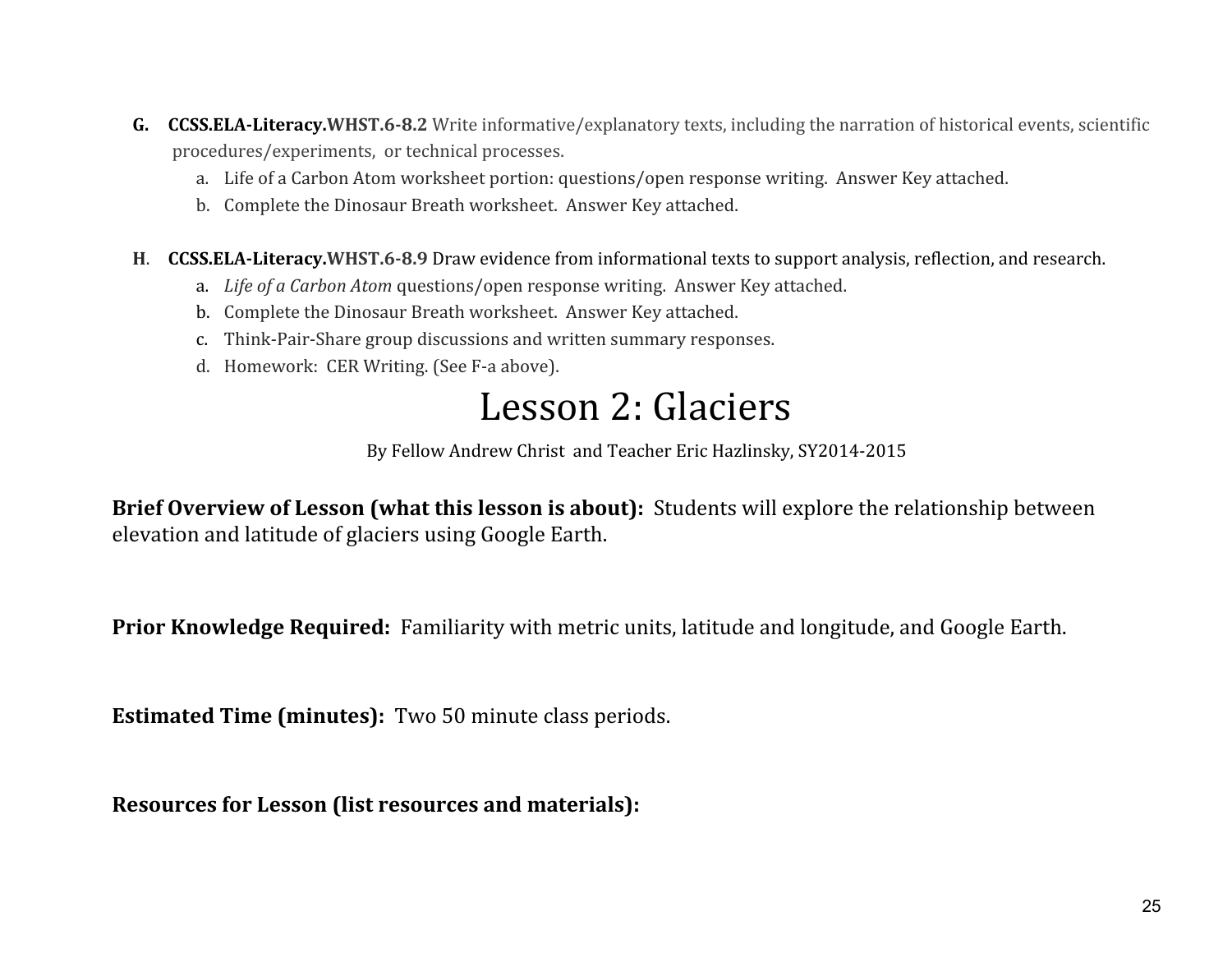- · The Glacier World Tour Handout
- · Computer/Internet access
- · Glacier World Tour KMZ file (contact Andrew Christ)

## **Model Curriculum Lesson Plan**

| <b>Lesson Number and Name:</b> | Lesson #2: Glacier World Tour                                   |
|--------------------------------|-----------------------------------------------------------------|
|                                | By Fellow Andrew Christ and Teacher Eric Hazlinsky, SY2014-2015 |

Time (minutes): 2 days

Overview of the Lesson: In this exercise, students will travel to the various environments on Earth where glacial ice exists using Google Earth. Students will import a file of locations on Earth where glaciers can be found and will have to use Google Earth to find the elevation and latitude of each glacier. Then the students will graph elevation vs. latitude to look for trends where glaciers can be found and why.

Standard(s)/Unit Goal(s) to be addressed in this lesson:

Standards/Unit Goal: SCIENCE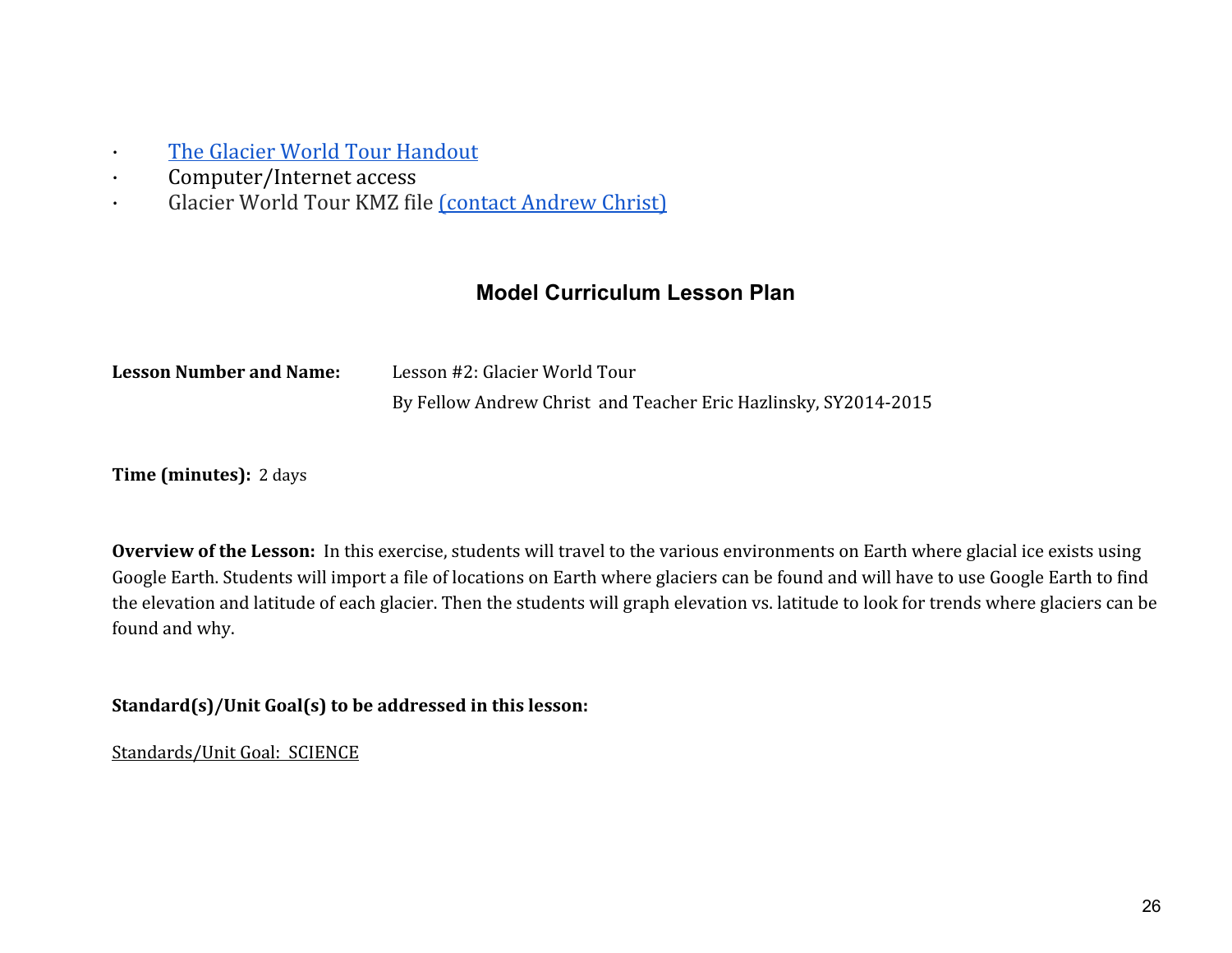MS-ES 3.2 Obtain and communicate information on how data from past geologic events are analyzed for patterns and used to forecast the location and likelihood of future catastrophic events.

### Standards/Unit Goal: READING

RST.6-8.9 Compare and contrast the information gained from experiments, simulations, video, or multimedia sources with that gained from reading a text on the same topic.

#### Standards/Unit Goal: WRITING

WHST.6-8.6 Use technology, including the Internet, to produce and publish writing and present the relationships between information and ideas clearly and efficiently.

#### **Essential Question(s) addressed in this lesson:**

- Where on Earth can you find glaciers?
- What about these locations allow glaciers to form?

#### **Objectives:**

#### Science Skill Objectives:

- Students will use Google Earth to acquire data.
- Students will graph the data.
- Students will analyze the data.
- Students will make a claim about the data.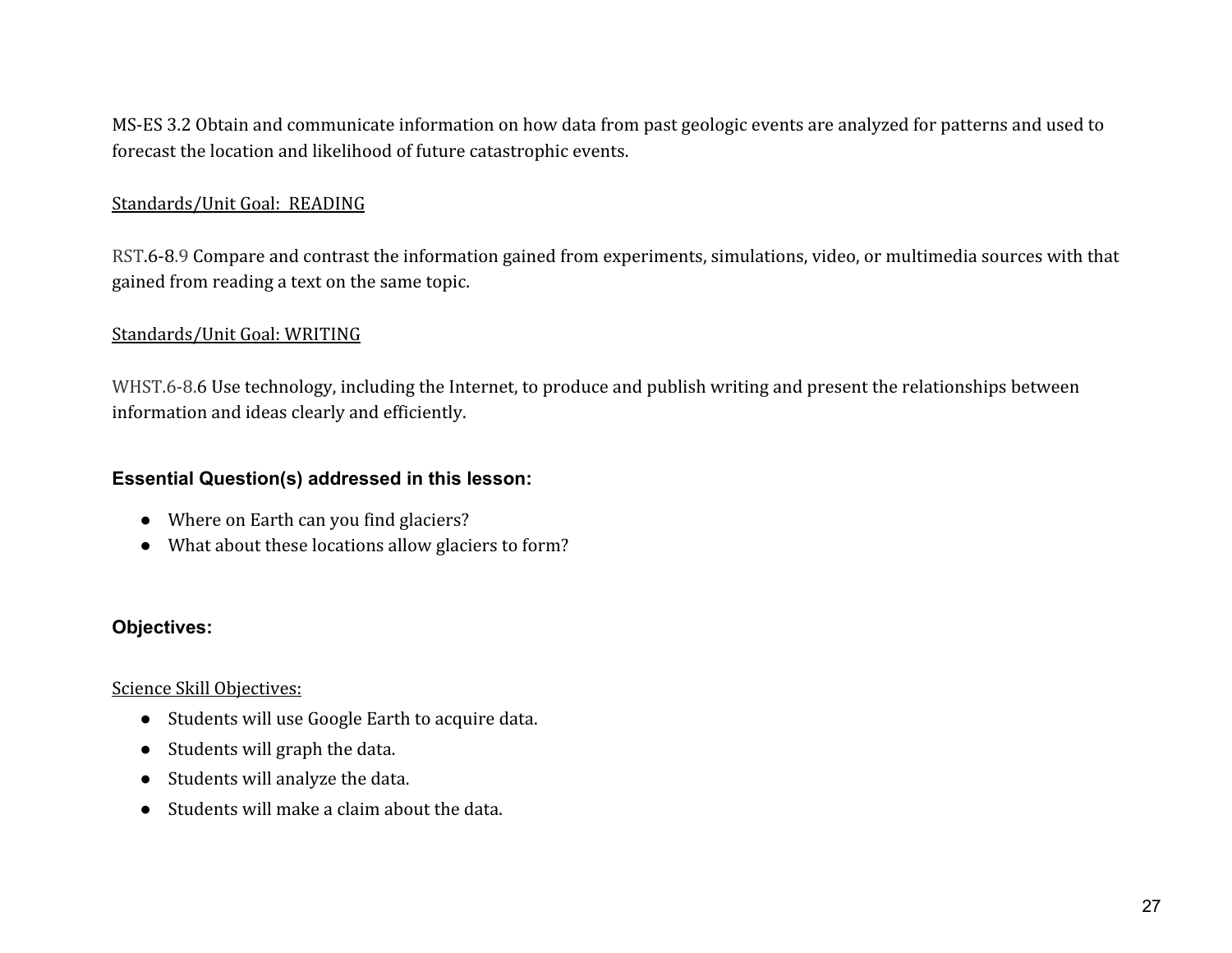#### Content Knowledge Objectives:

Upon completion of this lesson, students should be able to:

● Understand that glaciers can be found throughout the world, as long as conditions are correct. At low latitudes they are found only at high elevations and as latitudes get higher glaciers can be found at all elevations.

Language Objectives: During and upon completion of this lesson, students should be able to:

#### Levels 1-3:

- · Writing: Label pictures and graphs.
- · Reading: Match content–related objects/pictures to words.

#### Levels 2-4:

- · Listening:
	- Follow multi-step oral commands/instructions.
	- Sequence visuals per oral directions.
- · Writing:
	- Connect simple sentences.
	- Complete graphic organizers/forms with personal information.

#### Levels 3-5:

- · Reading:
	- Differentiate between fact and opinion.
	- Answer questions about explicit information in texts.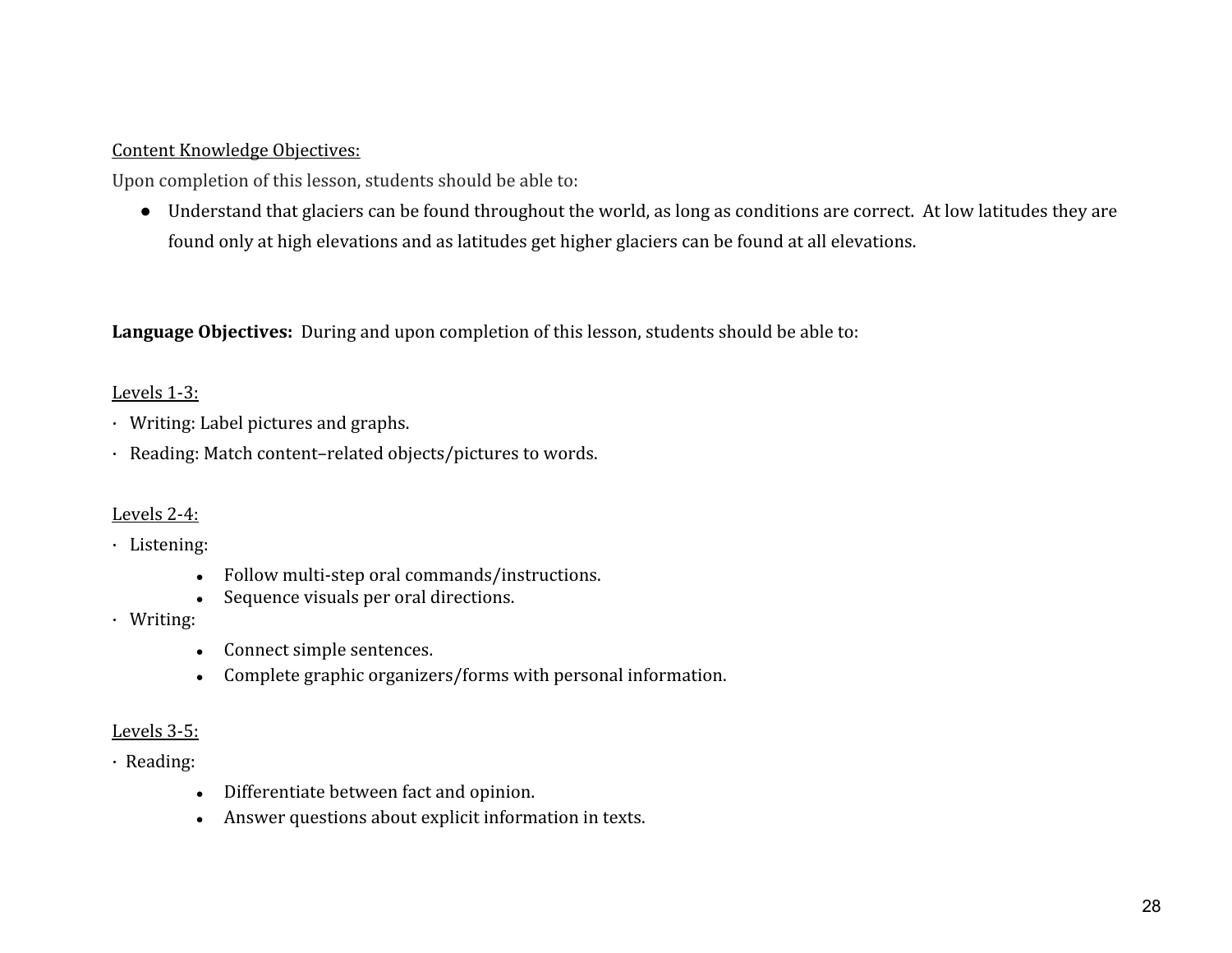- Use English dictionaries and glossaries.
- · Writing:
	- Produce short paragraphs with main ideas and some details (e.g., column notes).
	- Create compound sentences (e.g., with conjunctions).
	- Explain steps in problem-solving.

## **Targeted Academic Language:**

Tier 1 Tier 2 Tier 2 Tier 2 Tier 2 Tier 3 Tier 3 Tier 3 Tier 3 Tier 3 Tier 3 Tier 3 Tier 3 Tier 3 Tier 3 Tier 3 Gentle Elevation Latitude Moderate **Longitude** Slope Steep Variable

## **What students should know and be able to do before starting this lesson?**

- Students should have a basic understanding of Google Earth.
- · Students should be familiar with latitude and longitude.
- · Students should follow directions to make sure everything is in the correct units.

### **Anticipated Student Pre-conceptions/Misconceptions:**

· Students tend to assume that glaciers can only be found near the poles.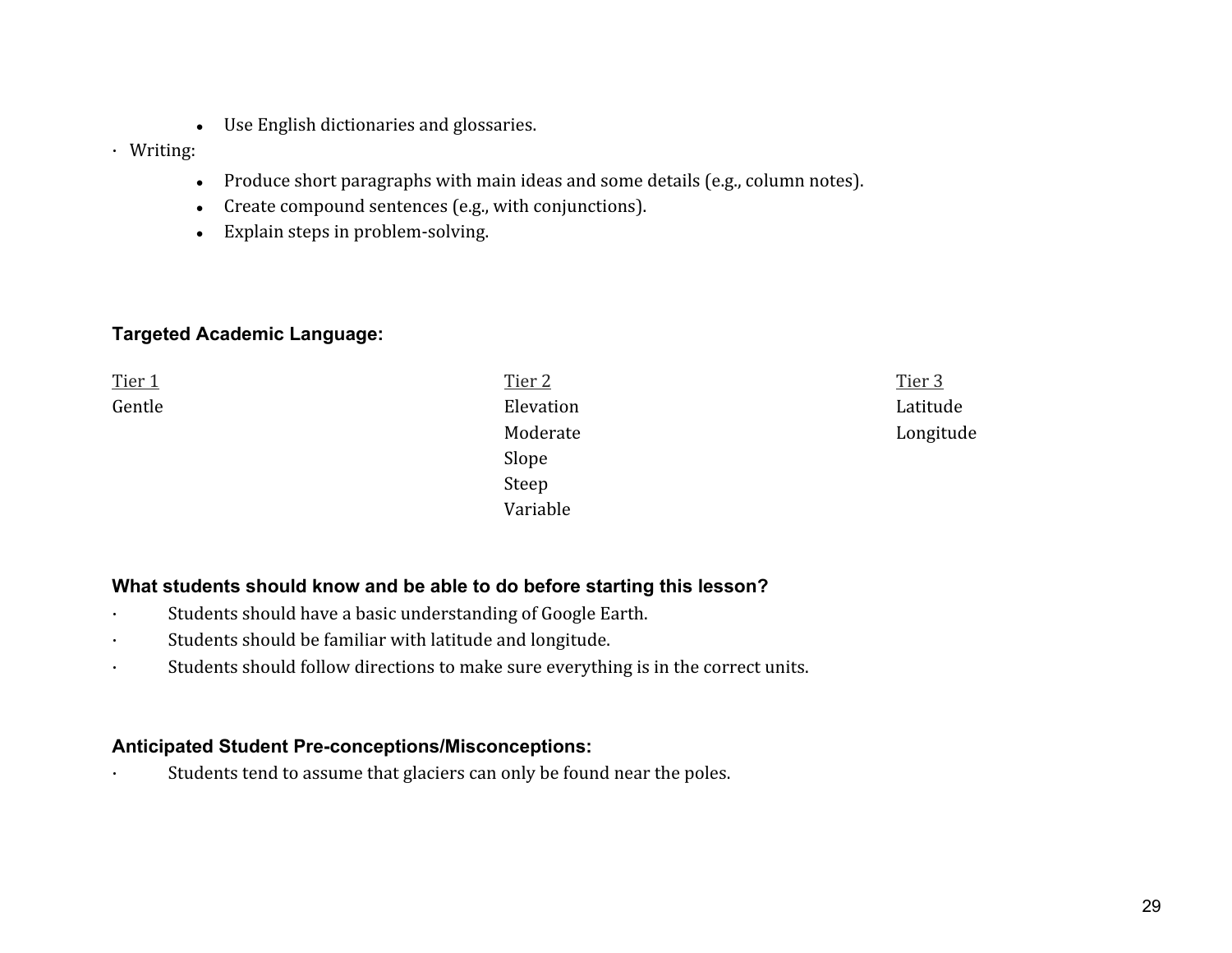### **Instructional Materials/Resources/Tools :**

- The Glacier World Tour Handout, one per student
- · Computer/Internet access
- Glacier World Tour KMZ file (contact Andrew Christ)

#### Instructional Tips/Strategies/Suggestions for Teacher:

#### Quick Tips on how to use Google Earth.

- · Zoom in/out: scroll up/down on the track pad. You can also double click.
- · Coordinates (longitude/latitude) & Elevation: these can be found in the lower right-hand corner of the Google Earth window.
- Change viewing angle: Shift + up/down arrow or Ctrl + up/down arrow.
- Google Earth Tour: expand the folder labeled "Glacier World Tour." A list of yellow thumbtacks and locations will appear.

### **Assessment:**

- The Glacier World Tour Handout
	- -Data collection
	- -Graphing
	- -CER writing
- Completion of the entire three-part Glacier Unit culminates in a student presentation.

### **Lesson Details (including but not limited to):**

Lesson Opening: This mapping activity is the second lesson of a three-part glacier unit. For a more in depth exploration of glaciers, refer to the Boston University GLACIER website of Andrew Christ.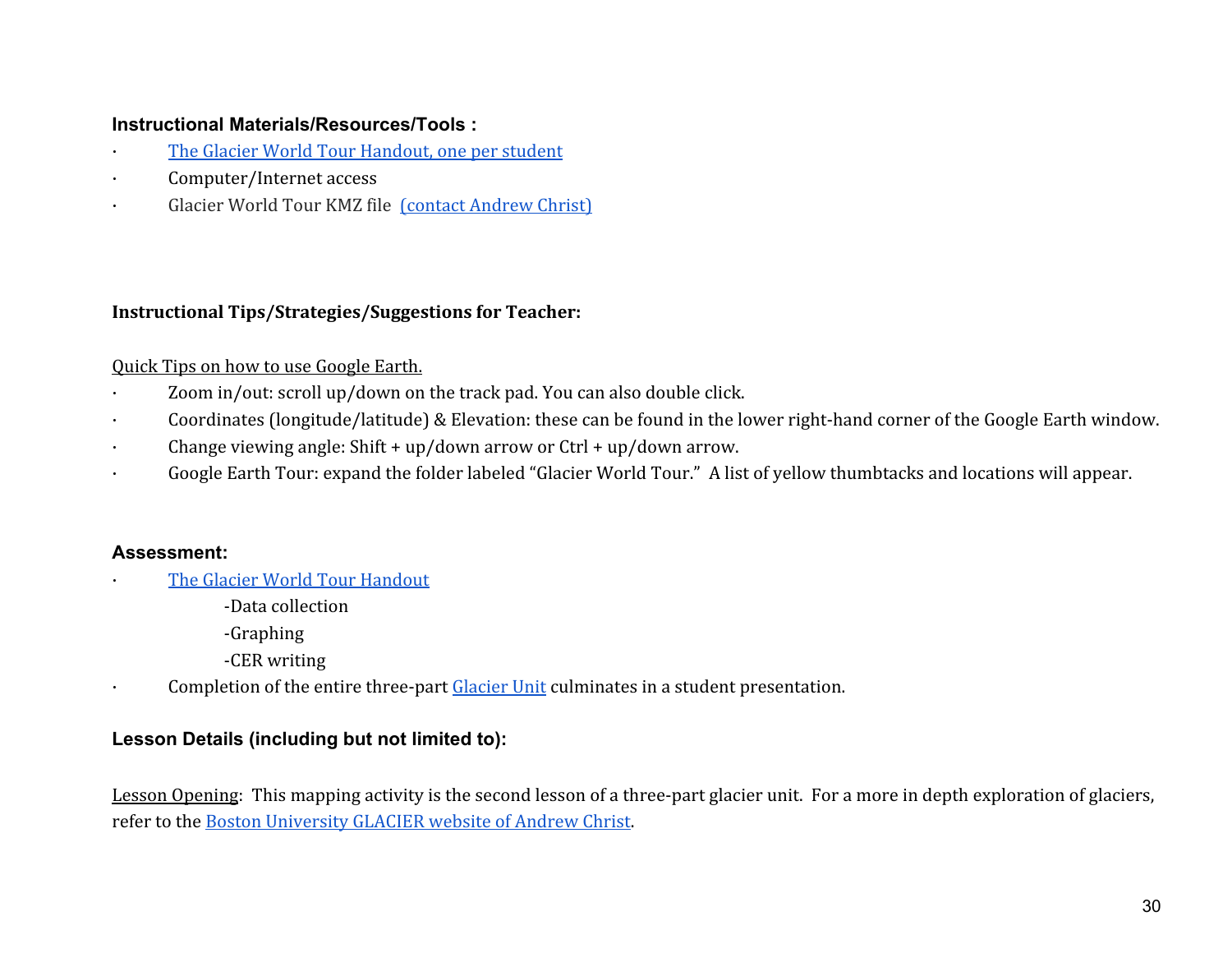- Part I: Power Point lecture on glaciers : note taking activity including definition, formation, flow, dynamics, and landscapes.
- Part II: Glacier World Tour: Locating glaciers on the globe, plotting latitude vs. elevation for glaciers, navigating Google  **Earth as a digital learning tool.**
- Part III: Glacier Modeling Lab: modeling glacial flow with gak a hands-on activity exploring factors that affect glacial flow. Culminates in a class presentation.

#### Activity:

## Glacier World Tour:

- Review the use of latitude and longitude in mapping.
- Instruct all students on setting Google Earth to metric units: In the menu bar navigate to Tools -> Options -> select decimal degrees for latitude/longitude and Meters/Kilometers for units of measurement.
- Distribute The Glacier World Tour handout, one per student.
- Following the directions on the Glacier World Tour handout and suggestions above, walk students through finding the first few glaciers using Google Earth.
	- Click the yellow thumbtacks to travel to the location.
	- Once the program has zoomed and steadied on the first location press "pause".
	- Explore the area! Look at pictures posted on Google Earth in the area.
- Once you have the information for a location, click on the next thumbtack.
- · Have students complete the table for each location using information found and observed using Google Earth. Collect:
	- Latitude
	- Elevation
	- Continent
- Have students make a scatter plot of the latitude (x-axis) and elevation (y-axis) for each glacier.

## Lesson Closing: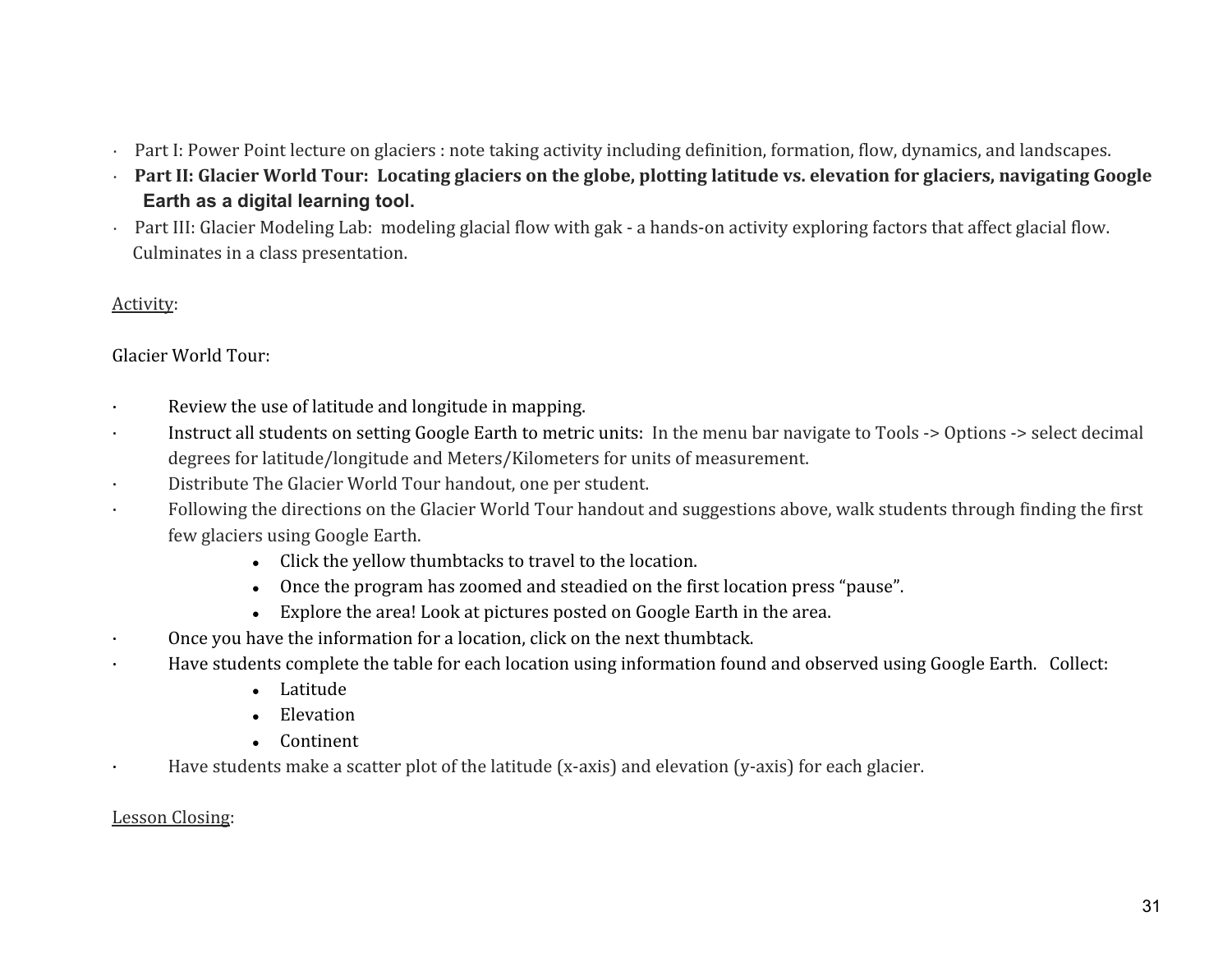Students should complete The Glacier World Tour Handout by writing a CER on the relationship between the elevation and latitude of glaciers.

## **List of Lesson Resources**

#### List and include resources by lesson sequence:

- Prior Knowledge required: Review Latitude/Longitude, and complete glacier note taking activity. See Boston University GLACIER website of Andrew Christ.
- Lesson Materials/Activity: The Glacier World Tour Handout Glacier World Tour KMZ file (contact Andrew Christ)

Lesson Closing: The Glacier World Tour Handout

#### Resources for Extension/Reinforcement:

- Lesson Extensions, Boston University GLACIER website of Andrew Christ
- Earth Labs: Make a Glacier
- The Boston Globe: *Watch the Arctic get smaller via National Geographic Maps*
- Student Science News, *Glaciers on Ice For Now*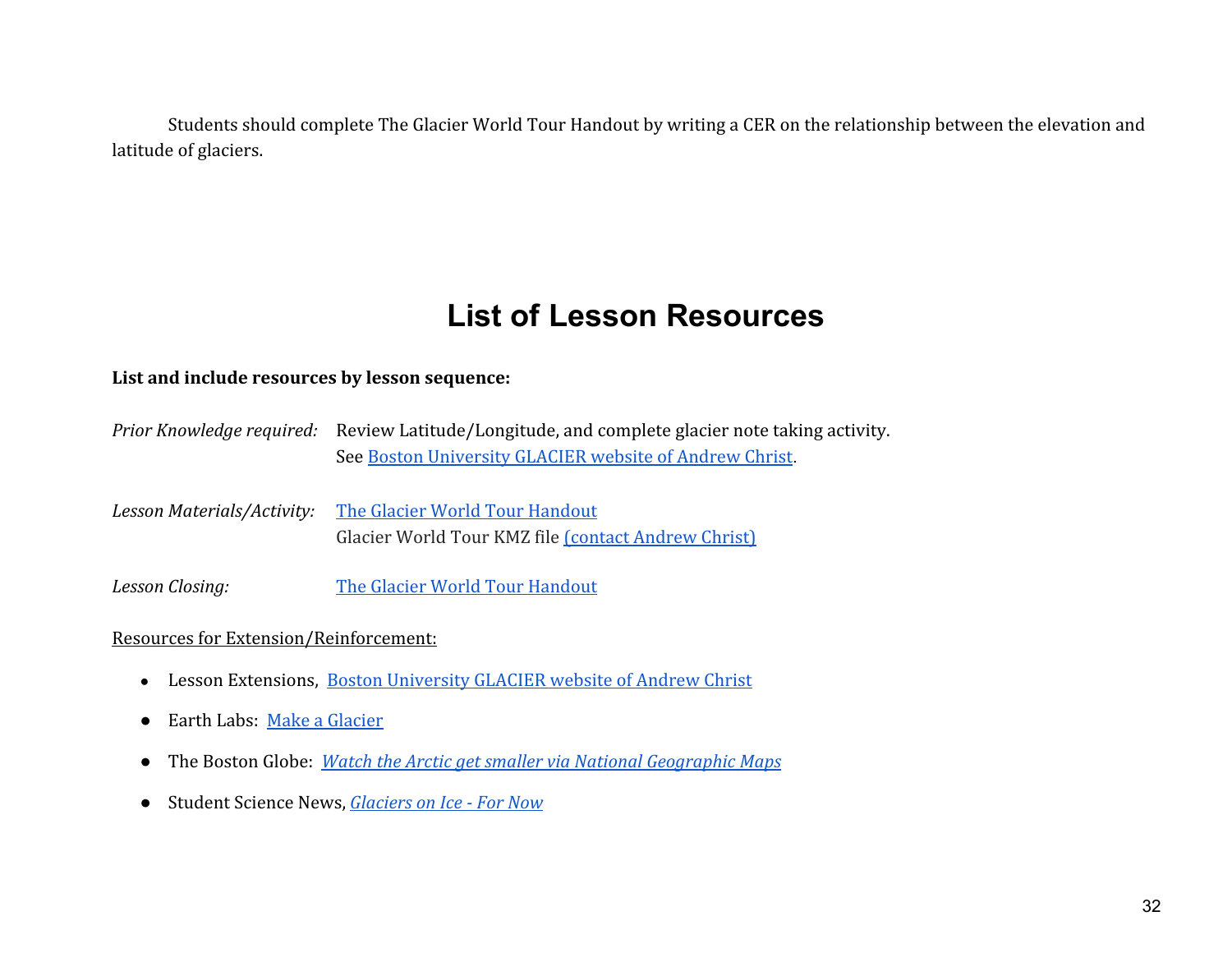## **Curriculum Embedded Performance Assessment (CEPA)**

- A. CCSS.ELA-Literacy.RST.6-8.9 Compare and contrast the information gained from experiments, simulations, video, or multimedia sources with that gained from reading a text on the same topic.
	- a. Graphing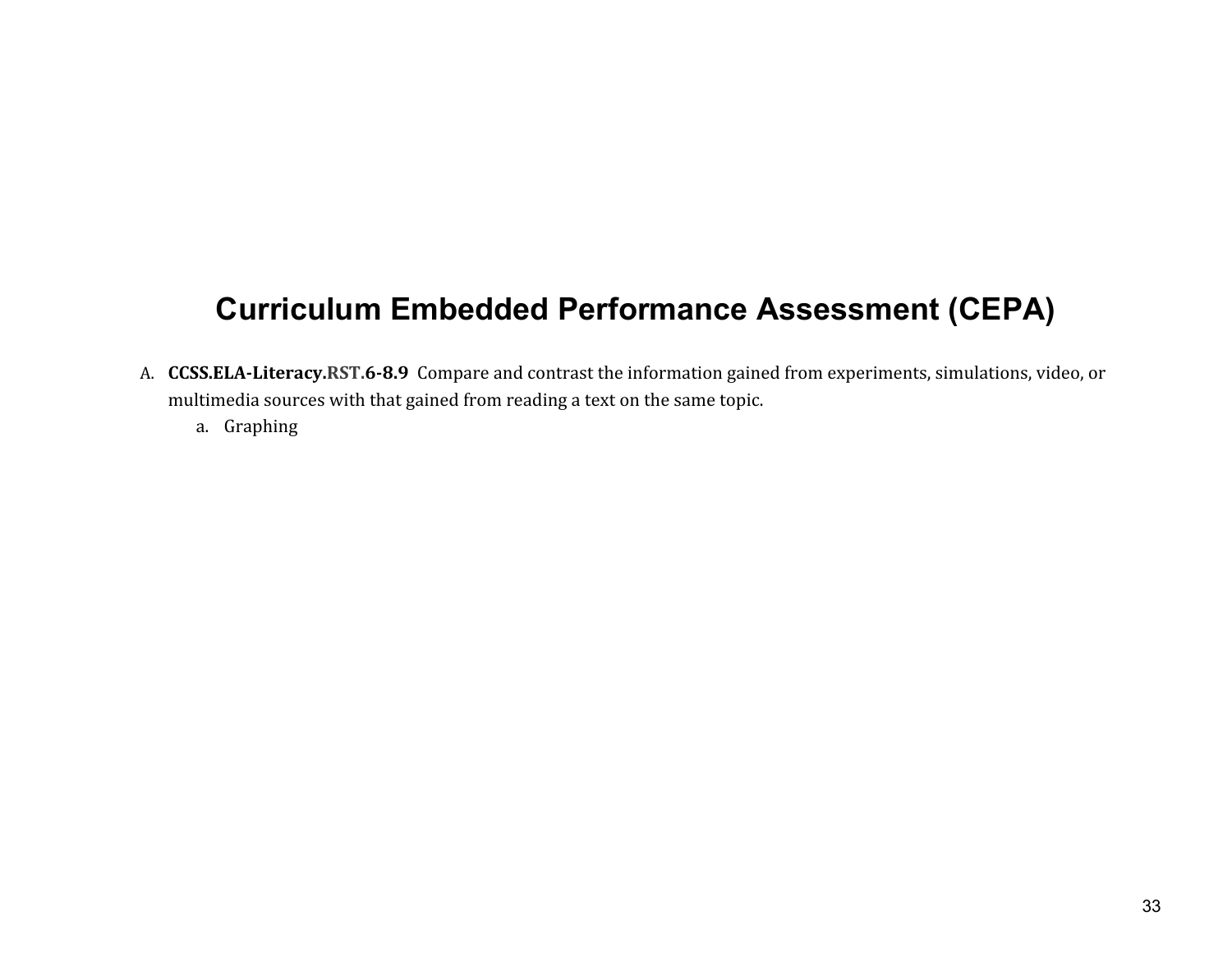- B. CCSS.ELA-Literacy.WHST.6-8.6 Use technology, including the Internet, to produce and publish writing and present the relationships between information and ideas clearly and efficiently.
	- a. Data collection
	- b. Graphing
	- c. CER writing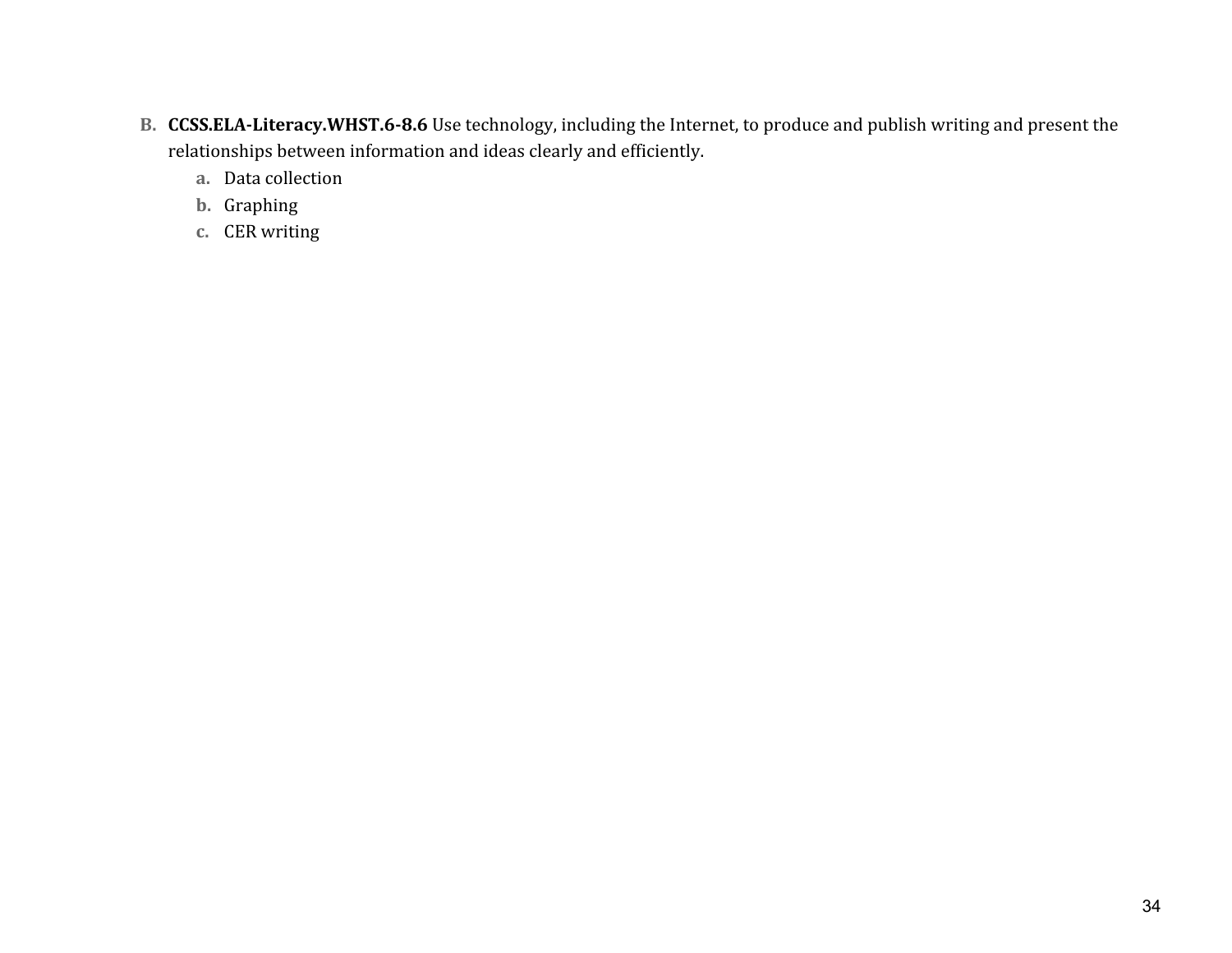## Lesson 3: Sea Level Rise

By Fellow JanMarie Andersen and Teacher Stephanie Pottinger, SY2014-2015

Brief Overview of Lesson (what this lesson is about): Global and Local consequences of sea level rise.

Prior Knowledge Required: Causes of global warming and sea level rise

Estimated Time (minutes): 5 days

## Resources for Lesson (list resources and materials):

- 1. Causes of Global Warming and Sea Level Rise
	- a. New England Aquarium Blue Impact Videos
		- i. Thermal Expansion
	- b. Thermal Expansion Lab Activity
	- c. EPA Melting Glaciers
	- d. Sea Level Rise Demonstration
- 2. Global Sea Level Rise
	- a. Elevation of any place on Earth
- 3. Local Sea Level Rise
	- a. Topographic Map of nearest coastal area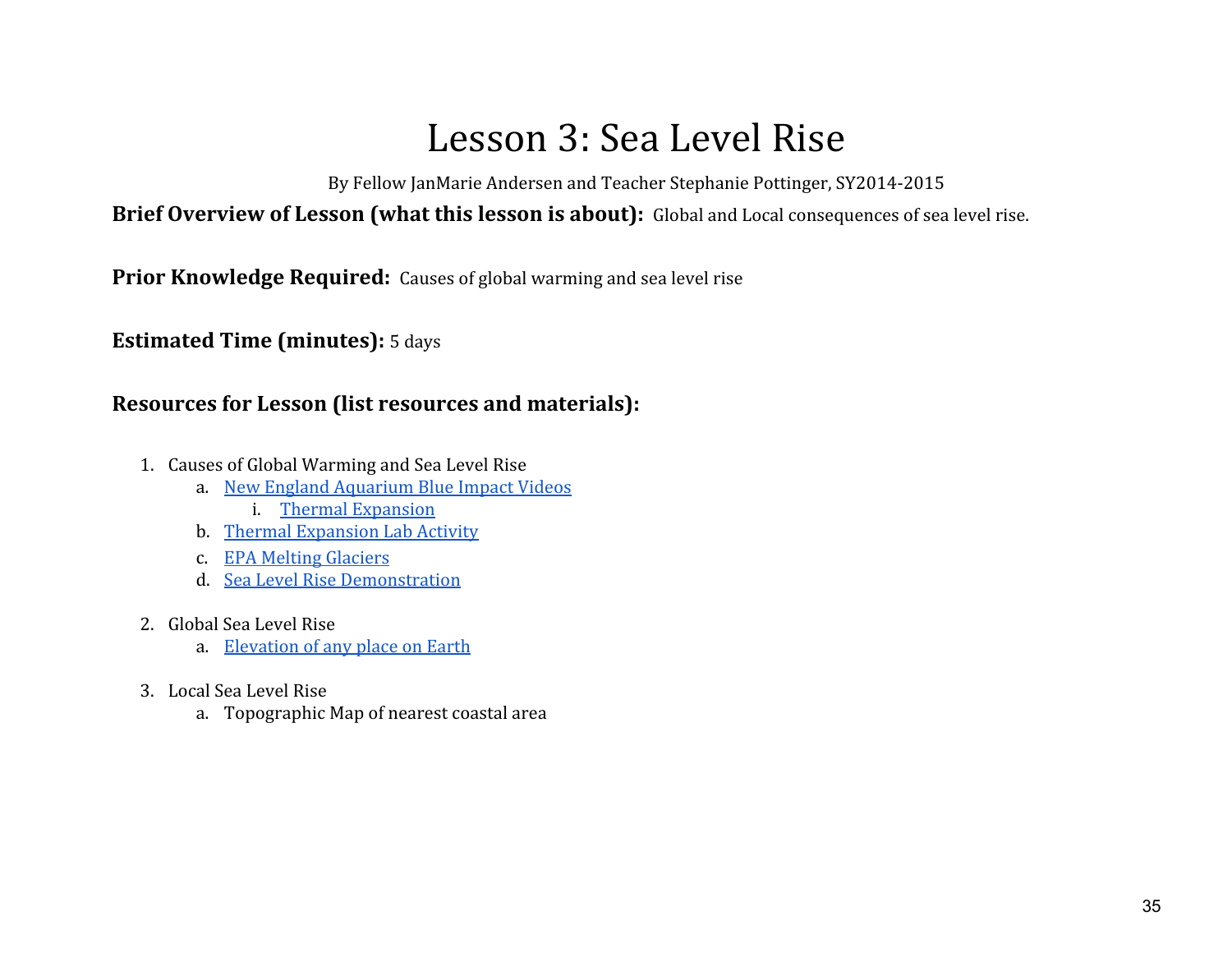## **Model Curriculum Lesson Plan**

Lesson Number and Name: Lesson 3: Sea Level Rise

By Fellow JanMarie Andersen and Teacher Stephanie Pottinger, SY2014-2015

Time (minutes): 5-7 days

Overview of the Lesson Students investigate the effects of sea level rise globally- by performing a webquest on various coastal cities and then locally- by constructing a 3D model from a topographic map of a coastal area and predicting sea level rise.

### **Standard(s)/Unit Goal(s) to be addressed in this lesson:**

Standards/Unit Goal: SCIENCE

MS-ESS 3.5 Examine and interpret data to describe the role that human activities have played in causing the rise in global temperatures over the past century.

## Standards/Unit Goal: READING

RST.7 Integrate quantitative or technical info expressed in words in a text with a version of that info expressed visually (e.g., in a flowchart, diagram, model, graph, or table).

### Standards/Unit Goal: WRITING

RST.9 Compare and contrast the information gained from experiments, simulations, video, or multimedia sources with that gained from reading a text on the same topic.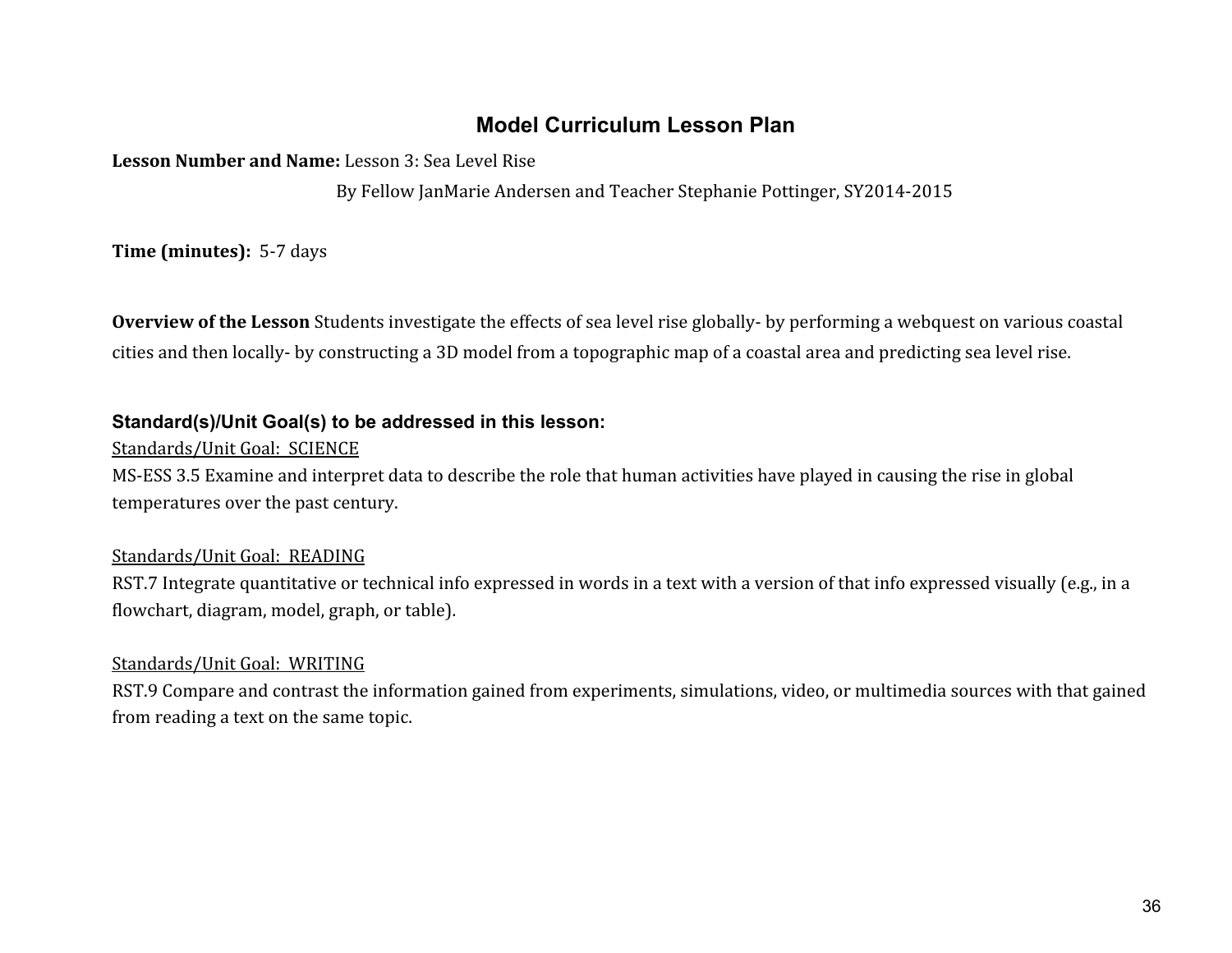### **Essential Question(s) addressed in this lesson:**

- What is contributing to the rising of sea levels?
- How will sea level rise affect me?
- What are possible ways to live with sea level rise?

### **Objectives**

Delineate the causes of sea level rise, how it will affect coastal communities, and ways to mitigate the effects.

## **Language Objectives**

(1-3) State how sea level rise will affect an area because of global warming using illustrated word banks and sentence frames in pairs.

(2-4) Explain how sea level rise will affect a coastal community because of global warming using sentence frames in pairs.

(3-5) Describe global warming and sea level rise and how it will affect coastal communities using graphic organizer in pairs.

| <b>Targeted Academic Language</b> | Tier 1        | sea     | land ice           | rise           | map               | global warming |        |
|-----------------------------------|---------------|---------|--------------------|----------------|-------------------|----------------|--------|
|                                   | <b>Tier 2</b> | coast   | contour map        | glacier        | temperature       |                |        |
|                                   | Tier 3        | density | water displacement | kinetic energy | thermal expansion |                | alpine |

## **What students should know and be able to do before starting this lesson**

- How to read a topographic map
- Be familiar with density and water displacement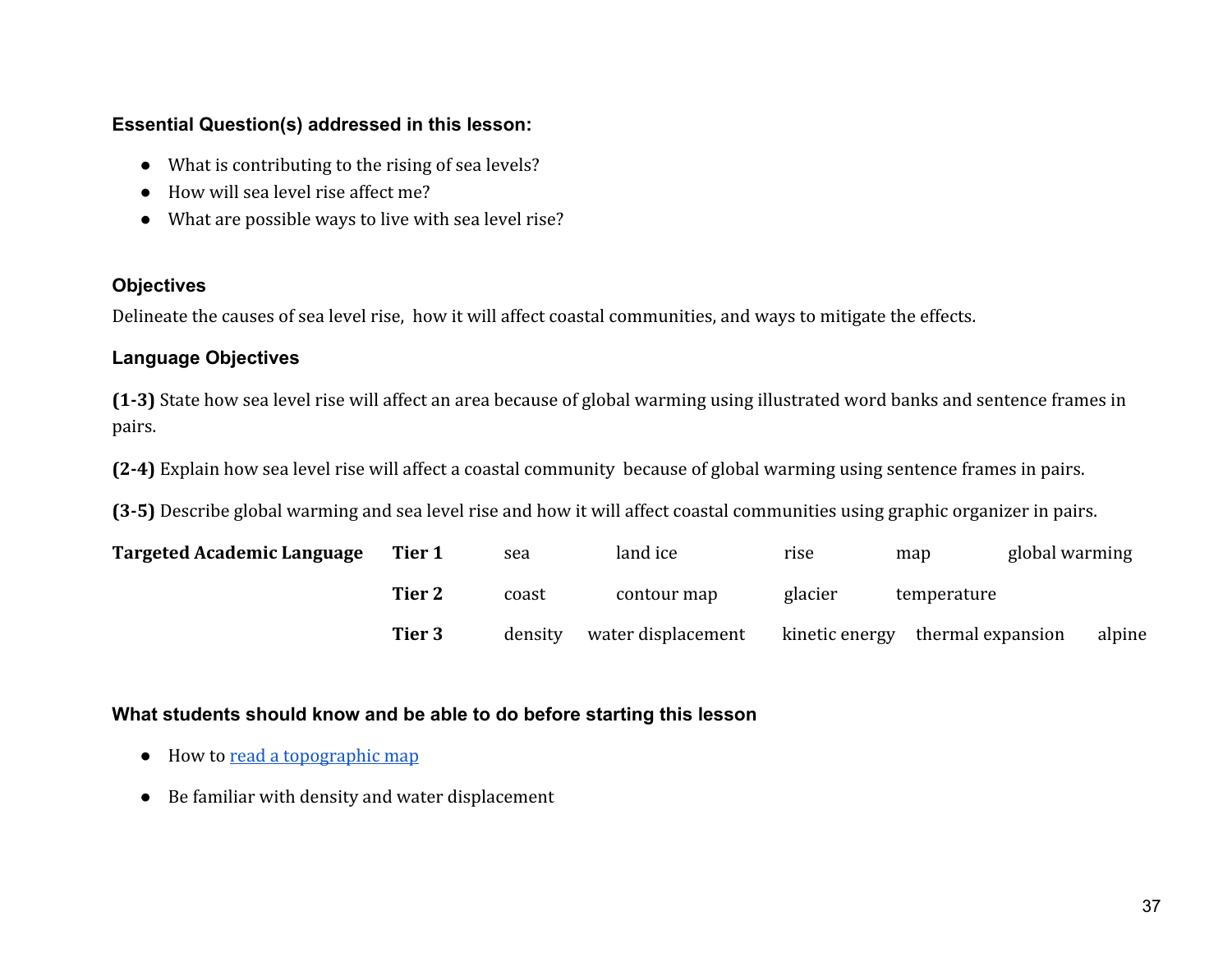● Understand temperature defined as the kinetic energy of molecules- the more energy it has, the more space it will take up

### **Anticipated Student Pre-conceptions/Misconceptions**

Sea level rise is occurring due to all glaciers- density of ice in water and displacement.

### **Instructional Tips/Strategies/Suggestions for Teacher**

Thermal expansion and Land Ice could be done as a demonstration or as a separate lesson to ensure prior knowledge acquired as well as New England Aquarium's Blue Impact videos.

### **Assessment**

3D model and map with anticipated Sea Level Rise Rubric on Project and Expository Essay

## **Lesson Details (including but not limited to:)**

## **Lesson Opening**

- 1. Prior Knowledge via KWL
- 2. Go over Tiered vocabulary as do now- matching
- 3. Fill in the blank/questions on causes of sea level rise

## **During the Lesson**

## **Part 1 Global Effects**

1. VIDEO: Sea-Level Rise and Coastal Hazards fill out worksheet and read "Further Investigations"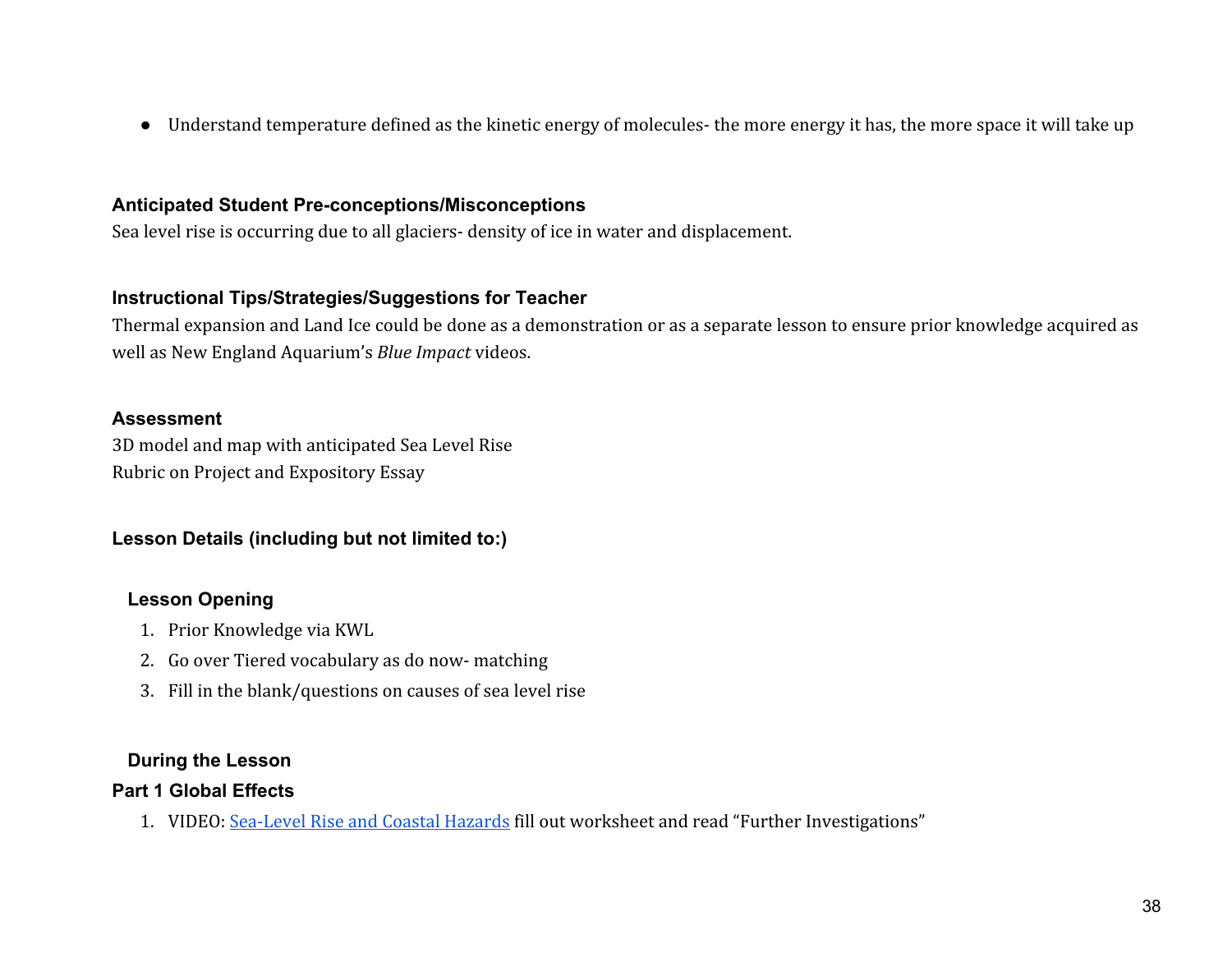- 2. Pairs-Activity to find the elevation of any place
- 3. Calculate how much the sea would have to rise to flood the cities.
- 4. Discussion
	- a. Ask why most cities are located along coasts or rivers
	- b. Implications on deltas, marshes, estuaries, and freshwater
	- c. Consequences during storm surges
	- d. Climate Refugees- populations most affected ie: Hurricane Katrina

### **Part 2 Local Effects**

- 1. Have students choose coastal area from larger contour map and have them "zoom" in and trace on another piece of paper.
- 2. If students are familiar with the area, have them identify schools, buildings, and streets on the map.
- 3. Create a 3D Contour Map by cutting out foam pieces, gluing it together. Add the landmarks and place it into a plastic container.
- 4. Add water in increments of 1cm to represent a 2ft sea level rise; Color it in on the traced map with different colors and add color coded legend.
- 5. Complete Table summarizing what was affected at each stage of sea level rise and answer questions

## **Lesson Closing**

- 1. Complete -L- on KWL chart
- 2. Create design solutions to mitigate effects of sea level rise-suggest www.bostonlivingwithwater.org for ideas
- 3. Writing- Expository essay on Causes and Effects of Sea level Rise and Possible Adaptations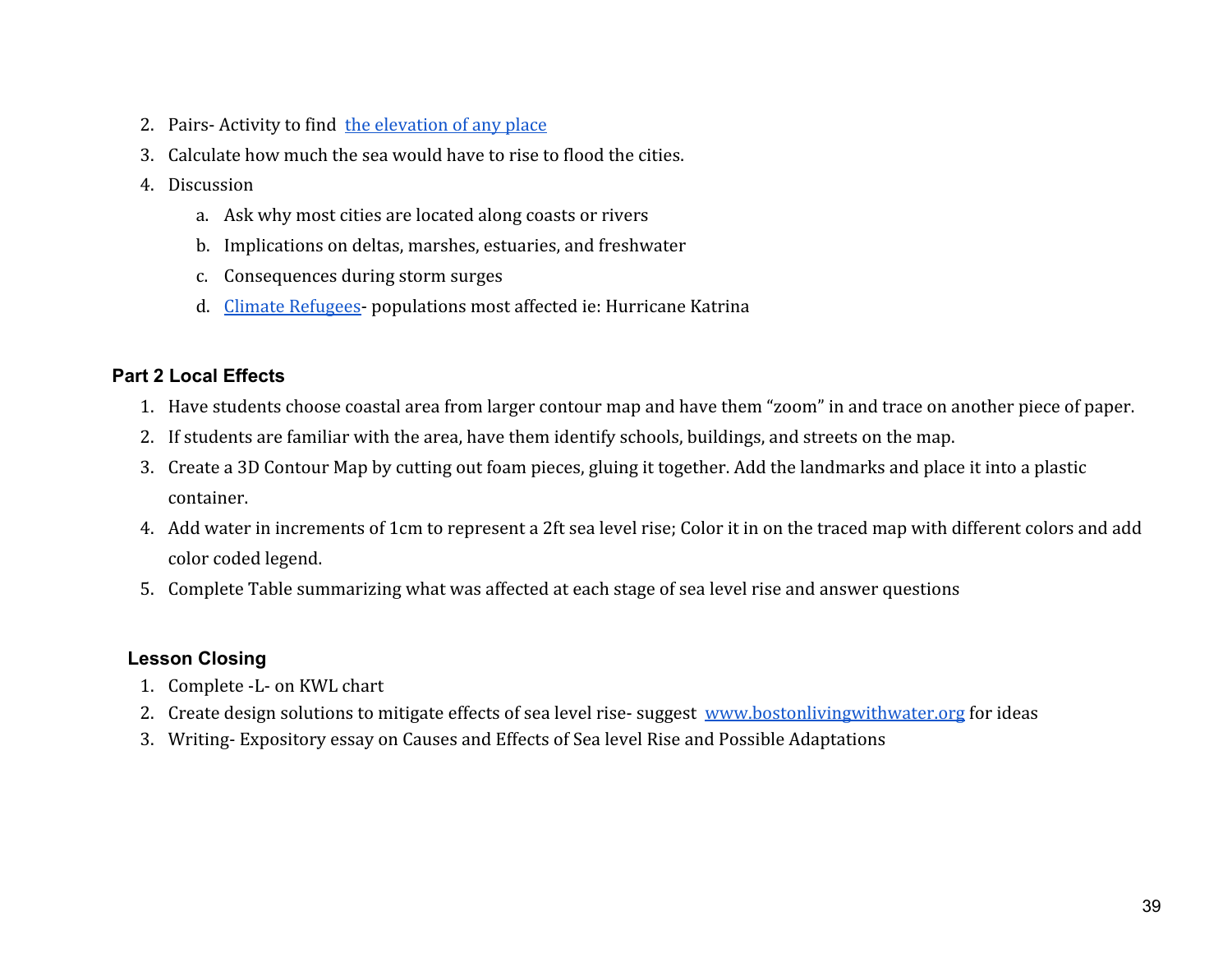## **List of Lesson Resources**

#### **List and include resources by lesson sequence**

Prior Knowledge required:Causes of Global Warming and Sea Level Rise

- a. New England Aquarium Videos
	- i. Thermal Expansion video
- b. Thermal Expansion Lab Activity
- c. Melting Glaciers
- d. Sea Level Rise Demonstrations

#### Lesson materials

- A. Global Sea Level Rise worksheet
	- a. Go to www.altitude.nu and accompanying worksheet
- B. Local Sea Level Rise
	- a. Topographic Map of nearest coastal area
	- b. Foam, plastic tray, ruler, markers
	- c. Follow up table and questions
- C. Project and Essay- www.bostonlivingwithwater.org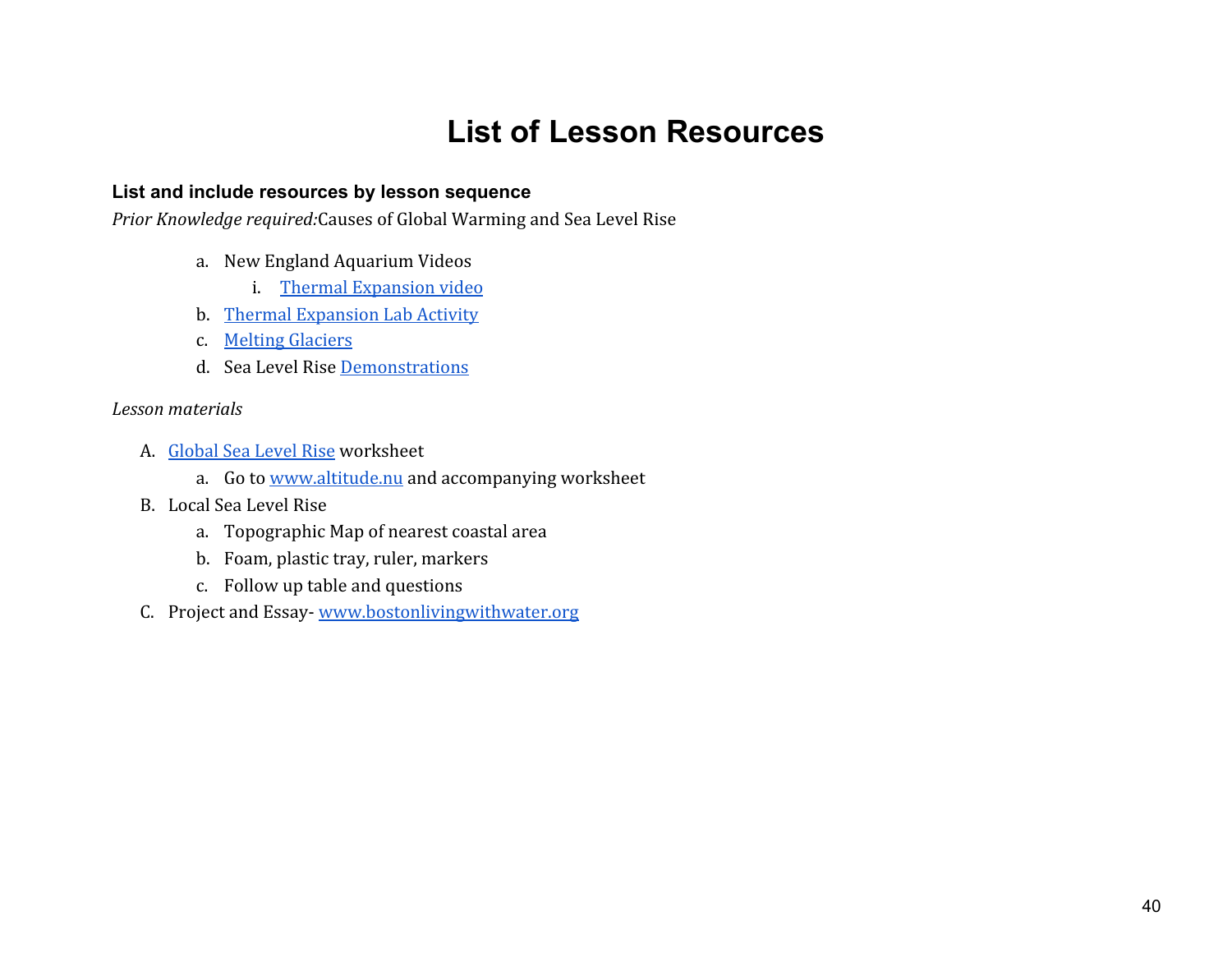## **Curriculum Embedded Performance Assessment (CEPA)**

- C. CCSS.ELA-Literacy.WHST.6-8.2 Write informative/explanatory texts, including the narration of historical events, scientific procedures/ experiments, or technical processes.
	- a. Explanatory Essay Prompt-Discuss the causes, effects, and possible solutions to sea level rise.
	- b. Electronic Essay Map
	- c. Expository Essay Rubric
- A. CCSS.ELA-Literacy.SL.1 Engage effectively in a range of collaborative discussions (one-on-one, in groups, and teacher-led) with diverse partners on grade level topics, texts, and issues, building on others' ideas and expressing their own clearly.
	- a. Socratic Seminar- Is it the moral obligation of developed countries to take care of climate change?
		- i. Suggested text- NY Times Opinion Pages- Global Warming and the Developing World
	- b. Socratic Seminar Outline and Rubric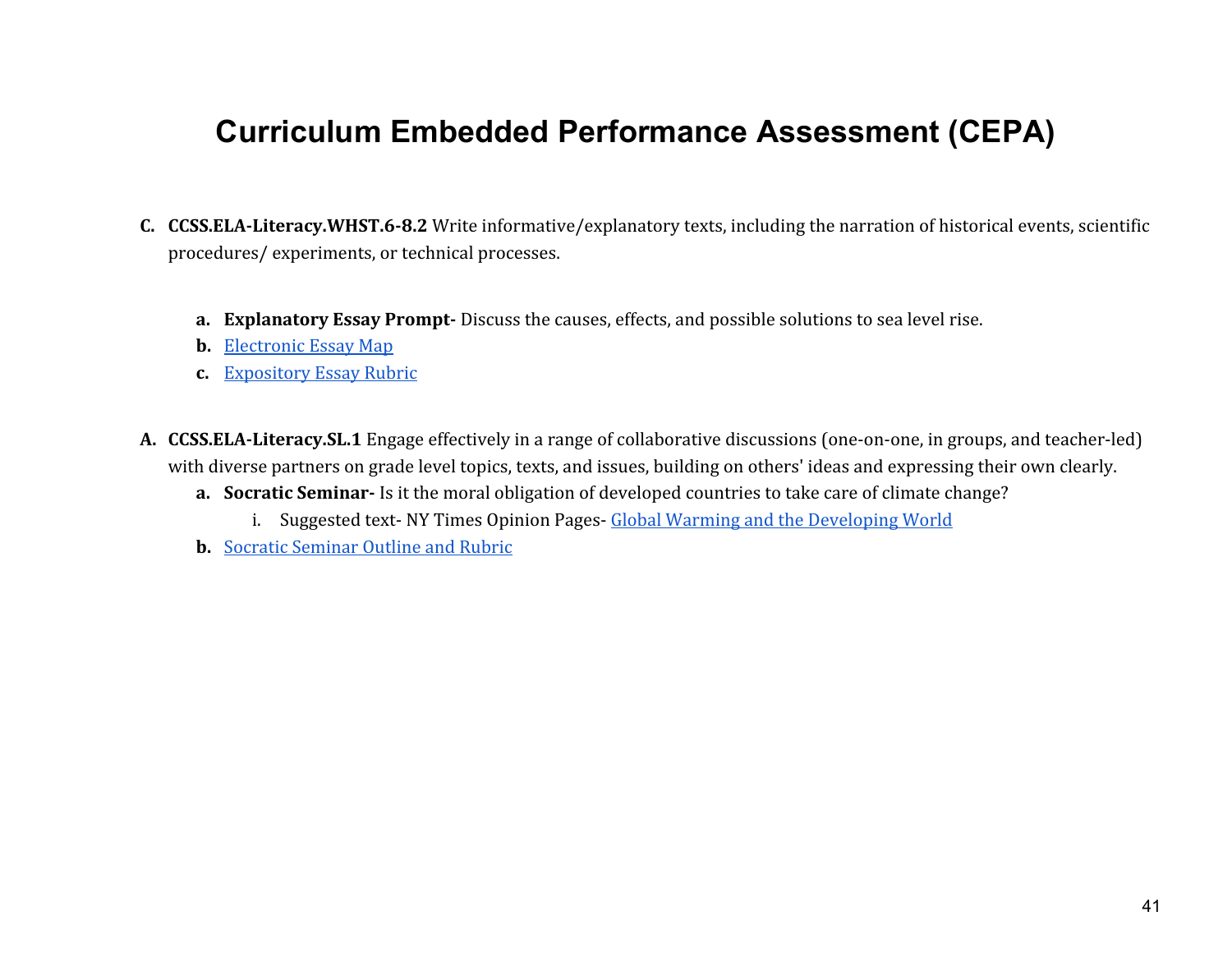## **Lesson 4: Phenology**

By Fellow Swati Carr and Teacher Marianne Marks, SY 2014-2015

## Brief Overview of Lesson (what this lesson is about): Studying Phenology through Leaf Drop Dates

Prior Knowledge Required: Understand the importance of data collection over time; Estimate percentages; Identify local trees in broad groups (oak, maple etc.)

**Estimated Time (minutes):** 8 weeks (10 mins each week for student and 10 mins for class check-in)

## Resources for Lesson (list resources and materials):

- A. Climate vs Weather worksheet
- B. Phenology Introduction Worksheet
- C. Walden Warming Excerpt
- D. Procedure
- E. Data Collection Tracking
- F. national phenology database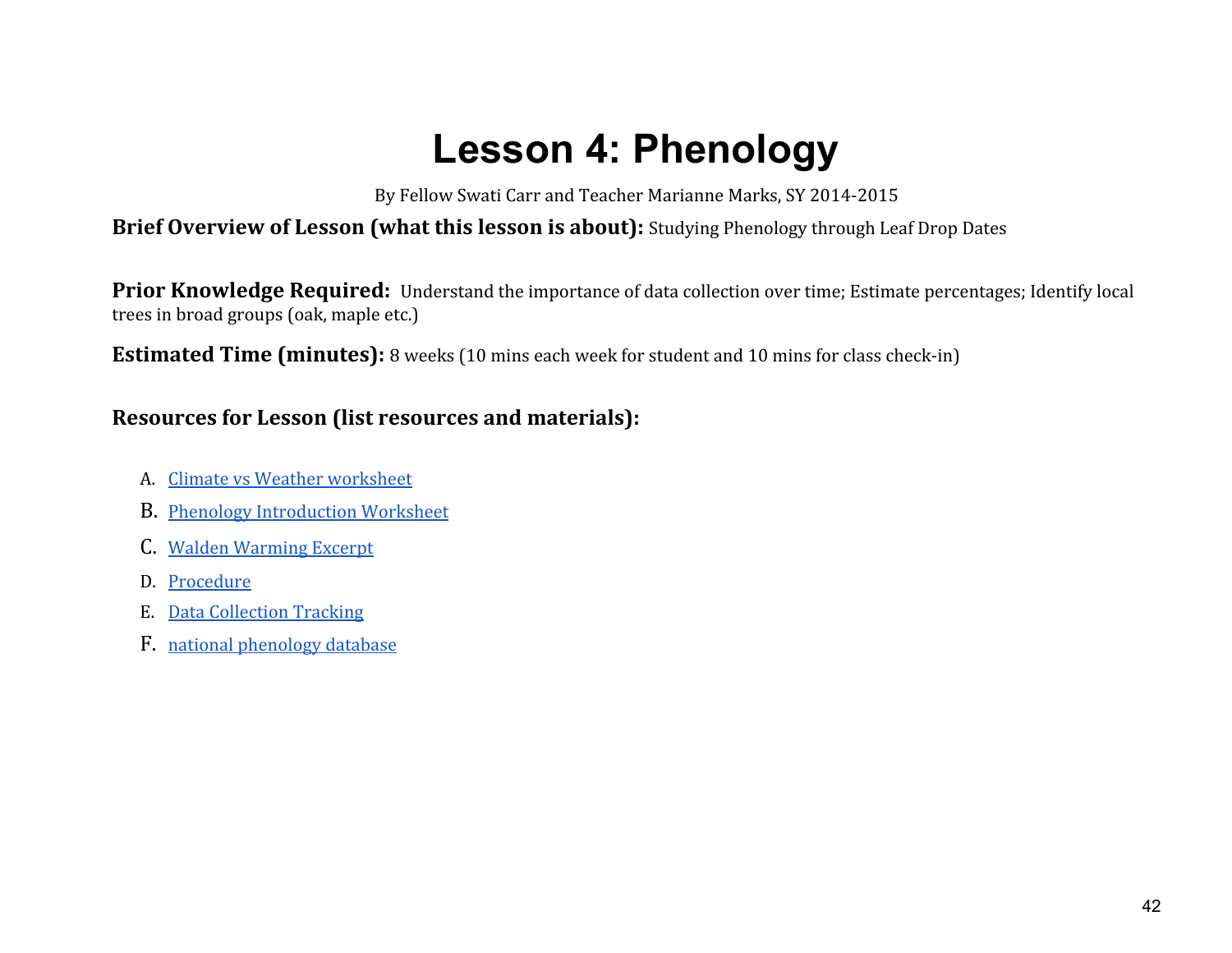## **MA Model Curriculum Lesson Plan**

#### Lesson Number and Name: Lesson 4 Phenology

#### By Fellow Swati Carr and Teacher Marianne Marks, SY 2014-2015

Time (minutes): Oct-November (leaf drop times in North America/northern hemisphere)- Two days for introduction and project instructions; 8-10 weeks (5-10 minutes each week of data collection each week) for project.

Overview of the Lesson Students pick one tree in the fall and track its loss of leaves by visual estimation (photographing and estimating percentage of leaves still on the tree) each week for 8-10 weeks to see when the tree loses all its leaves (or they are all dead on the tree). This is then compared against historic data sets by submitting to a national phenology database.

#### **Standard(s)/Unit Goal(s) to be addressed in this lesson:**

#### Standards/Unit Goal: SCIENCE

MS-LS 2.1 Analyze and interpret data to provide evidence for the effects of periods of abundant and scarce resources on the growth and number of organisms., Collect and compile a data set for comparison against historic climate data sets.

#### Standards/Unit Goal: READING

RST.3 Follow precisely a multistep procedure when carrying out experiments, taking measurements, or performing technical tasks.

#### Standards/Unit Goal: WRITING

RST.4 Determine the meaning of symbols, key terms, and other domain-specific words and phrases as they are used in a specific scientific or technical context relevant to grades 6-8 texts and topics.

### **Essential Question(s) addressed in this lesson:**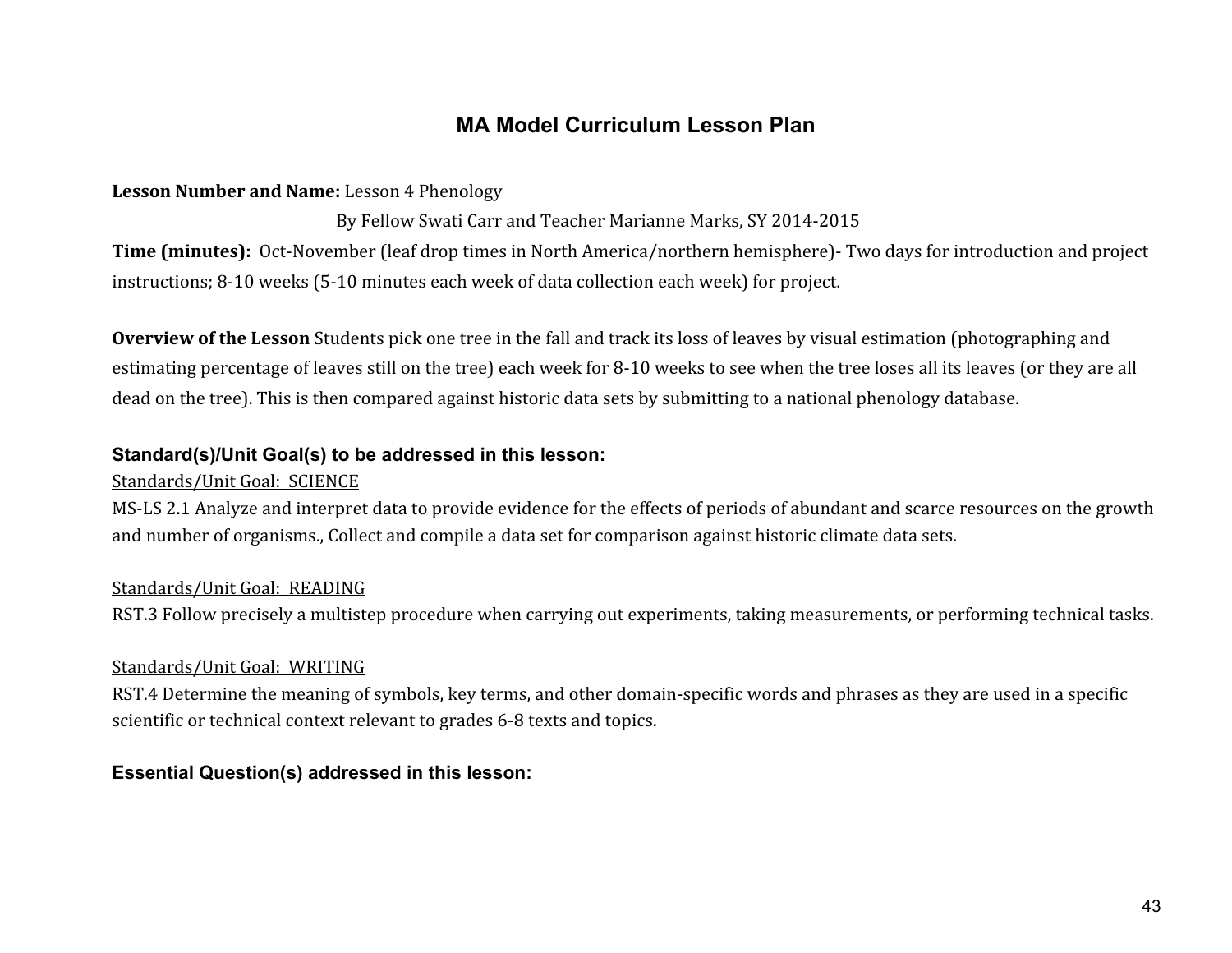- How do scientists even know that our climate is changing…that the Earth is getting warmer?
- As a general trend, if trees lose all their leaves earlier in the year than they did 150 years ago before the Industrial Revolution, what conclusions can we draw about our climate?
- How would trees losing their leaves earlier and re-budding earlier in the year change the cycling of atmospheric CO2 in the Northern Hemisphere?

### **Objectives**

Skill Objectives

- Utilize data collection techniques and compare to another data set
- Test a hypothesis and observe evidence of climate change in their native location (as opposed to the poles which they cannot really relate to)

Knowledge Objectives

- Differentiate between climate and weather.
- Testing a hypothesis by data set comparison
- Understand that Climate change is happening everywhere, even where they live

## **Language Objectives**

(1-3) Identify evidence of warming of the Earth by the leaf drop date through graphic representations and narrative support in groups.

(2-4) Describe the importance of carbon and its influence in climate through sentence frames and vocabulary word banks in groups.

(3-5) Explain the comparison of trends in phenological data and graphs as evidence of a changing climate with a graphic organizer and rubric in pairs .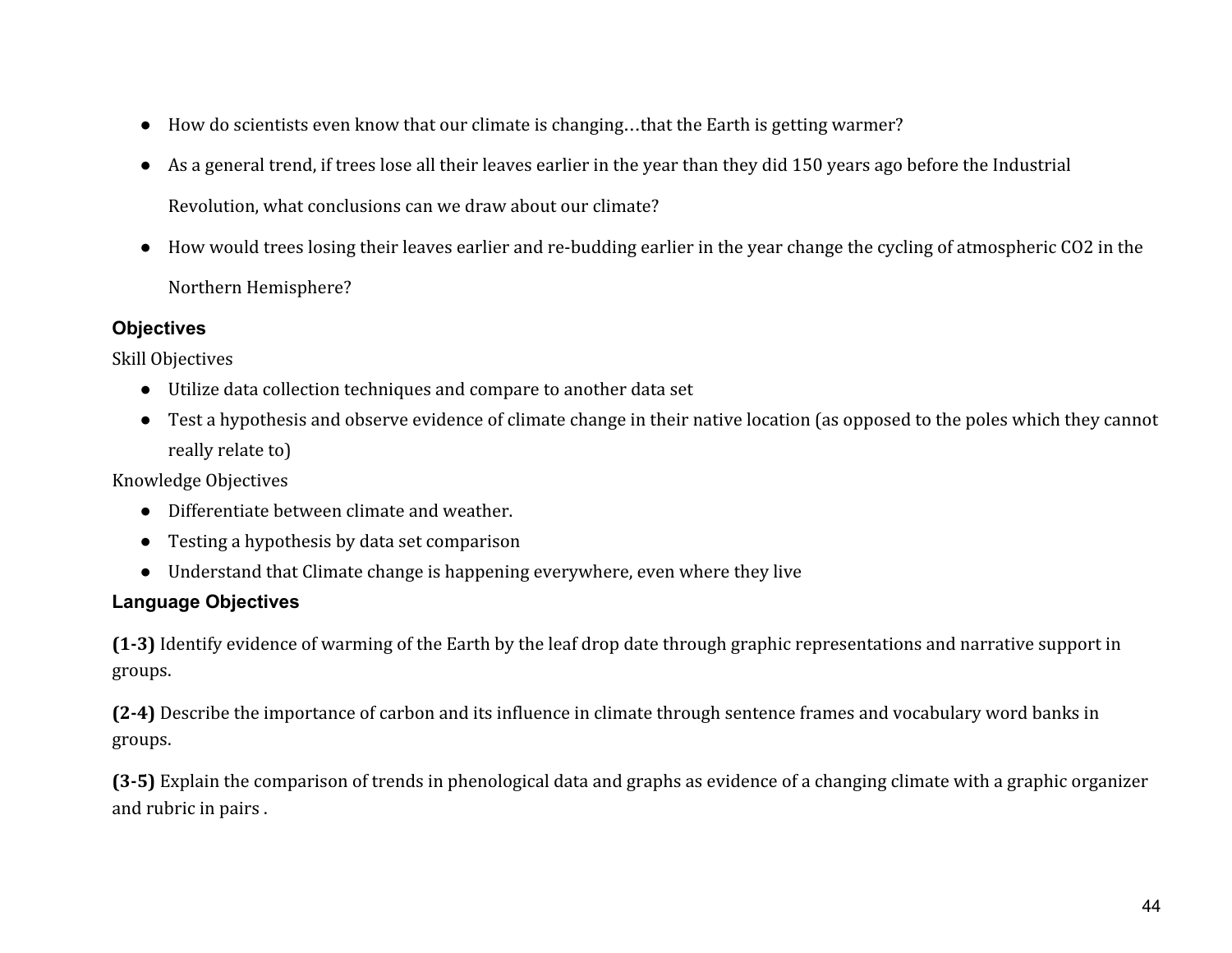| Targeted Academic Language | <b>Tier 1</b> data leaf/leaves |         | weather<br>seasons | warm     |           |
|----------------------------|--------------------------------|---------|--------------------|----------|-----------|
|                            | <b>Tier 2 climate</b>          | weather | carbon             | evidence | average   |
|                            | <b>Tier 3</b> phenology        | percent | climate change     | trend    | procedure |

#### What students should know and be able to do before starting this lesson Estimate percentages, identify local trees in broad

groups (oak, maple etc.)

#### Anticipated Student Pre-conceptions/Misconceptions (1) Weather and Climate mean the same thing

- (2) All trees drop their leaves at the same time
- (3) Trees drop their leaves at the same time of the year in a place irrespective of climate
- (4) Only scientists can collect useful data

Instructional Materials/Resources/Tools A cell-phone camera or similar

Instructional Tips/Strategies/Suggestions for Teacher (1) Take them outside to practise estimating the percentage of leaves of a tree (2) Have the student put in their own data into a national phenology database during class.

#### **Assessment**

- Answer Essential Questions
- Formal Lab Report
- Poster/Powerpoint Presentation

## **Lesson Details (including but not limited to:)**

## **Lesson Opening**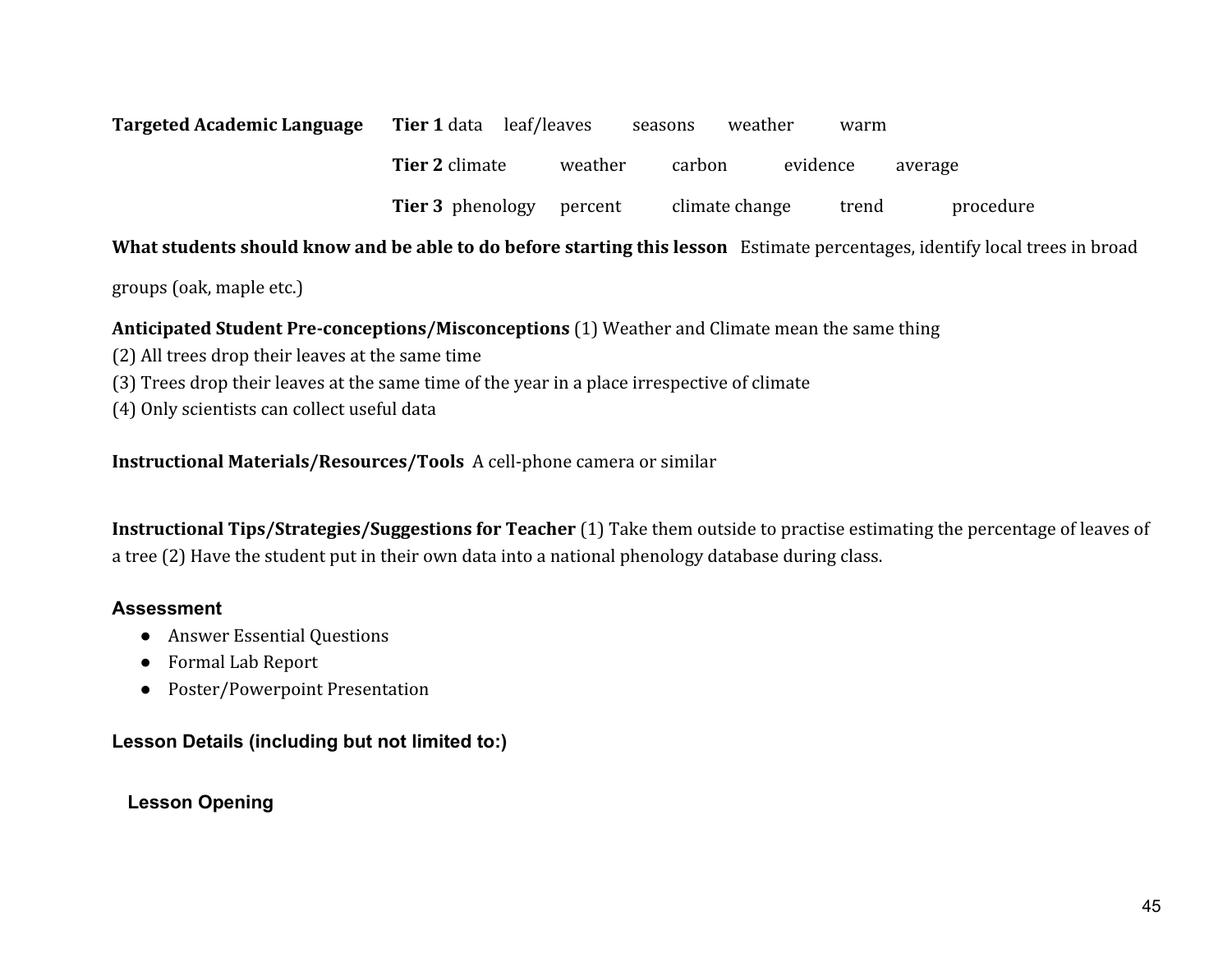#### G. Climate vs Weather worksheet

- a. How do scientists even know that our climate is changing…that the Earth is getting warmer? Warmer than what? If you had two cups of coffee — one hotter than the other — and you had to tell by how hotter the first was compared to the second, how would you find out? What would you do? What information do you need?
- b. (Allow the students to suggest that they would compare temperatures. Use the board to help students keep track of the process.)
- c. Now take a look at the picture below. What time in the year do trees look like they have absolutely no leaves? When do trees have flowers and new leaves? How is the temperature different at these four times of the year?
- d. Data Analysis of Graphs- The Cycling of C02 levels in the atmosphere by month of year

#### **During the Lesson**

- A. Phenology Introduction Worksheet
	- a. Can you think of something else in nature that changes when seasons change (class discussion; teacher should lead with an example (bird migration or animal life cycles, for example).
		- i. How do trees know when to drop their leaves? How do birds know when to migrate, or animals when to go into hibernation or when to reproduce? (Drive home the point that these changes take place because plants, animals and birds respond to temperature.)
	- b. Definition: Phenology is the study of how plant and animal life cycles change with the changes in climate, especially seasonal variations in temperature. (Have the students mark this as important.)
	- c. Look at some examples of phenology together (use Phenology Student worksheet)
	- d. To find evidence that the climate is changing, scientists have to do what you just did a little while ago. They have to compare. To see if the Earth is getting warmer, scientists find old records of temperature from 100 years ago and compare it to temperatures today. To compare if climate is changing, scientists track when the seasons change now and compare it to when seasons changed more than 100 years ago.
		- i. How do scientists know when seasons are changing?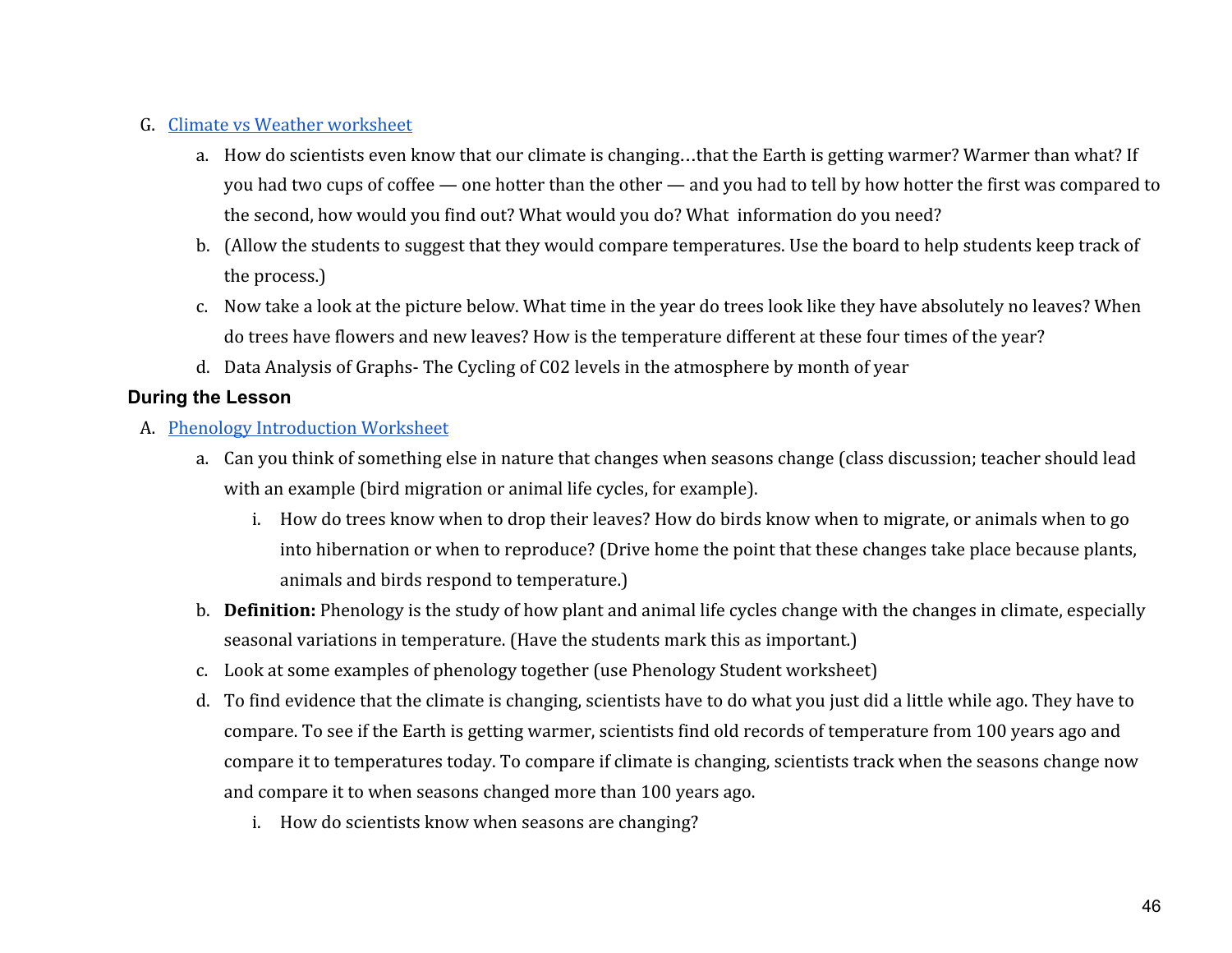- 1. Observations of trees have dropped all their leaves (season goes from fall to winter) or when flower buds first appear on trees/plants (winter to spring).
- 2. Observations of bird migration or when animals go into hibernation or when they come out of hibernation and start reproducing.
- ii. Why is it not enough to collect evidence for just 1 year?
	- 1. Read Walden Warming Excerpt
	- 2. Remind students about weather vs climate and how one winter can be much colder or warmer than the next so reliable comparisons can only be made when several years' worth of data is collected and averages are taken.
- B. Phenology Project
	- a. Students pick one tree in the fall and track its loss of leaves by visual estimation (photographing and estimating percentage of leaves still on the tree) each week for 8-10 weeks to see when the tree loses all its leaves (or they are all dead on the tree).
		- i. Procedure
		- ii. Data Collection Tracking
		- iii. Compare it against historic data sets by submitting to a national phenology database.

### **Lesson Closing**

- A. Answer Essential Questions
- B. Write Formal Lab Report
- C. Create presentation explaining results (poster session)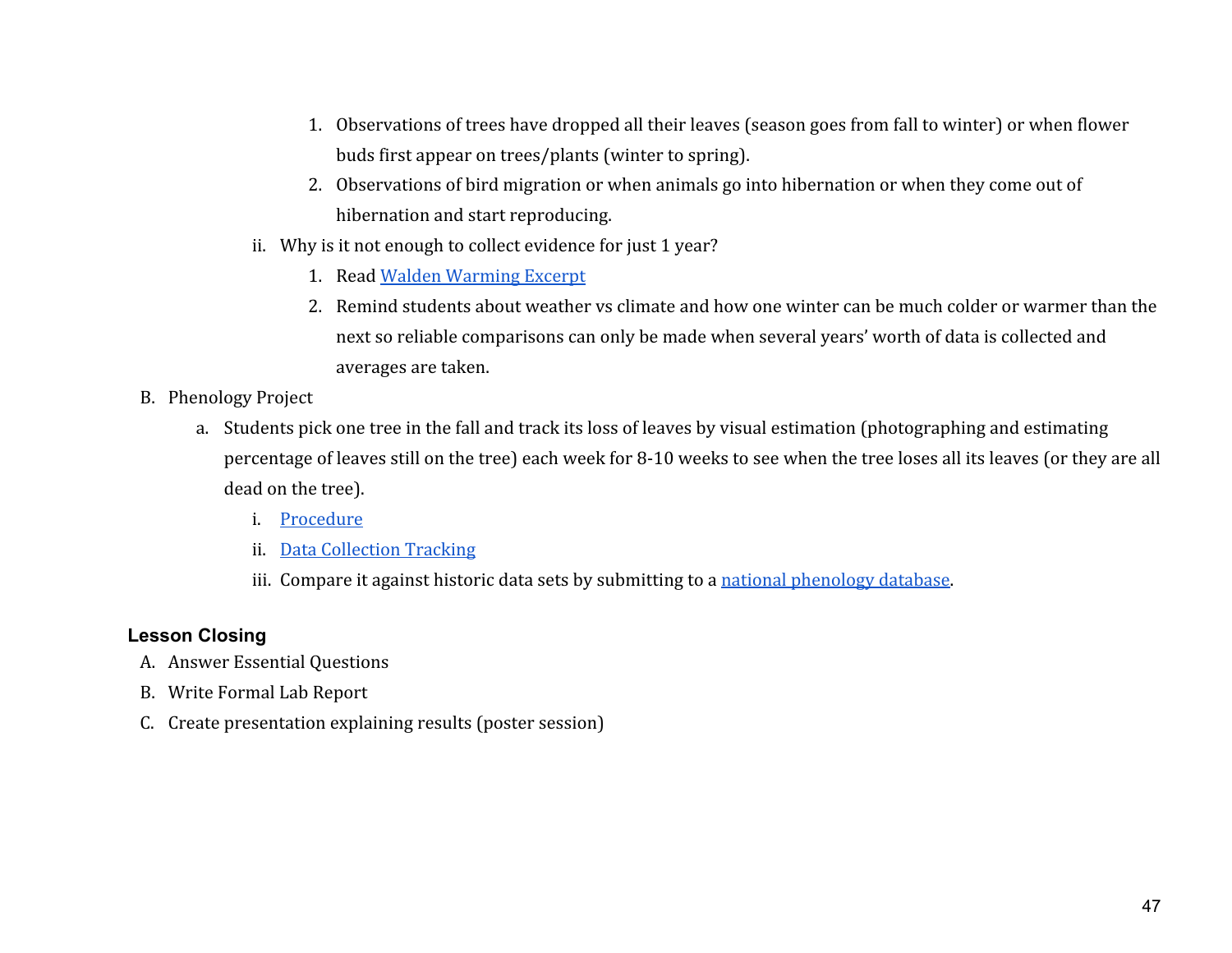## **Curriculum Embedded Performance Assessment (CEPA)**

- A. CCSS.ELA-Literacy.WHST.6-8.2 Write informative/explanatory texts, including the narration of historical events, scientific procedures/ experiments, or technical processes.
	- a. Formal Lab Report- On Drive, create a formal lab report
	- b. Formal Lab Report Rubric
- A. CCSS.ELA-Literacy.SL.1 Engage effectively in a range of collaborative discussions (one-on-one, in groups, and teacher-led) with diverse partners on grade level topics, texts, and issues, building on others' ideas and expressing their own clearly.
	- a. Create a Poster/Powerpoint about this project using the rubric as a guide
	- b. Poster/Powerpoint Rubric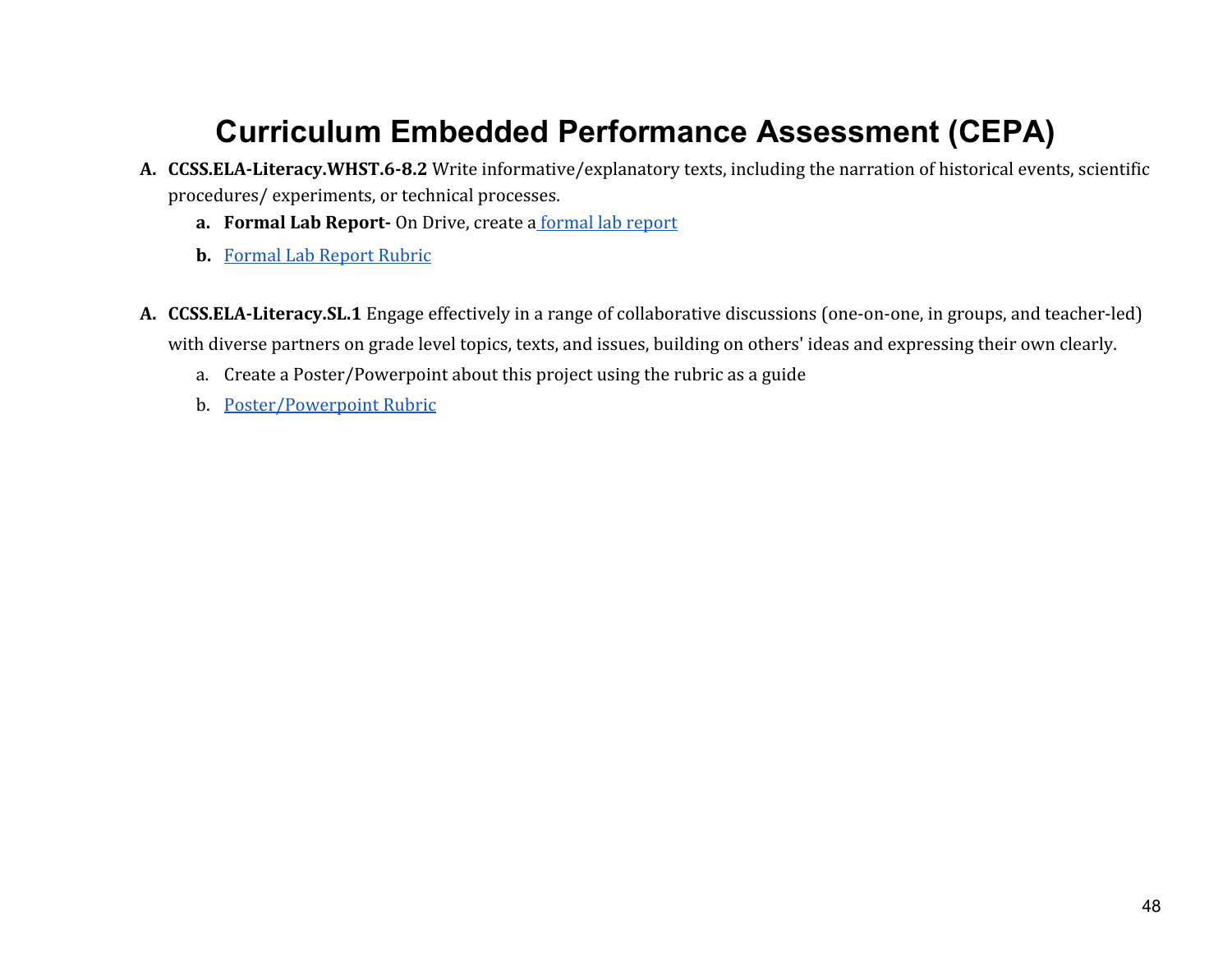## Lesson 5: Energy Audits

By Fellow Dustin Hickey and Teacher Wendy Hanlon, SY2014-2015

Brief Overview of Lesson (what this lesson is about): Students will analyze personal and family energy usage and conduct a home energy audit. Topics include energy, energy choices, greenhouse gases, and carbon footprints as they pertain to climate change.

## **Prior Knowledge Required:**

- Define and describe energy and energy transformation.
- *Interpret* graphed data.
- Familiarity with the impact of human activity on global climate change.

Estimated Time (minutes): Five 50 minute class periods (1 week)

## Resources for Lesson (list resources and materials):

- · Thermometers
- · Lamps (for heat demonstration)
- · Various types of light bulbs
- · Student/Family Letter sample and Types of Light Bulbs handouts (See Resources).
- · Online mapping tool/map of the school neighborhood.
- · Student access to home energy use documents is helpful.
- · Computer/internet access.
- · Robert Kaufmann, Boston University, 2014 Power Point: Bringing Energy Into the Classroom.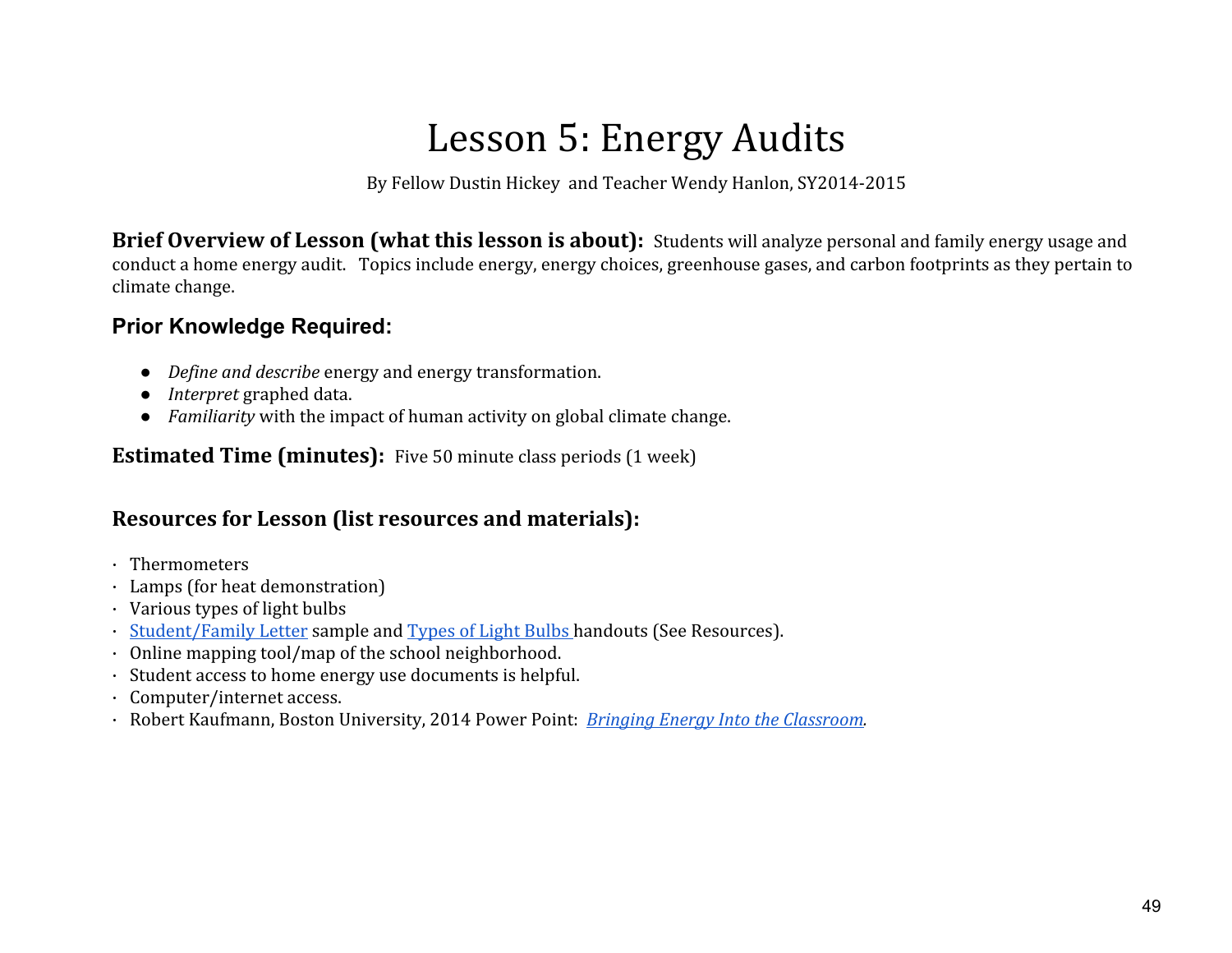## **MA Model Curriculum Lesson Plan**

| <b>Lesson Number and Name:</b> | Lesson #5: Energy Audits                                                                                                                                                                                                                      |  |  |
|--------------------------------|-----------------------------------------------------------------------------------------------------------------------------------------------------------------------------------------------------------------------------------------------|--|--|
|                                | By Fellow Dustin Hickey and Teacher Wendy Hanlon, SY2014-2015                                                                                                                                                                                 |  |  |
| Time (minutes):                | Five 50 minute class periods (1 week).                                                                                                                                                                                                        |  |  |
| <b>Overview of the Lesson:</b> | Students will be conducting a home energy audit after analyzing personal and family energy<br>usage as review of energy and as an introduction to energy choices, greenhouse gases, & carbon<br>footprints as they pertain to climate change. |  |  |

#### Standard(s)/Unit Goal(s) to be addressed in this lesson:

#### Standards/Unit Goal: SCIENCE

MS-ES 3.4 Construct an argument supported by evidence that human activities and technologies can be engineered to mitigate the negative impact of increases in human population and per capita consumption of natural resources on the environment. MS-ES 3.5 Examine and interpret data to describe the role that human activities have played in causing the rise in global temperatures over the past century.

#### Standards/Unit Goal: READING

RST.6-8.3 Follow precisely a multistep procedure when carrying out experiments, taking measurements, performing technical tasks.

RST.6-8.7 Integrate quantitative or technical info expressed in words in a text with a version of that info expressed visually (e.g., in a flowchart, diagram, model, graph, or table).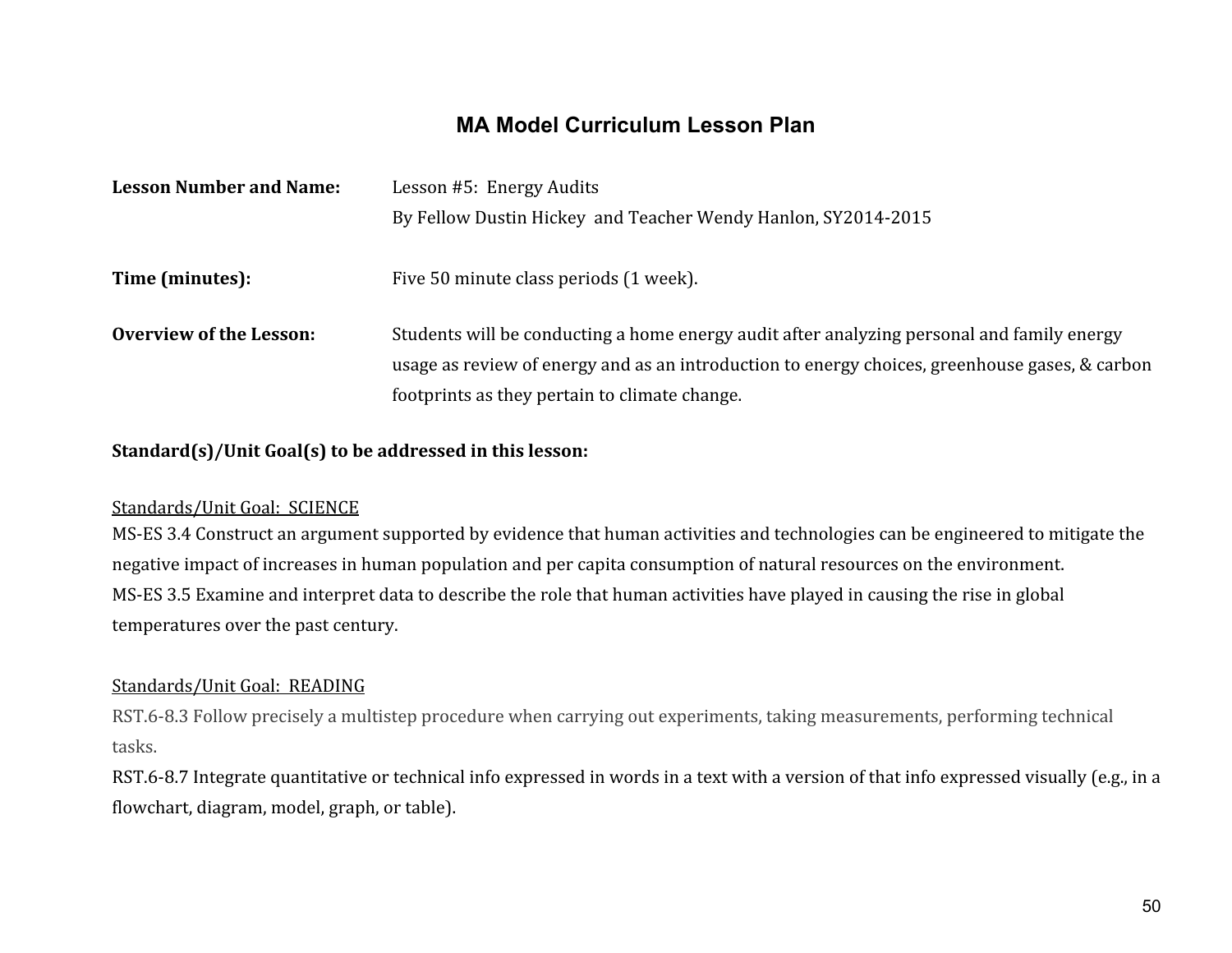#### Standards/Unit Goal: WRITING

WHST.6-8.1 Write arguments focused on discipline-specific content.

WHST.6-8.9 Draw evidence from informational texts to support analysis, reflection, and research.

### **Essential Question(s) addressed in this lesson:**

- · What makes things hot?
- · How can individuals monitor and modify their energy use choices?
- · How are energy use choices impacting Earth's climate?

## **Objectives:**

### Science Skill Objectives:

- · Evaluate energy choices made by themselves and their family through an energy audit.
- · Describe the greenhouse effect and its implications on global climate change.
- · Communicate multiple changes they can make to reduce their carbon footprint.

## Content Knowledge Objectives:

Upon completion of this lesson, students should be able to:

- · Understand different types of energy and their efficiencies: Compare and contrast fossil fuels vs. sustainable energy.
- · Explain how the use of carbon-based fossil fuels contribute to the greenhouse effect and climate change.
- $\cdot$  Know that industrial nations contribute the most CO<sub>2</sub> to the atmosphere resulting in increased global changes. Students should be able to identify some of these nations.
- · State that an energy audit is an analysis of energy use that can be used to inform future energy use choices. Students should be able to describe the process of conducting an energy audit, and provide real examples of how it can be useful.
- · Understand and explain what options they have to reduce energy use by themselves and with their family.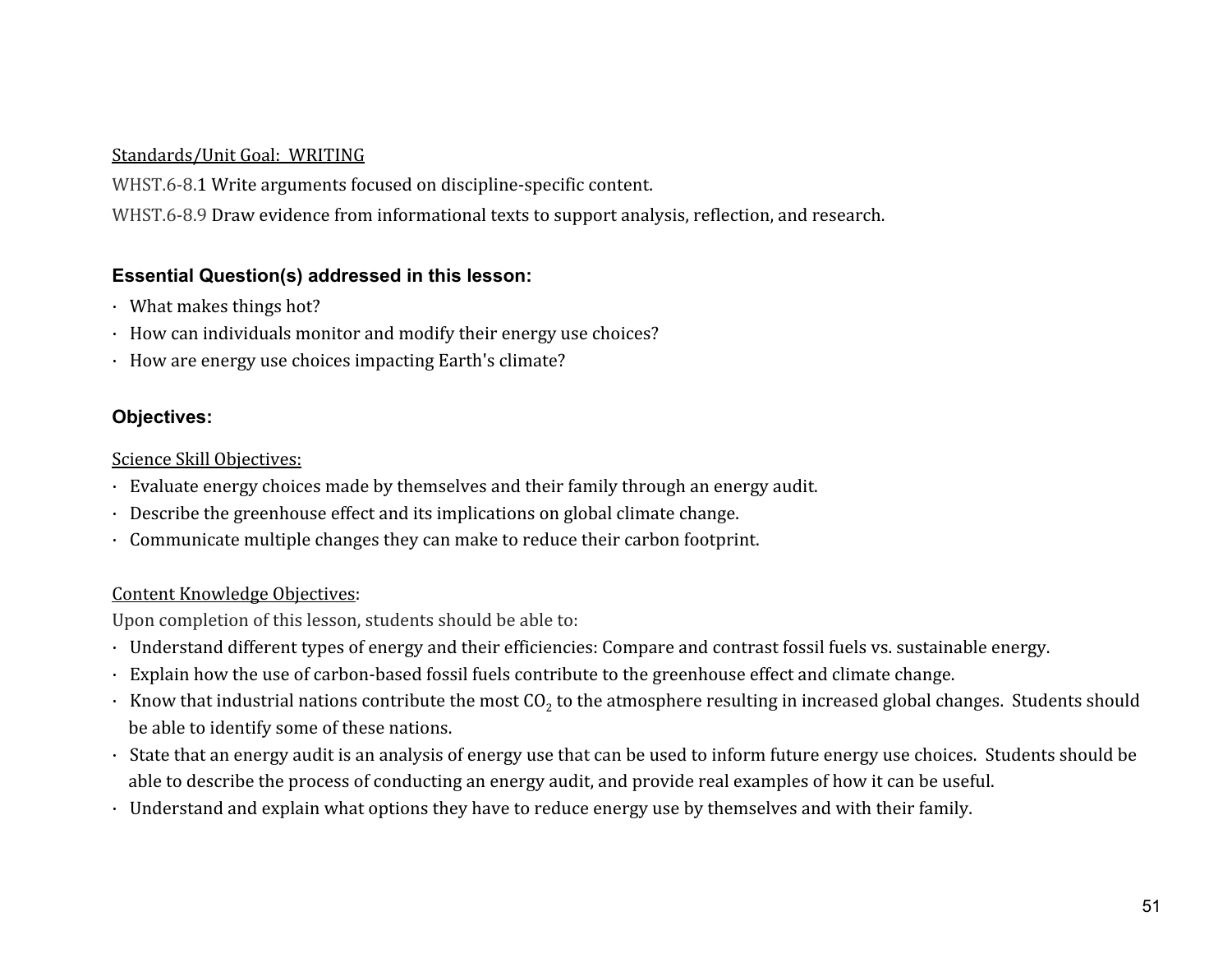Language Objectives: During and upon completion of this lesson, students should be able to:

All Students: CCSS.ELA-Literacy.SL.1 Engage effectively in a range of collaborative discussions (one-on-one, in groups, and teacher-led) with diverse partners on grade level topics, texts, and issues, building on others' ideas and expressing their own clearly.

### Levels 1-3:

- · With a partner, identify key vocabulary connected to this content area.
- · In their own words, define "heat."
- · List/identify fossil fuels used in their own home, including how to monitor usage (i.e. read the electric bill).
- · Identify two industrial nations that contribute the most  $CO<sub>2</sub>$  to the atmosphere.
- · State and/or illustrate the greenhouse effect.

## Levels 2-4:

- · Appropriately use key vocabulary from the reading during the activity with the help of visuals and/or word banks and glossaries.
- · Demonstrate the process of heat transfer through writing and/or illustration.
- · In a small group, identify types of fossils fuels and sustainable energy sources.
- · State two personal behaviors they could change to reduce energy use.
- · Communicate the concept, value, and process of conducting a home energy audit to their families using visuals, handouts, and physically identifying energy sources at home.

## Levels 3-5:

- · Appropriately use key vocabulary during class discussion and while conducting the energy audit.
- · Orally and in writing, compare and contrast fossil fuels vs. sustainable energy using word banks, visuals, and glossaries as needed.
- $\cdot$  Evaluate and compare the energy usages of the world's largest  $CO<sub>2</sub>$  producing nations.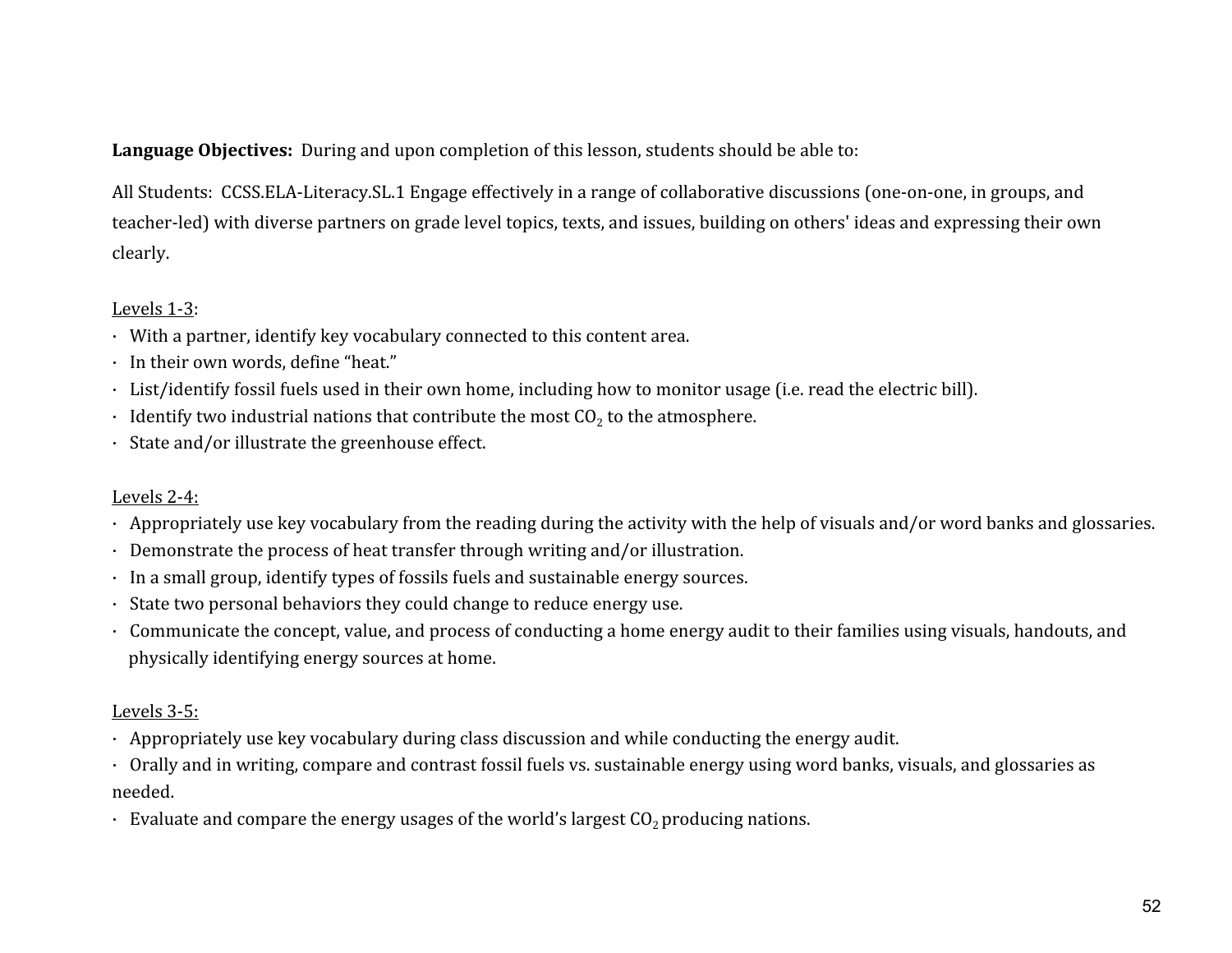- · Describe, orally and through writing, the concept, value, and process of conducting a home energy audit.
- · Connect, orally and through writing, the affect of human activity on the greenhouse effect.
	- (How is human energy use directly impacting Earth's climate?)

## **Targeted Academic Language:**

| Tier 1  | Tier 2     | Tier 3                    |
|---------|------------|---------------------------|
| Climate | Audit      | Carbon-based fossil fuels |
| Option  | Efficient  | Thermodynamic             |
| Renew   | Evaluate   |                           |
|         | Greenhouse |                           |
|         | Industrial |                           |

## **What students should know and be able to do before starting this lesson?**

Students should be able to define energy prior to this activity. They should also be able to describe energy transformation and interpret graphed data.

## **Anticipated Student Pre-conceptions/Misconceptions:**

Students may have preconceptions/misconceptions about climate change, specifically:

- · Is Earth's overall temperature is rising?
- $\cdot$  Confusion about greenhouse gases (CO<sub>2</sub> vs. ozone)
- · What fossil fuels are and their role in climate change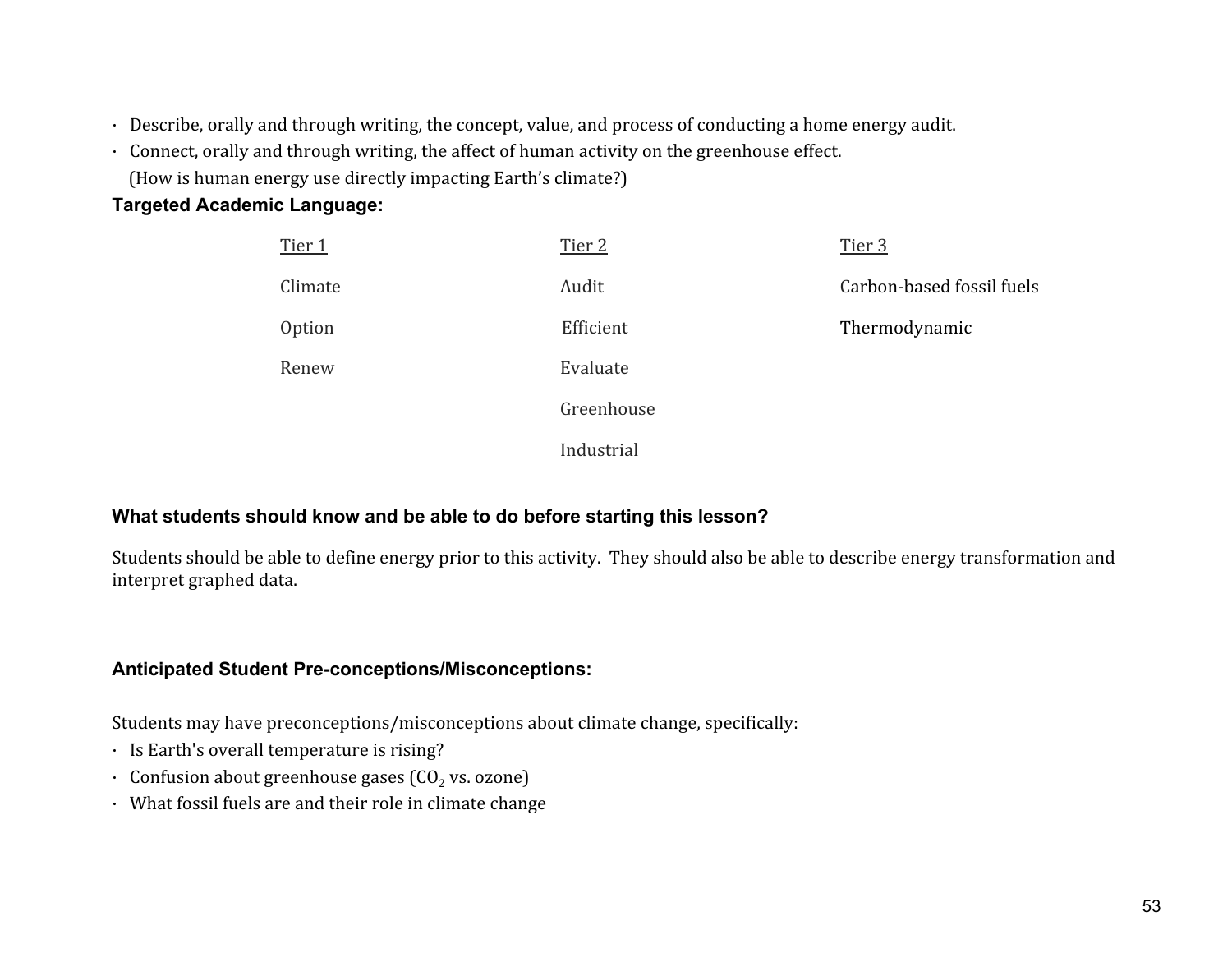· Options to reduce carbon footprint

#### **Instructional Materials/Resources/Tools:**

- · Thermometers
- · Lamps (for heat demonstration)
- · Various types of light bulbs
- · Student/Family Letter sample
- · Types of Light Bulbs handout
- · Online mapping tool/map of the school neighborhood.
- · Student access to home energy use documents is helpful.
- · Computer/internet access.
- · Robert Kaufmann, Boston University, 2014 Power Point: Bringing Energy Into the Classroom

## **Advanced Preparation for Teachers:**

- · Copy handouts in advance.
- · Send home the Student/Family letter at least a week before beginning the activity.
- · Begin to accumulate types of bulbs for demonstration/identification.
- · Set up lamp with thermometer attached.

## **Instructional Tips/Strategies/Suggestions for Teacher:**

- · Engage students and families via a letter informing and requesting information for the home energy audit.
- · Include activities/assignments that require family engagement throughout the lesson.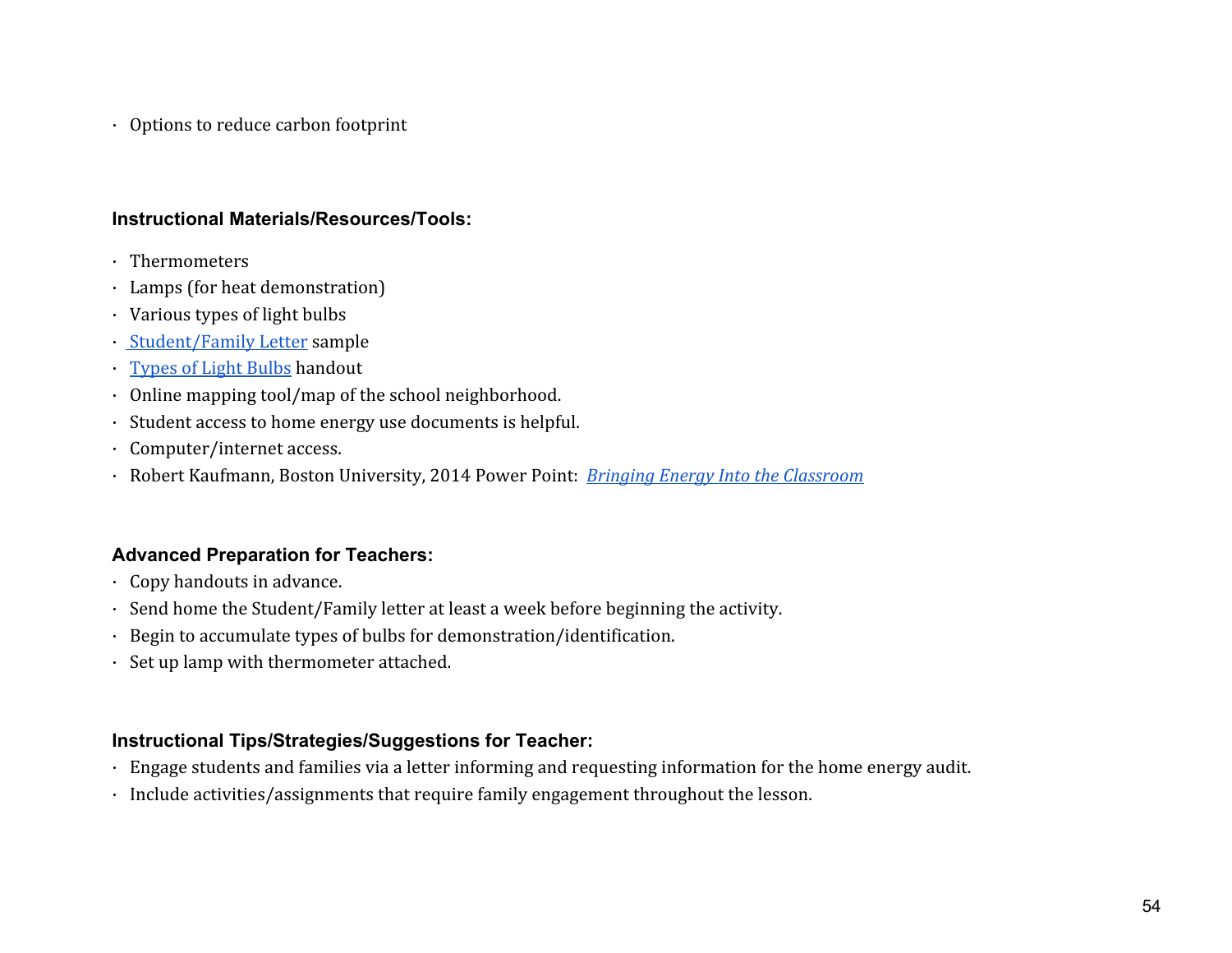#### **Assessment:**

1. Reducing Our Carbon Footprint assignment:

For this assignment students are given the definition for carbon footprint from the Time for Change website, then are asked to respond to the following prompt:

Identify 10 ways you individually and as a family could reduce your carbon footprint. Use detailed sentences that identify the actions you will take and describe how the actions would result in the reduction of your carbon footprint.

(Optional addition to the directions: If you are unable to identify 10 ideas on your own and by discussing this assignment with your family you may use the internet as a resource BUT you must include the citation for sources used.)

#### 2. Open-Response Question:

Mrs. \_\_\_\_\_\_\_\_\_\_\_\_likes Hawaiian pineapple and drives to her local grocery store to purchase one. Draw the path of fossil fuel use that will contribute to her carbon footprint (emissions) as a result of her decision to buy the pineapple in \_\_\_\_\_\_\_(your hometown).

3. Create a model that includes images and detailed captions to clearly identify all sources of  $CO<sub>2</sub>$  gas being added to the atmosphere.

#### **Lesson Details (including but not limited to:)**

#### **Lesson Opening:**

A. What Makes Things Hot? Light Bulbs and Efficiency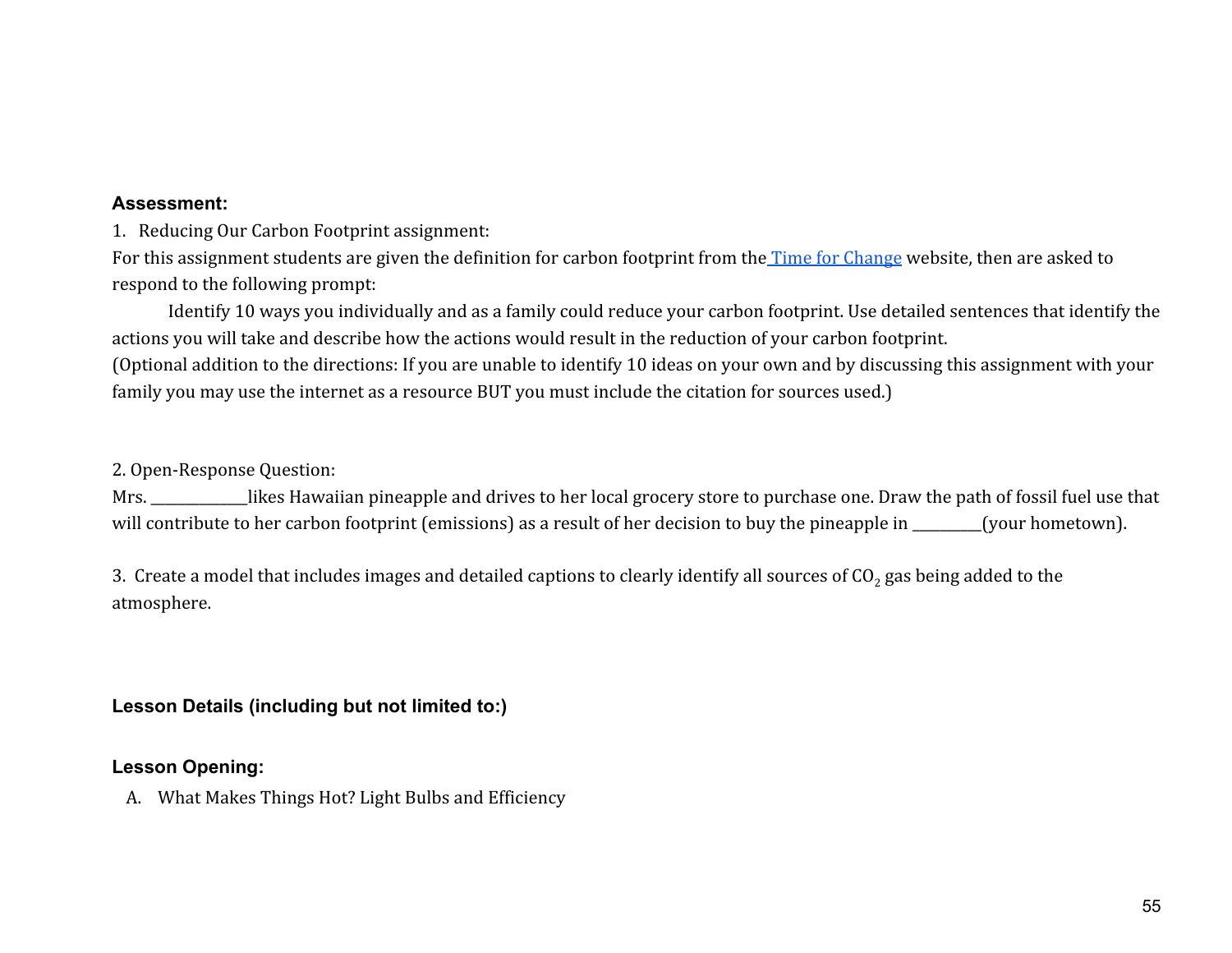· Introduction to Forms of Energy - renewable vs. non-renewable Through demonstration and investigation students compare the efficiency of traditional incandescent, compact fluorescent (CFL), and light-emitting diode (LED) light bulbs.

- · Students identify which bulb gives off most heat. A thermometer will be attached to a lamp to collect quantitative data. Focus should be paid to the heat emitted by the bulbs as well as the light quality.
- · The teacher will lead a discussion on energy transformation and efficiency. Ask students, "What does heat given off by the light bulb tell us about the energy use if all 3 bulbs give off the same amount of light?"
- · Identify properties of 3 bulb types. Provide the Types of Light Bulbs handout with specifications for the light bulb types for use during follow-up analysis of investigation results.
- · Use Power Point or other visuals to review concepts:
	- What is energy?
	- Types of energy
	- Energy transformation
- · Introduce renewable vs. non-renewable energy sources, problems caused by fossil fuel use, greenhouse gases, and the greenhouse effect.
- B. Modes of Transportation: calculating the ecological footprint of transportation.
	- · Present Bringing Energy Into the Classroom, Robert Kaufmann, Boston University, 2014 Power Point.
	- · Display a close-up map of school with a 5-mile radius for use with this activity. Have students estimate the distance from home to school via roads.
	- · Guide students through the completion of this part of the audit worksheet to calculate their energy use traveling to and from school each day. Encourage students to share their work with family members who can then calculate the family transportation footprint.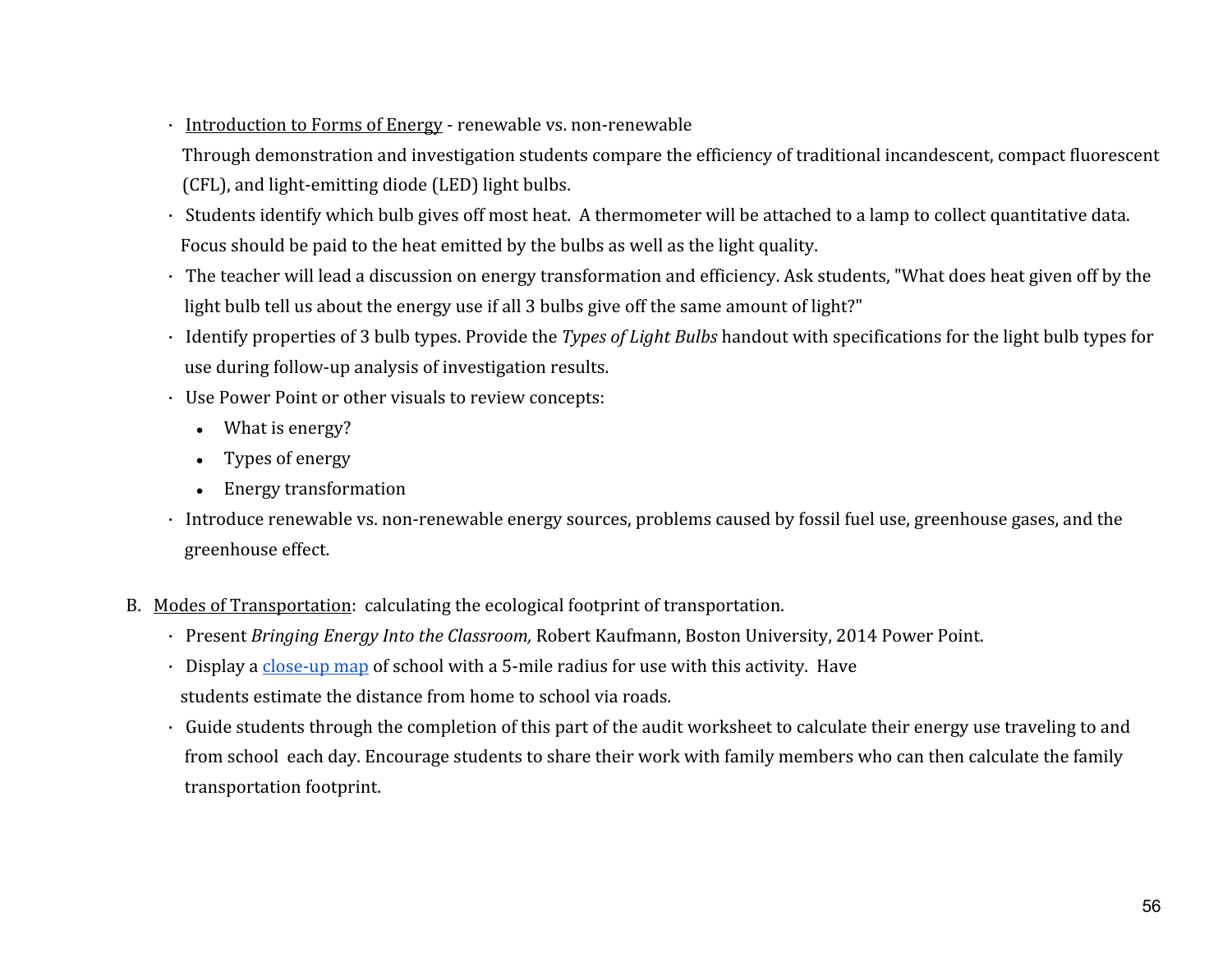### **During the Lesson**

- C. CAS Home Energy Audit:
	- · Present Bringing Energy Into the Classroom, Robert Kaufmann, Boston University, 2014 Power Point.
	- · Review of this homework assignment will reveal areas where families could reduce energy consumption and save money. Focus on the monetary savings as an incentive to be environmentally responsible.
	- · Homework: Students and their families work together to complete Home Energy Audit (simple audit). This document from the California Academy of Sciences is available in English and Chinese. See additional options below in "Resources."
- D. Home Energy Audit- data entry and analysis:
	- · Guide students through the entry of information provided by students/families or a set of data provided by teacher (gas, electric, home heating bills, & home square footage) on a paper copy of the Home Energy Audit paper format.
	- · Enter information to excel spreadsheet of Home Energy Audit for automatic calculation. Print copy for students to take home.
	- · Homework: Share results with family. Family discussion of changes that could influence carbon-based fuel use/dependency, as well as save money.
	- · Analyze and discuss the results of sample data, what each piece of information represents.
	- · Guide a discussion on how it might help inform family energy decisions for the future, EX: choice for lighting, solar energy availability, electronic use, etc.
	- · Reading Comprehension Assignment -Greenhouse Effect & Global Warming.
- E. Greenhouse Effect & Carbon Footprint Calculator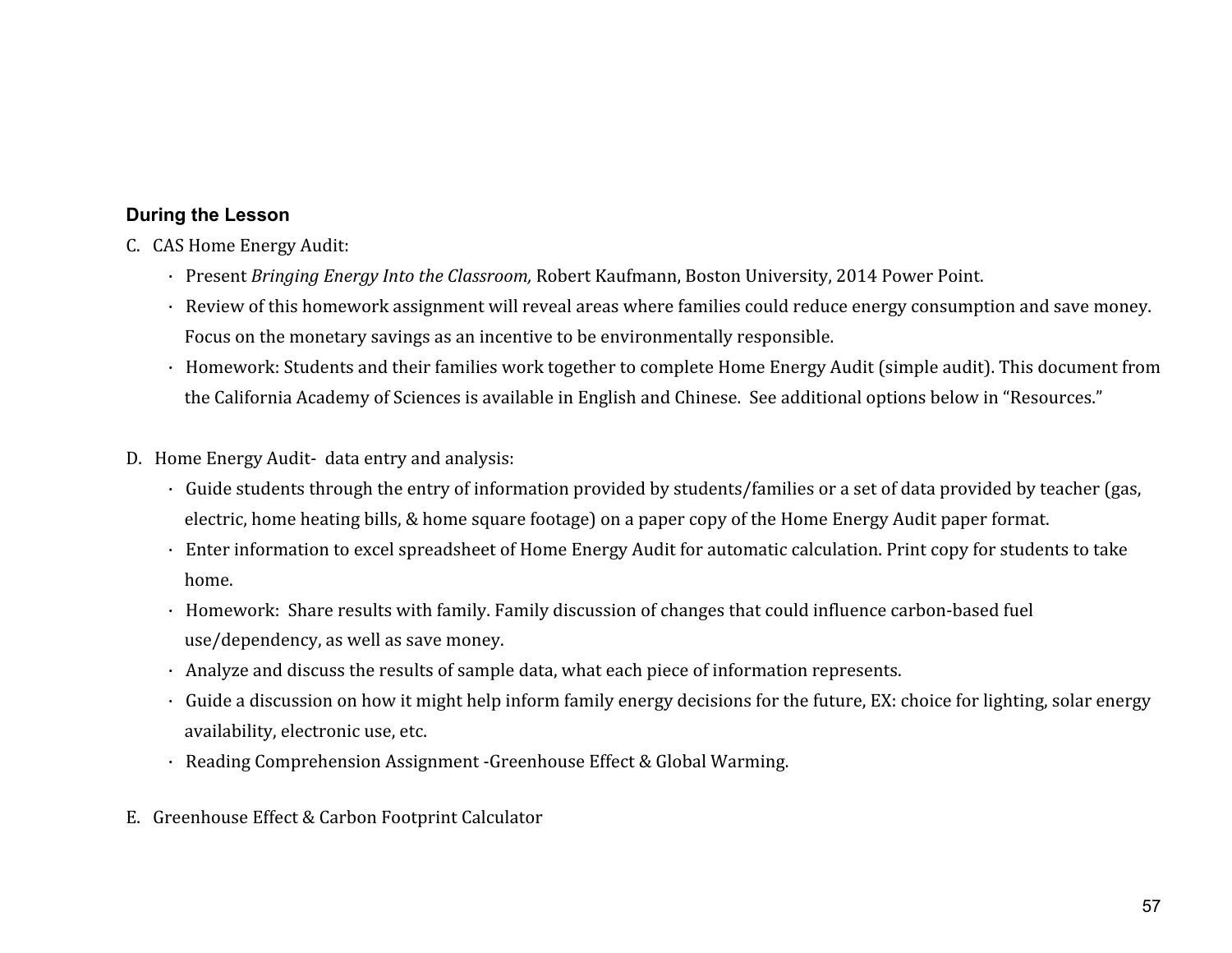- · What is the Greenhouse Effect? Discussion, follow-up on reading assignment, and lecture with visuals (there are many resources for visuals located online).
- Who produces the most  $CO<sub>2</sub>$  emissions?
- $\cdot$  List the top five CO<sub>2</sub> producing nations. Lead off with a small group/table group discussing and recording on paper/white board. Groups will share results on the board while projecting a map of the world.
- · Follow-up discussion: Why were these countries the top 5? What do they have in common?
- · YouTube videos & discussion:
	- What's the Deal with Carbon?
	- simpleshow explains the Carbon Footprint.

· Students explore Carbon Footprint Calculators: Direct students to specific calculator(s) of your choice from the multiple sources on the internet.

## **Lesson Closing:**

F. Wrap- Up:

· What have we learned and what can we do?

## **SUGGESTED ACTIVITIES:**

Extensions and Reinforcement:

- · Determine prior knowledge: Write Around questions, i.e. What is the heat?
- · Review the Greenhouse Effect: Class discussion, create graphic organizer/study guide.
- · Technical Writing: Draft a contract proposal to parents showing calculated projected savings with home energy conservation. What could a family do with that money?
- · Creative Writing: story/journal of energy through time.
- · Intercurricular Connections: Construct a "Timeline of Earth's History" with skills and content in math, history, science, technology, engineering, and art highlighting key events on the evolution of energy use before and after human existence.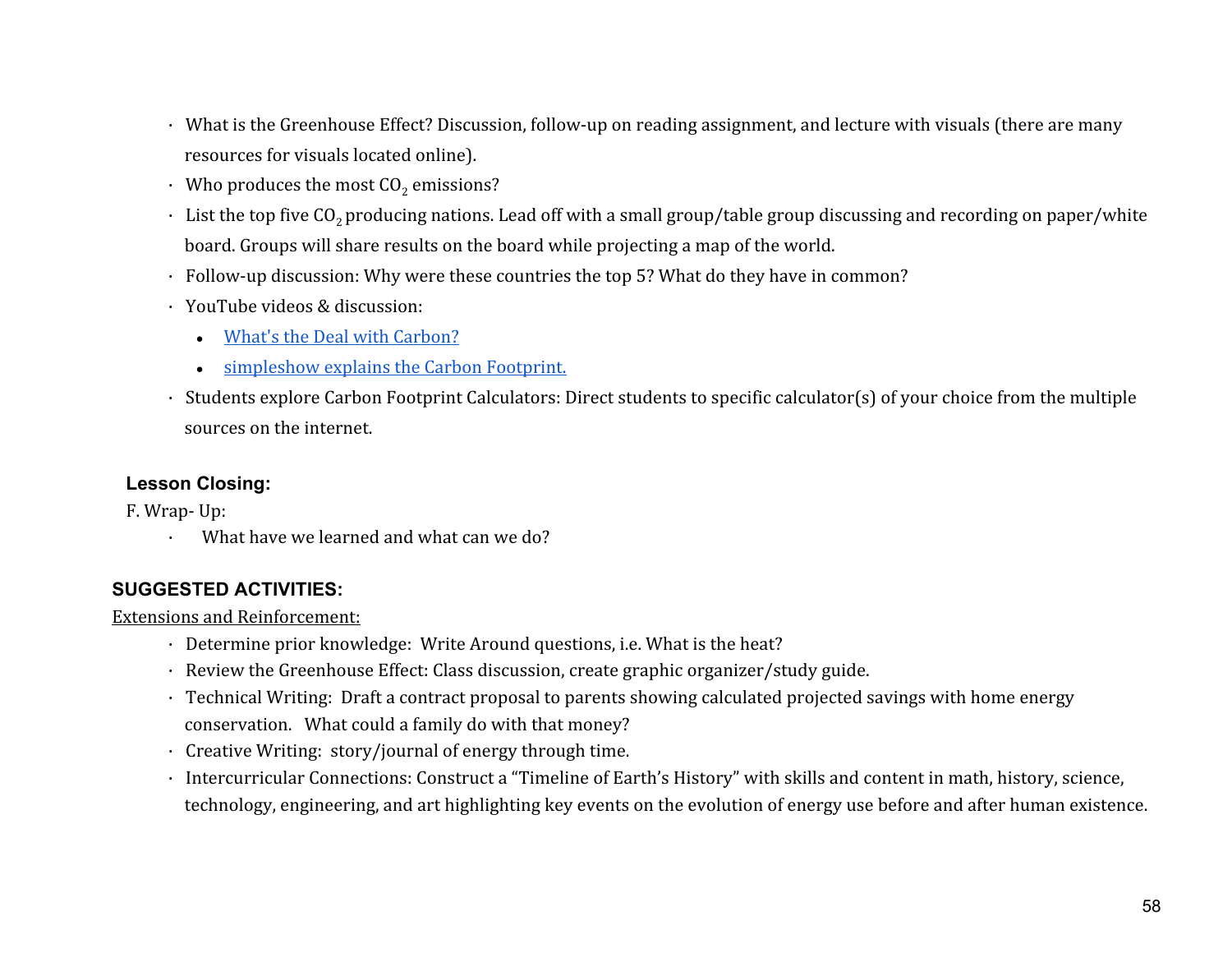- · Advanced connections: Perform an energy audit of the classroom or entire school.
- · Reading: Student Science News, Cold House, Hot House, Green House (with Word Search, Questions, and Additional Information).
- · Video: Crash Course World History with Stan Muller (for Hank and John Green), Humans and Energy, #207

## **List of Unit Resources**

#### **List and include resources by lesson sequence:**

There are many resources available online. Below are a few that you may find helpful.

Prior Action required: Student/Family Letter sample

Lesson Opening: Types of Lightbulbs handout

Boston University Project GLACIER, Global Change Initiative: Education and Research Presentations · Robert Kaufmann, Boston University, 2014 Power Point: Bringing Energy Into the Classroom

Online mapping tool

Lesson Materials/Activity: Boston University Project GLACIER, Global Change Initiative: Education and Research http://gk12glacier.bu.edu/pages/resources/presentations.php · Robert Kaufmann, Boston University, 2014 Power Point: Bringing Energy Into the Classroom

What's the Deal with Carbon? By Bell Museum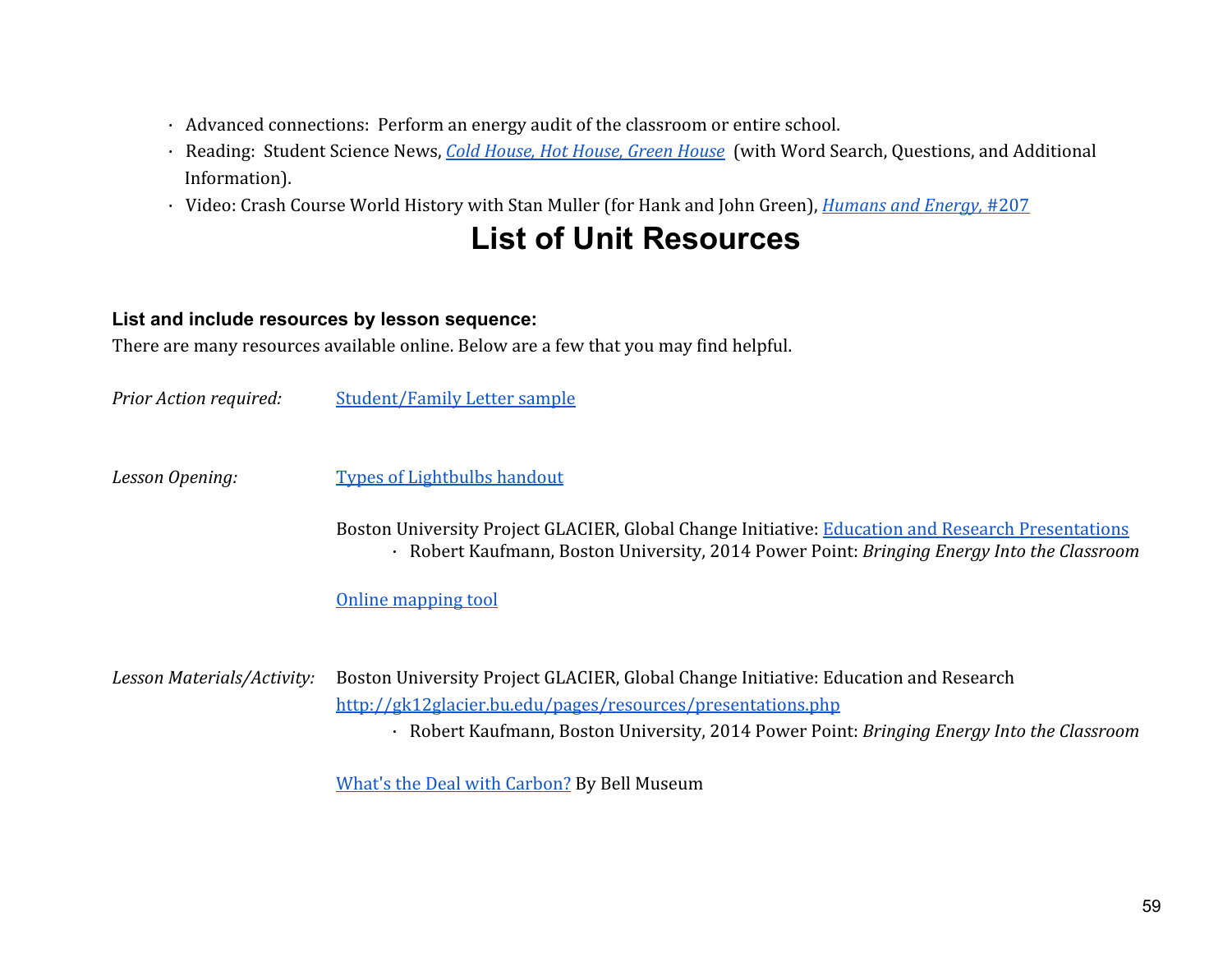#### simpleshow explains the Carbon Footprint by simpleshow

Assessment: Research for Writing Prompt, Time for Change: Carbon Footprint Resources for Extension/Reinforcement:

Boston University Project GLACIER, Global Change Initiative: Education and Research Presentations · Michael Gevelber, Boston University, 2014 Power Point: Achieving Energy Efficiency in Buildings

California Academy of Sciences Home Energy Audit and associated energy lesson plans by The Green Ninja

Alternative Home Energy Audit: Energy Quest, California Energy Commission

Student Science News, Cold House, Hot House, Green House (with Word Search, Questions, and Additional Information).

Energy Hog Home Scavenger Hunt. Also see Energy Hog's games, activities, and other resources for kids and educators.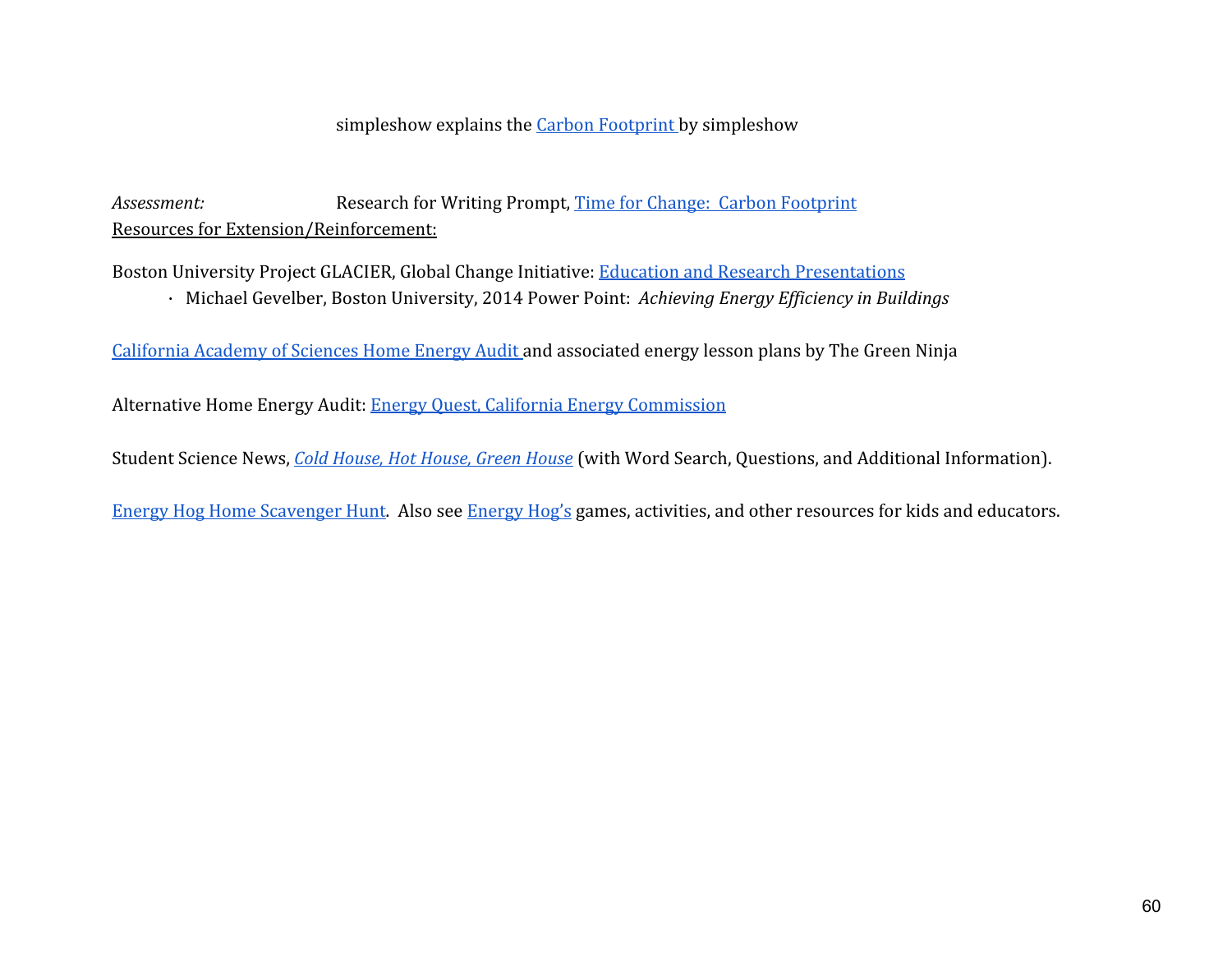## **Curriculum Embedded Performance Assessment (CEPA)**

- A. CCSS.ELA-Literacy.RST.6-8.3 Follow precisely a multistep procedure when carrying out experiments, taking measurements, or performing technical tasks.
- B. CCSS.ELA-Literacy.RST.6-8.7 Integrate quantitative or technical information expressed in words in a text with a version of that information expressed visually (e.g., in a flowchart, diagram, model, graph, or table).
- C. CCSS.ELA-Literacy.SL.1 Engage effectively in a range of collaborative discussions (one-on-one, in groups, and teacher-led) with diverse partners on grade level topics, texts, and issues, building on others' ideas and expressing their own clearly.
	- a. Light bulb data collection and class discussion.
	- b. Map calculations and travel audit, home and school discussions.
	- c. Home Energy Audit.
	- d.  $CO<sub>2</sub>$  producing nations, YouTube video discussions.
	- e. Wrap Up review.
- D. CCSS.ELA-Literacy.WHST.6-8.1 Write arguments focused on discipline-specific content.
- E. CCSS.ELA-Literacy.WHST.6-8.9 Draw evidence from informational texts to support analysis, reflection, and research.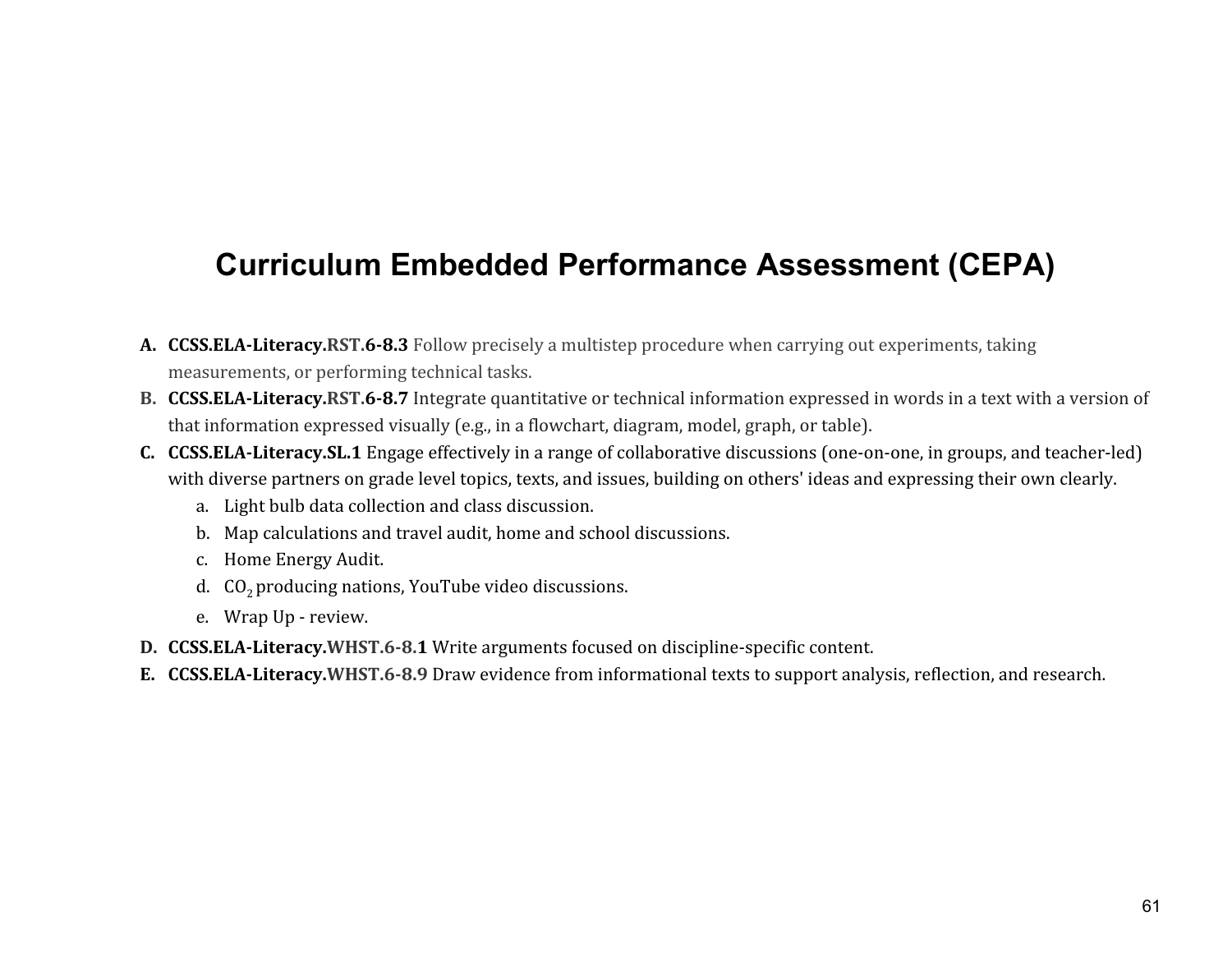## Lesson 6: Climate Solutions

By Fellow Ben Thompson and Teacher Djems Domerson, SY 2014-2015

Brief Overview of Lesson (what this lesson is about): Students will be modeling a fishery with MnMs, as an example of a general environmental problem and learn the importance of data analysis via graphs to encourage policy making.

Prior Knowledge Required: Familiarity with Climate Change

Estimated Time (minutes): Two 60 minute class periods

## Resources for Lesson (list resources and materials):

- Projector (or you could print out the graphs, the most important part of the presentation)
- Plates
- Cups
- Straws
- MnMs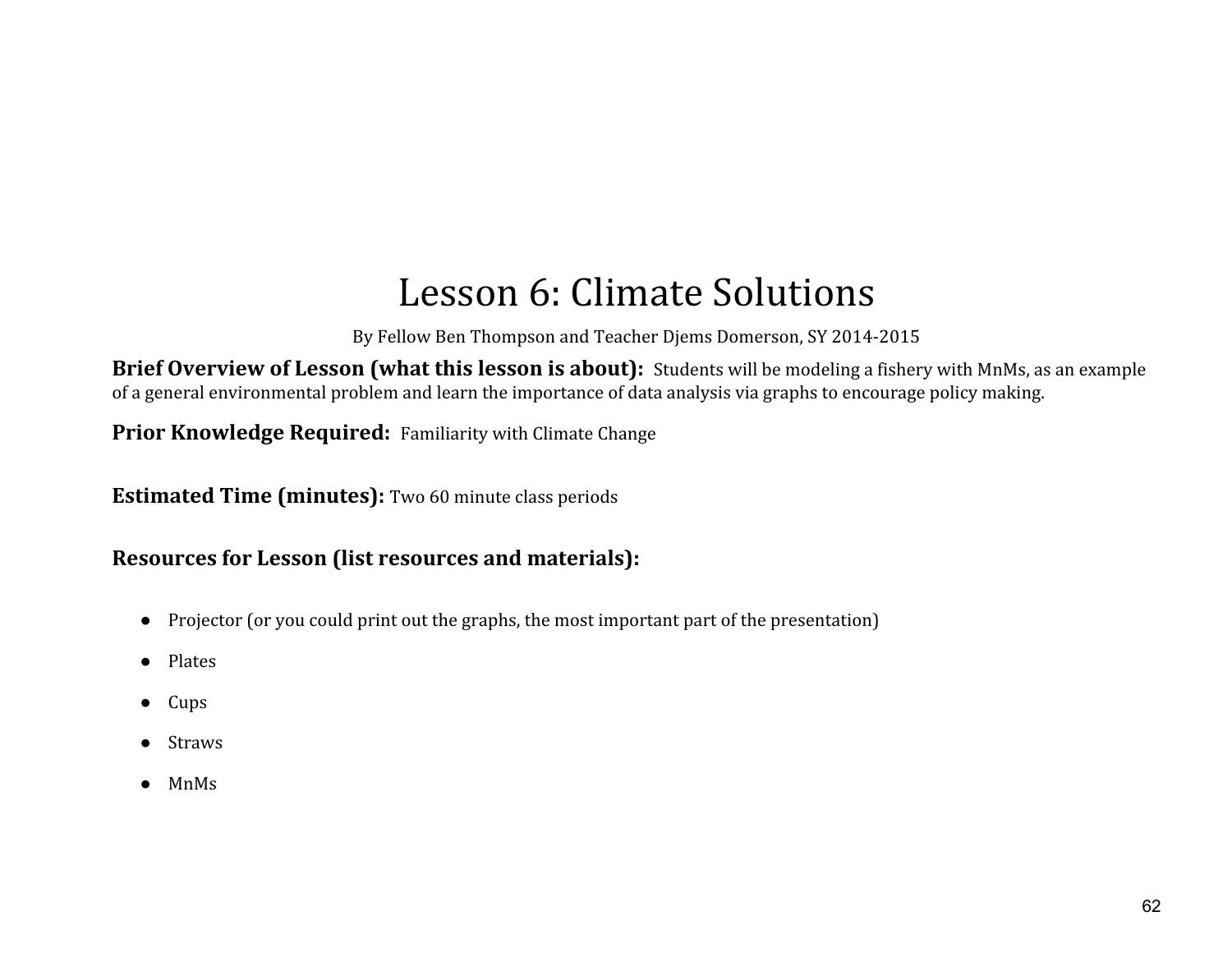● Powerpoint

## **MA Model Curriculum Lesson Plan**

Lesson Number and Name: Lesson 6: Climate Solutions

By Fellow Ben Thompson and Teacher Djems Domerson, SY 2014-2015

Time (minutes): 2 Class Periods

### **Overview of the Lesson**

Students will look at the concept of the global carbon budget. They will then learn how to make, read, and interpret a graph, determine what makes a good graph, and look at various ways to address climate change.

## **Standard(s)/Unit Goal(s) to be addressed in this lesson:**

### Standards/Unit Goal: SCIENCE

MS-ESS 3.4 Construct an argument supported by evidence that human activities and technologies can be engineered to mitigate the negative impact of increases in human population and per capita consumption of natural resources on the environment.

Standards/Unit Goal: MATHEMATICS

CCSS.Math.Practice.MP2 Reason abstractly and quantitatively.

## Essential Question(s) addressed in this lesson: How can graphs be used to represent data? How can graphs be used as evidence

of climate change?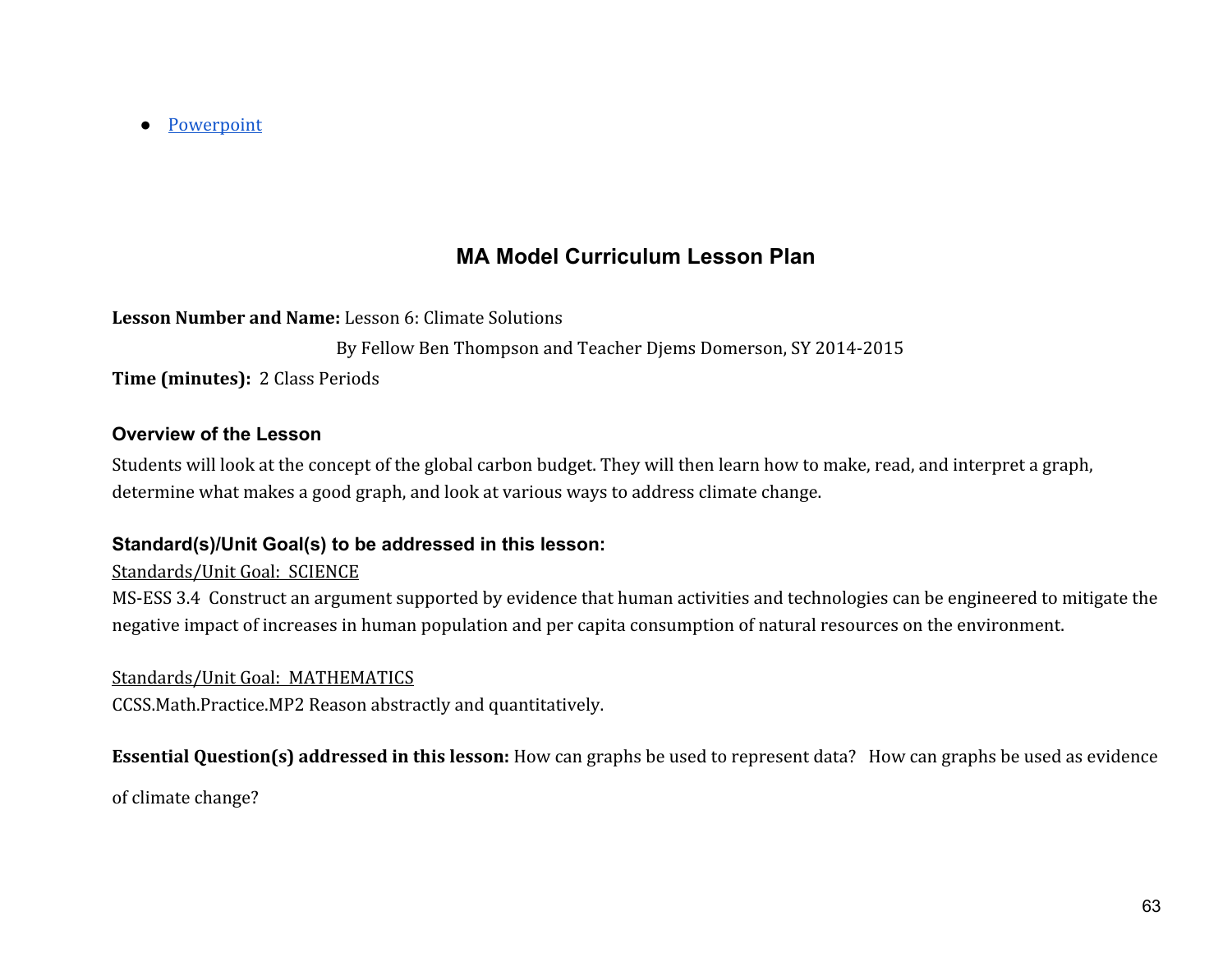#### **Objectives**

- Analyze and construct line and pie graphs.
- Appreciate the importance of quantification and graphs in policy analysis.
- Identify several approaches to addressing climate change.
- Recognize the importance of cooperation in addressing climate change.

## **Language Objectives**

(1-3) State a way humans activities can ease the negative impact of natural resources using oral language and pictures in groups of L1.

(2-4) Verify the importance of human activities can ease the negative impact of natural resources using pictures and a graphic organizer with a word bank.

(3-5) Rationalize the importance of human activities can ease the negative impact of natural resources using a graphic organizer.

| <b>Targeted Academic Language</b> | Tier 1 | fishing          | fish | population natural |             | nature         | resource   |
|-----------------------------------|--------|------------------|------|--------------------|-------------|----------------|------------|
|                                   | Tier 2 | natural resource |      |                    | environment |                | technology |
|                                   | Tier 3 | globalization    |      | policy             |             | climate change |            |

## **What students should know and be able to do before starting this lesson**

- Some background on climate change and importance of mitigating it.
- Familiarity with interpreting data from a graph.

## **Anticipated Student Pre-conceptions/Misconceptions**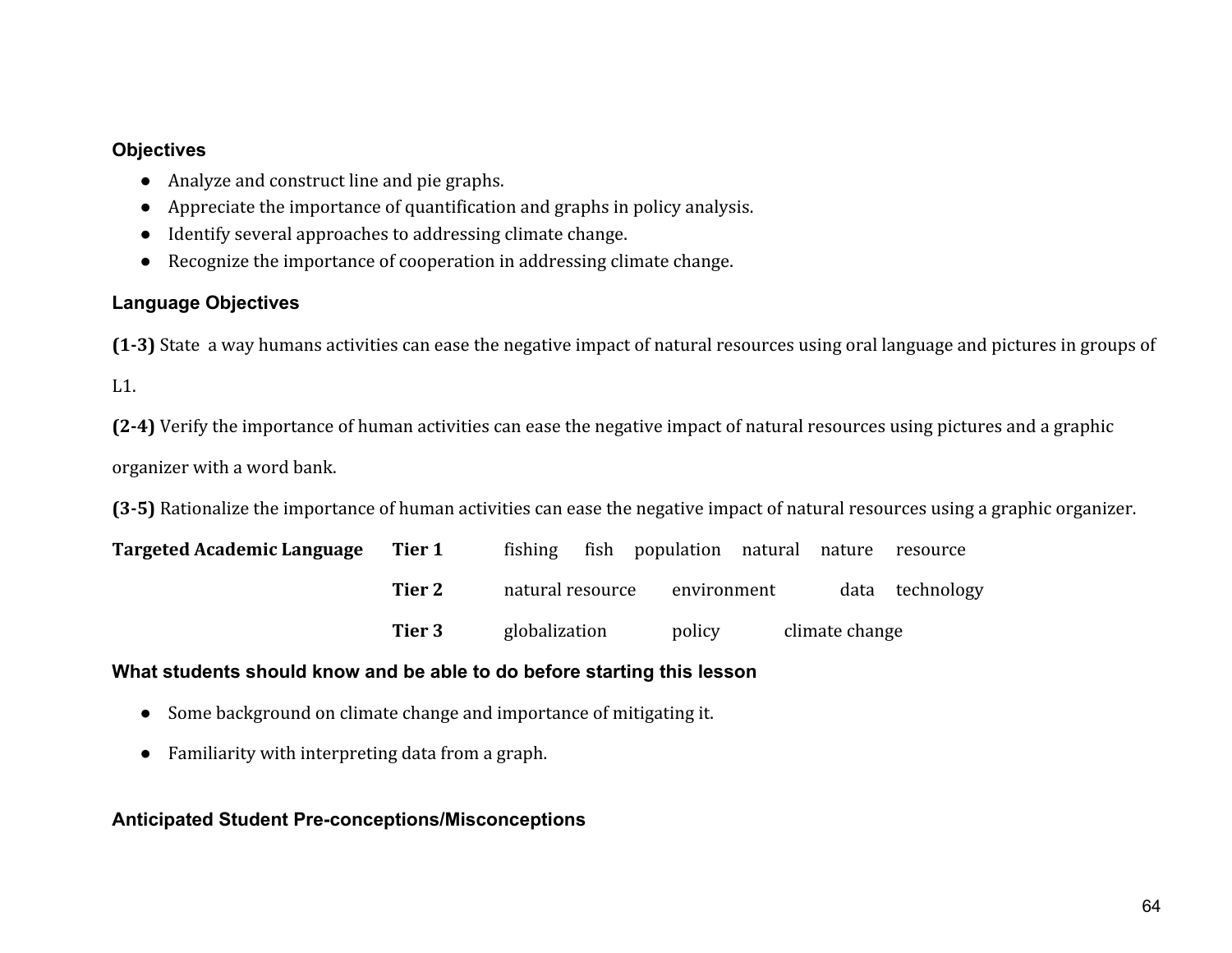There is an infinite, discrete amount of GHGs that can be released this century, when there is a finite amount.

#### **Instructional Materials/Resources/Tools**

#### **Instructional Tips/Strategies/Suggestions for Teacher**

Test out the straws and suction of the MnMs beforehand then adjust the parameters to achieve the desired results.

#### **Assessment**

Constructed graphs from activity with a data analysis of the data.

### **Lesson Details (including but not limited to:)**

### **Lesson Opening**

- A. Do Now- Round Robin of graphs that are on presentation
	- a. Have students note down various observations of graphs
	- b. Then have students circulate to see other groups' analysis and note down comments
- B. Run through this presentation with the students along with printed out graphs
	- a. There are notes in the presentation describing what to say (and ask!) about for each slide.
	- b. The presentation emphasizes the importance of a quantitative approach to solving problems, how to read and critique graphs, and several approaches to addressing climate change.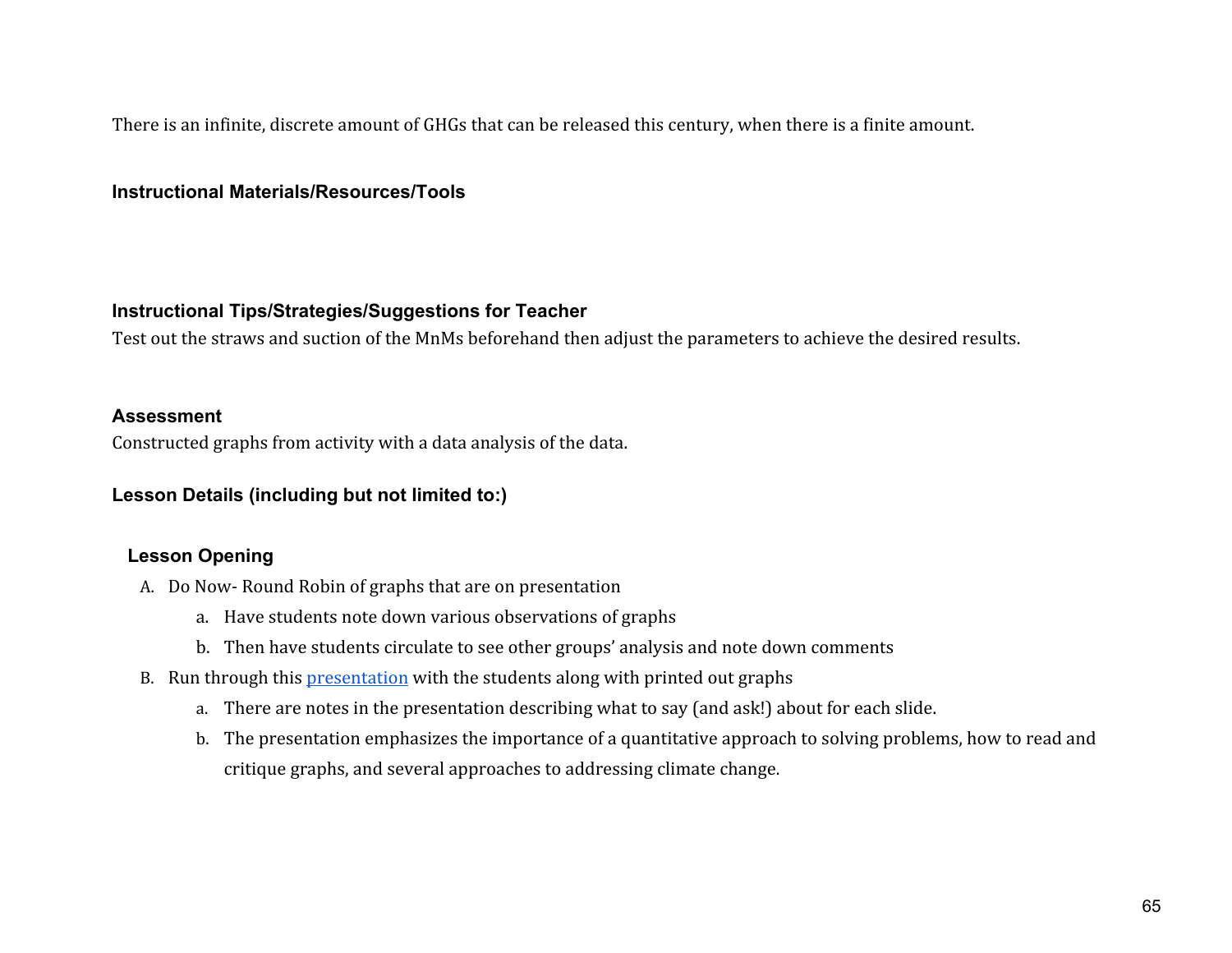#### **During the Lesson**

- A. Students will work in pairs to "fish" MnMs from their plate.
- B. On each plate put 10 MnMs. Give the students 1 min. to fish as many as they can. They are not allowed to use their hands. Tell them they must use the straw and their mouths to suction the MnMs off their plates and into the cups. Some students will realize that by working together two straws can much more easily pick up the MnMs.
- C. Have the students record how many MnMs there are, and how many they captured this round, and how many they have captured total. Explain that there is a new fishing season and that the fish have reproduced. Add 2 MnMs to each plate plus two more for each MnM currently on the plate (you may want to put some sort of a max on how many can be on a plate, as there are going to be several iterations of this and if students were really clever they could end up with hundred of MnMs). Additionally add one gummy (fish, worm, bear), but explain that since it is much larger, each gummy will only produce one additional gummy the next round. Give the students another minute. Have them record how many fish and wales (aka gummys) there are, how many they have captured this round, and total. Explain that in the new season fishing technologies have improved and that they may now use their hands. Replenish the fishing stock on each plate and give the students another minute. Have them record their results.
- D. If the parameters have been set correctly, students will have realized that they need to show restraint as they fish, so that they can have a good catch next year. We will now try to simulate a "tragedy of the commons" scenario.
- E. Explain that technology has advanced even further and that now we can travel the globe to go fishing. Pair up the pairs of students so that they mix their fisheries. Make clear that they are still working separately (aka don't mix the cups).
- F. Run through a number of fishing cycles, having the students recording their capture along the way. After each of the cycles you can combine more and more fisheries, increasing the number of people the students will have to negotiate with.

### **Lesson Closing**

A. Have the students discuss what kind of graph would be most appropriate for the data.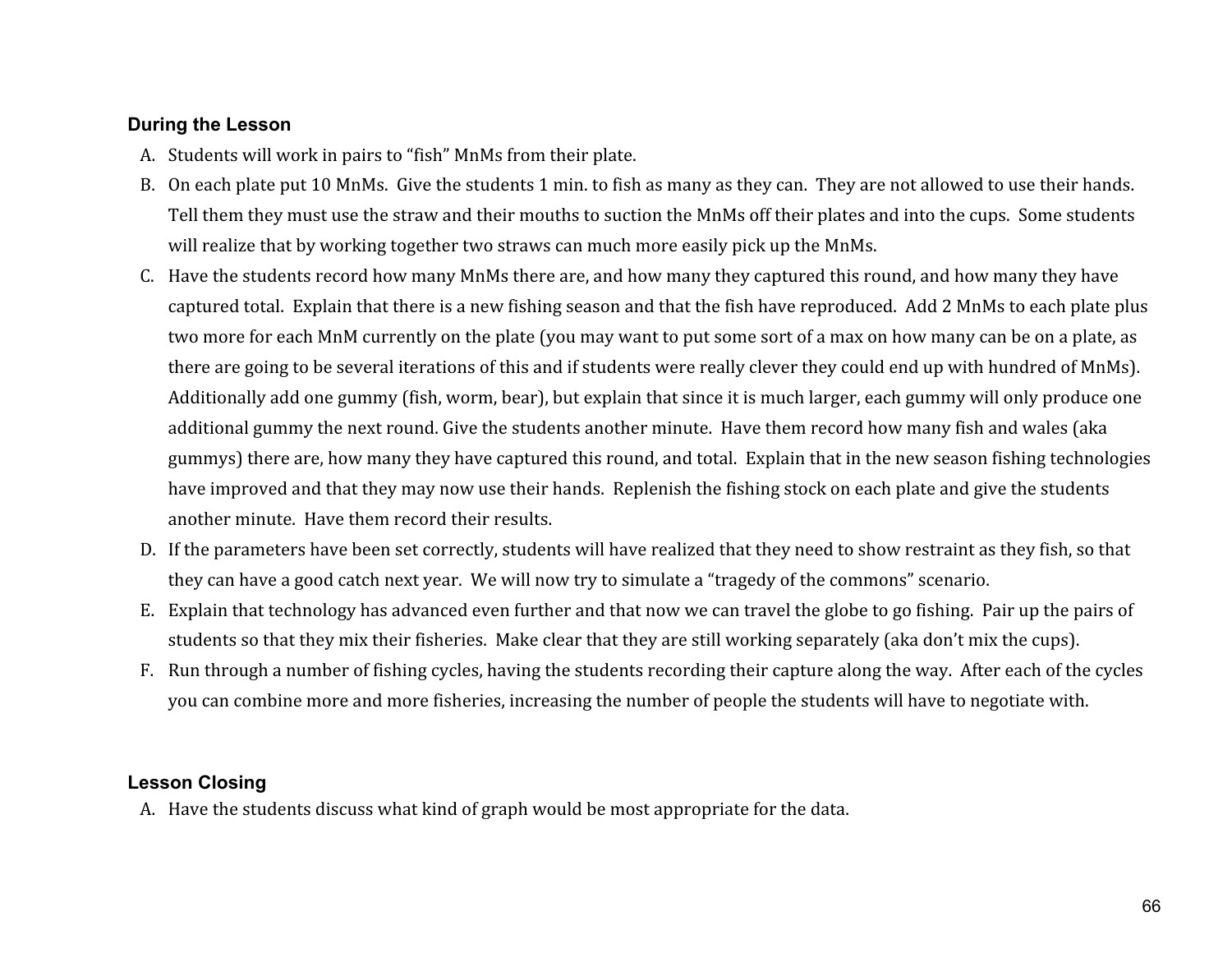- B. Have them make two line graphs one for the gummys and one for the MnMs (this could be for homework)
	- a. On each line graph there should be three lines: Population, seasons catch, and total catch.
	- b. Discuss with the students how graphs should have titles, a key, and properly labeled axes.
	- c. Discuss the different strategies used
- C. Talk about how cooperation worked in the later seasons after "globalization." Note the importance of the parameters.
- D. Ask-How did the parameters being different for the fish and the wales affect their strategies? Make sure they know that we chose the parameters carefully to try and produce the results we wanted, but that if the parameters had been different, wildly different results could have occurred.

## **Curriculum Embedded Performance Assessment (CEPA)**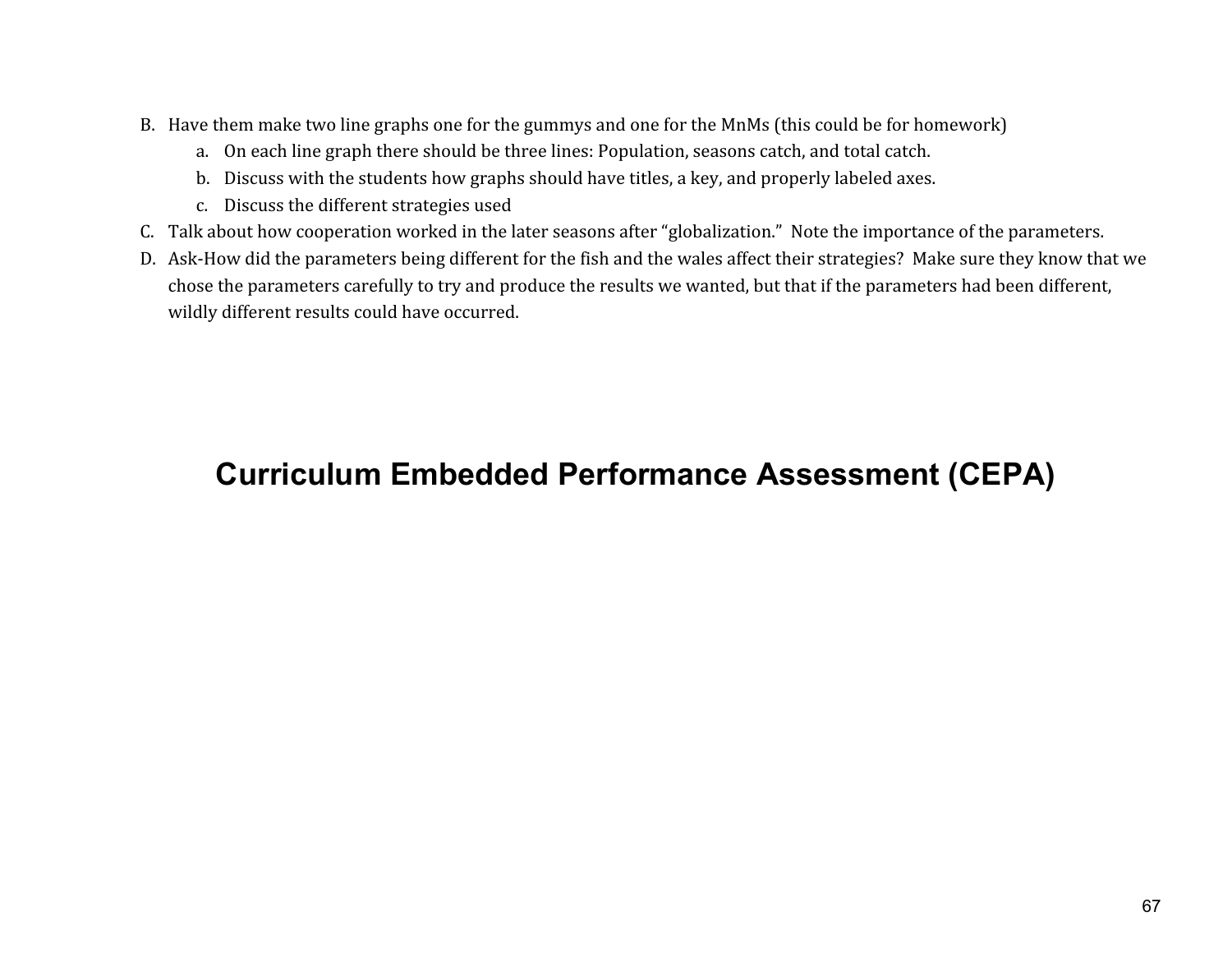## Climate Resources for Middle School Teachers

Facing the Future's Climate Change: Connections and Solutions is free for download. This free two-week lesson plan PDF encourages students to think critically about climate change and to collaborate to devise solutions.

Here are several freely downloadable climate change lesson plans developed by middle school teachers for middle school: http://cimss.ssec.wisc.edu/climatechange/nav/lessonplans/index.html

Lehigh University has developed an Environmental Literacy and Inquiry Climate Change middle school curriculum and support materials. The curriculum is freely available at: http://www.ei.lehigh.edu/eli/cc The support materials section has different climate change topic background sections. See: http://www.ei.lehigh.edu/eli/cc/support/index.html

To access the curriculum assessment materials, use: User ID: eliteacher Password: 87dja92

Climate.gov's Teaching Climate (formerly 'Education' )offers learning activities and curriculum materials, multi-media resources, and professional development opportunities for formal and informal educators who want to incorporate climate science into their work.

The site provides more than 480 ready-to-use middle school climate education resources that education and subject-matter experts have screened for scientific accuracy, pedagogical soundness, and usability by the CLEAN Review process. These resources are tagged according to grade ranges, science education standards, and climate concepts.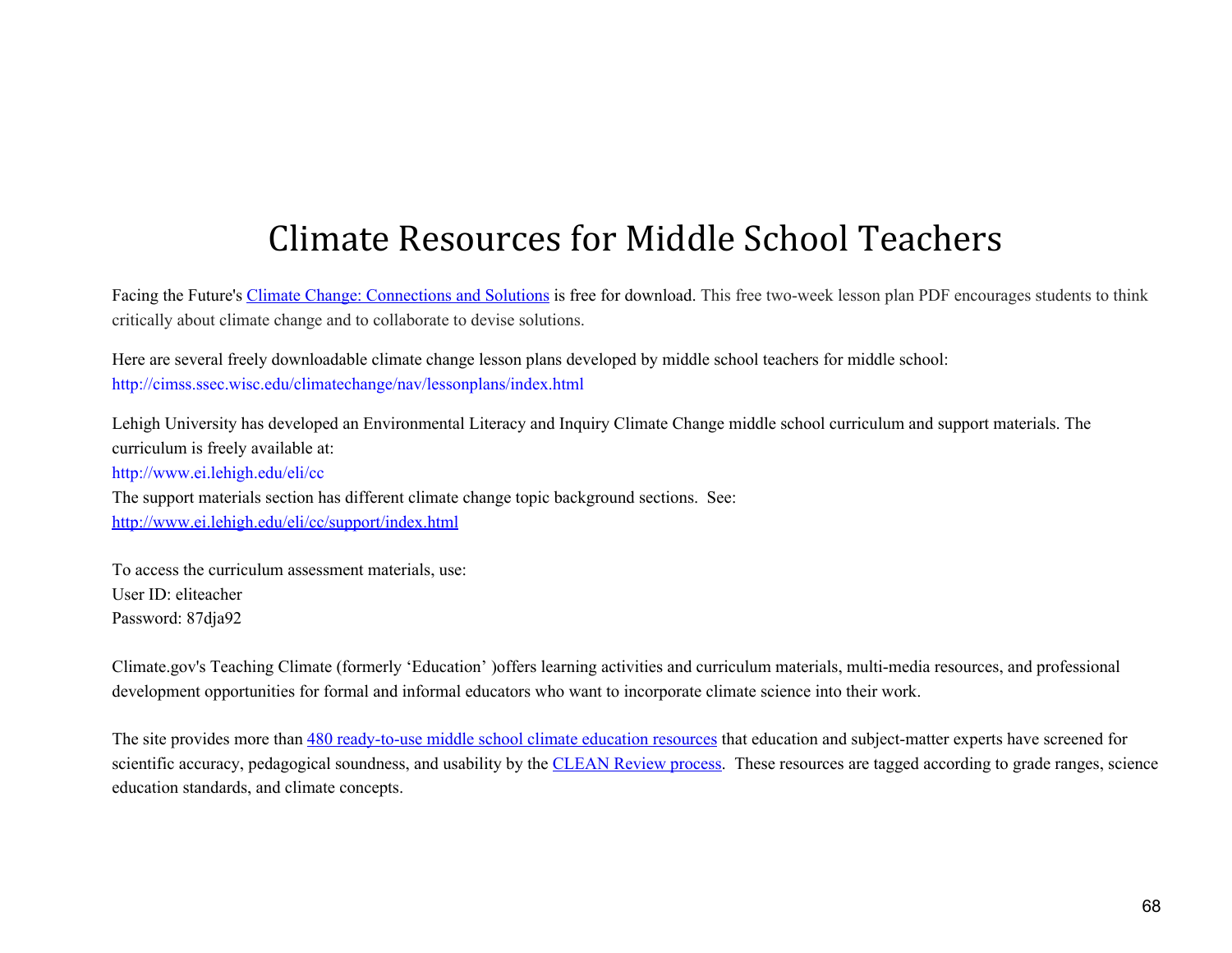Additionally, the section has a Guide to Teaching Climate Science, the following climate literacy principles are found in the Climate Literacy Framework, and provide scaffolding for teaching climate science. Each principle listed below links to a more detailed description of the topic, as well as a discussion of what makes the topic important, why it can be challenging to teach, suggestions for grade-level specific teaching strategies, and links to relevant teaching materials.

Here's a link to a unit we developed: http://climatechangeandforests.org/curriculum

Our resources at Climate Generation are designed for grades 3-12 and are free to download. We also offer professional development throughout the year for teachers.

http://www.climategen.org/what-we-do/education/

Challenger.org includes lesson plans and an interactive climate modeler that can be used with middle school students.

http://www.challenger.org/sciencechallenges/cc-earth-4-u-online-interactives/

The Challenger Center put out some curriculum and an online carbon cycle interactive a few years ago as part of a NASA grant. Some of the curriculum is on CLEAN.net and all of it is on http://www.challenger.org/resources/for-students/.

Like the ELF resources, they are "sphere" oriented.

Climate Kids (and it has a teacher section on it as well) — http://climatekids.nasa.gov

The CLEAN network and others developed learning pathways based on the National Climate Assessment: http://www.climate.gov/teaching/2014-national-climate-assessment-resources-educators.

You can browse our recommended educational resources: https://www.climatecommunication.org/resources/#educational-resources Not necessarily specific to middle school, but there are some valuable resources here.

#### BOOKS AND E-BOOKS